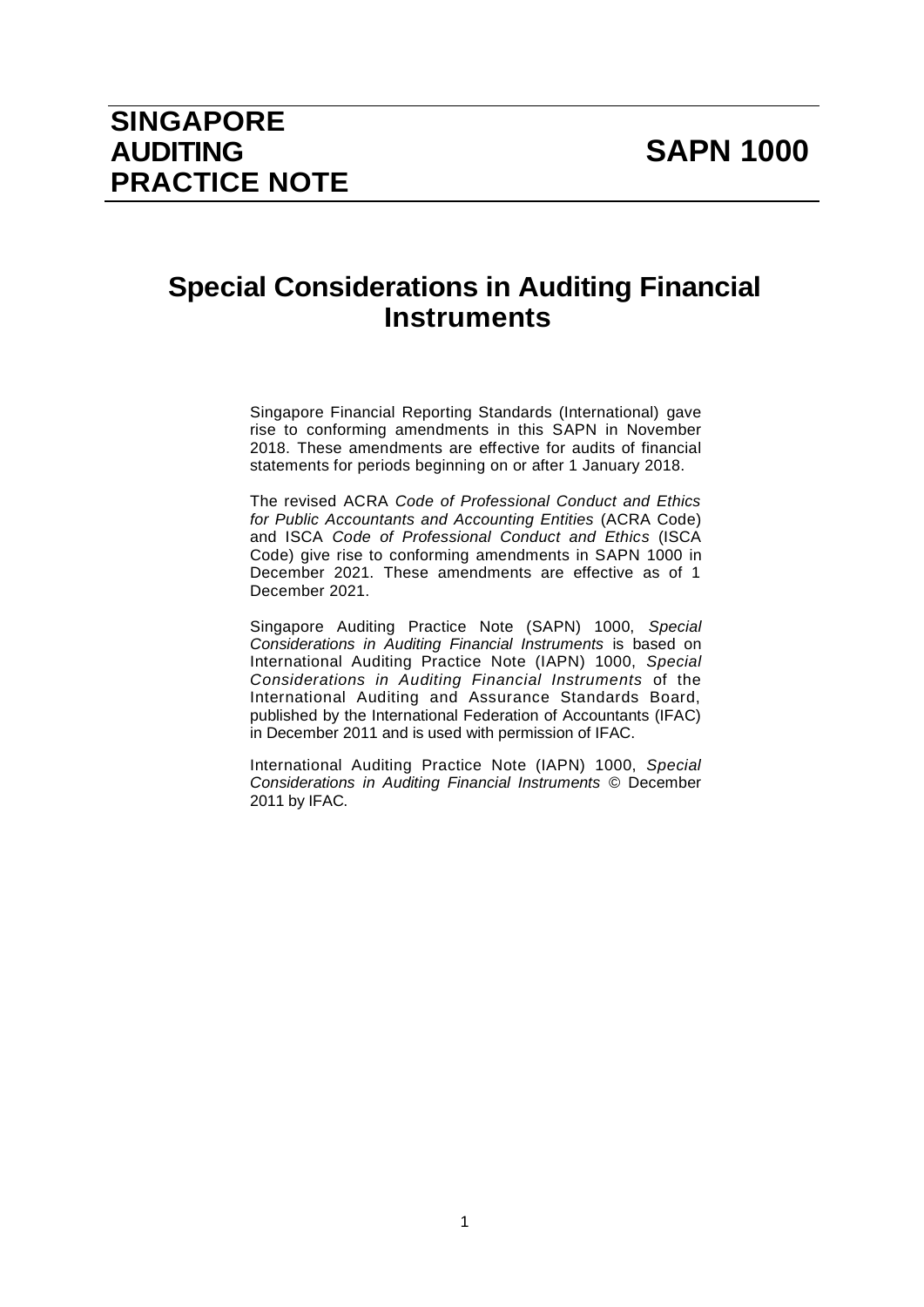# **SINGAPORE AUDITING PRACTICE NOTE 1000 SPECIAL CONSIDERATIONS IN AUDITING FINANCIAL INSTRUMENTS**

# **CONTENTS**

Paragraph

| <b>Foreword</b>                                                     |           |
|---------------------------------------------------------------------|-----------|
| <b>Introduction</b>                                                 | $1 - 10$  |
| Section I - Background Information about Financial Instruments      | 11-69     |
| Purpose and Risks of Using Financial Instruments                    | $14 - 19$ |
| <b>Controls Relating to Financial Instruments</b>                   | $20 - 23$ |
| Completeness, Accuracy and Existence                                | 24-33     |
| <b>Trade Confirmations and Clearing Houses</b>                      | $25 - 26$ |
| Reconciliations with Banks and Custodians                           | 27-30     |
| Other Controls over Completeness, Accuracy, and Existence           | $31 - 33$ |
| Valuation of Financial Instruments                                  | 34-64     |
| <b>Financial Reporting Requirements</b>                             | 34-37     |
| Observable and Unobservable Inputs                                  | 38-39     |
| <b>Effects of Inactive Markets</b>                                  | 40-42     |
| <b>Management's Valuation Process</b>                               | 43-63     |
| Models                                                              | 47-49     |
| An Example of a Common Financial Instrument                         | 50-51     |
| <b>Third-Party Pricing Sources</b>                                  | 52-62     |
| Use of Valuation Experts                                            | 63        |
| <b>Issues Relating to Financial Liabilities</b>                     | 64        |
| Presentation and Disclosure about Financial Instruments             | 65-69     |
| <b>Categories of Disclosures</b>                                    | 67-69     |
| Section II - Audit Considerations Relating to Financial Instruments | 70-145    |
| Professional Skepticism                                             | $71 - 72$ |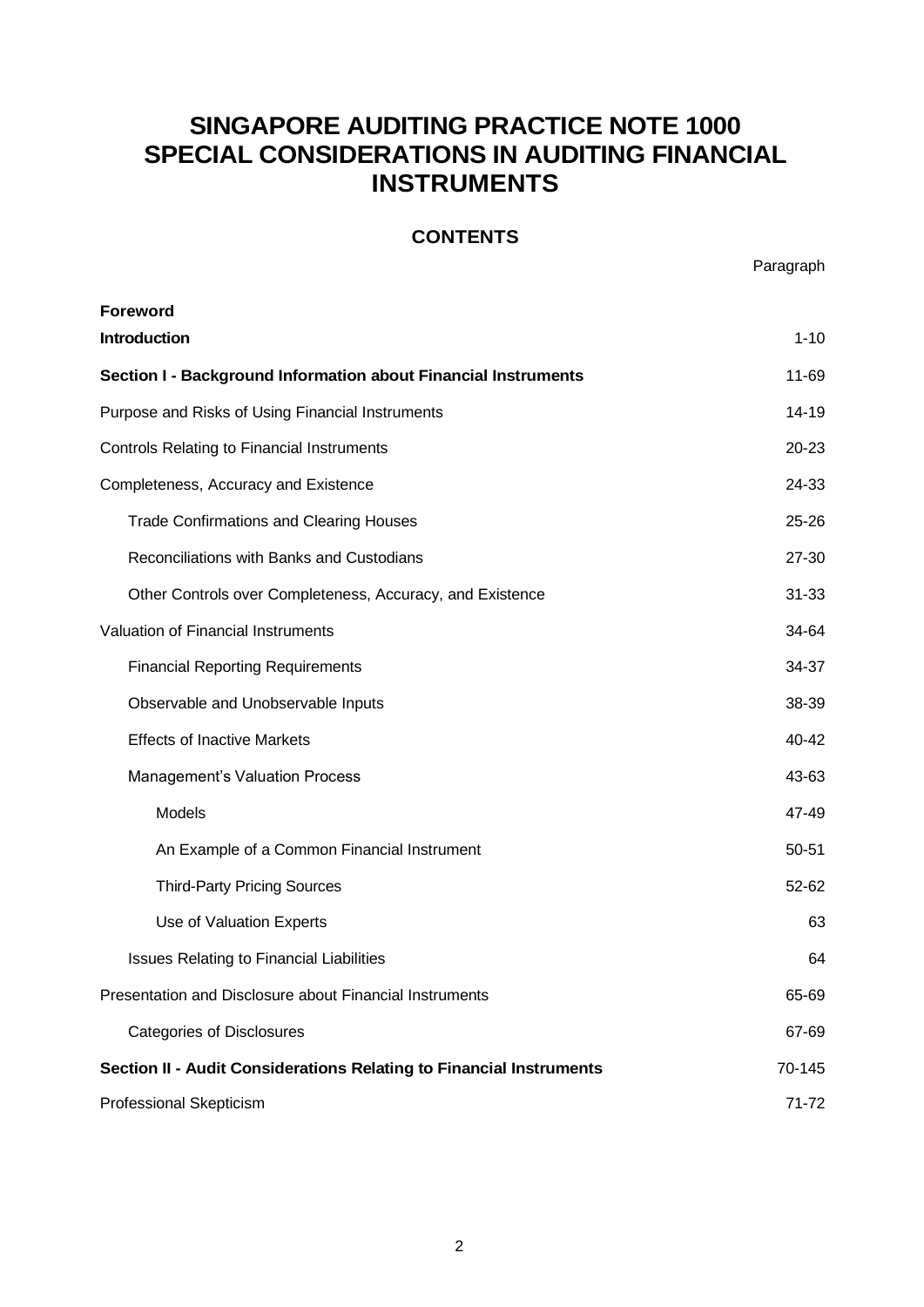| <b>Planning Considerations</b>                                                                                     | 73-84   |
|--------------------------------------------------------------------------------------------------------------------|---------|
| Understanding the Accounting and Disclosure Requirements                                                           | 74      |
| Understanding the Financial Instruments                                                                            | 75-77   |
| Using Those with Specialized Skills and Knowledge in the Audit                                                     | 78-80   |
| <b>Understanding Internal Control</b>                                                                              | 81      |
| Understanding the Nature, Role and Activities of the Internal Audit Function                                       | 82-83   |
| Understanding Management's Methodology for Valuing Financial Instruments                                           | 84      |
| Assessing and Responding to the Risks of Material Misstatement                                                     | 85-105  |
| Overall Considerations Relating to Financial Instruments                                                           | 85      |
| <b>Fraud Risk Factors</b>                                                                                          | 86-88   |
| Assessing the Risk of Material Misstatement                                                                        | 89-90   |
| Factors to Consider in Determining Whether, and to What Extent, to<br>Test the Operating Effectiveness of Controls | 91-95   |
| <b>Substantive Procedures</b>                                                                                      | 96-97   |
| <b>Dual-Purpose Tests</b>                                                                                          | 98      |
| Timing of the Auditor's Procedures                                                                                 | 99-102  |
| Procedures Relating to Completeness, Accuracy, Existence, Occurrence and<br><b>Rights and Obligations</b>          | 103-105 |
| Valuation of Financial Instruments                                                                                 | 106-137 |
| <b>Financial Reporting Requirements</b>                                                                            | 106-108 |
| Assessing the Risk of Material Misstatement Related to Valuation                                                   | 109-113 |
| <b>Significant Risks</b>                                                                                           | 110-113 |
| Developing an Audit Approach                                                                                       | 114-115 |
| Audit Considerations When Management Uses a Third-Party Pricing Source                                             | 116-120 |
| Audit Considerations When Management Estimates Fair Values Using a Model                                           | 121-132 |
| Evaluating Whether the Assumptions Used by Management Are Reasonable                                               | 129-132 |
| Audit Considerations When a Management's Expert Is Used by the Entity                                              | 133-135 |
| Developing a Point Estimate or Range                                                                               | 136-137 |
| Presentation and Disclosure of Financial Instruments                                                               | 138-141 |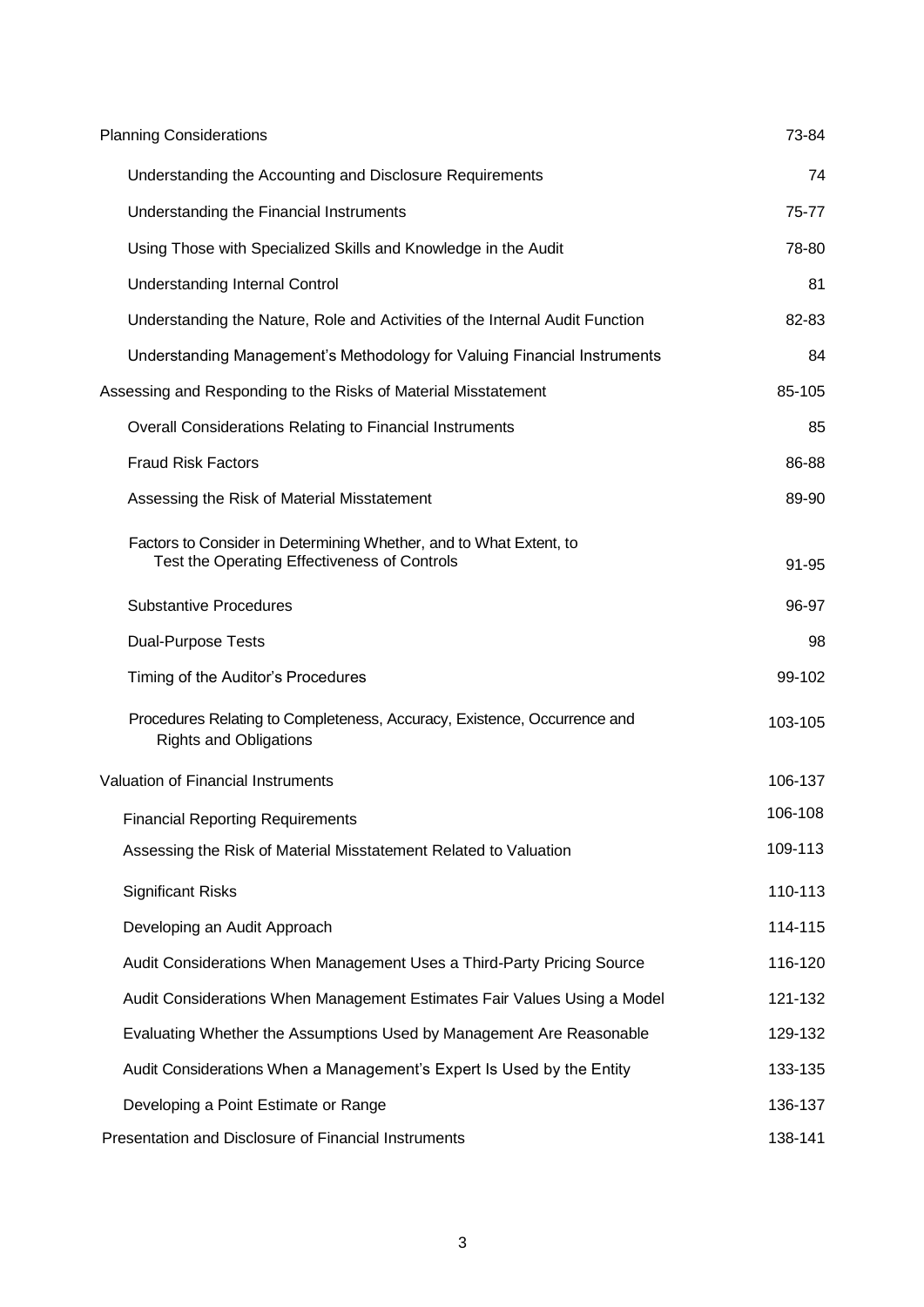| Procedures Relating to the Presentation and Disclosure of Financial Instruments | 140-141 |
|---------------------------------------------------------------------------------|---------|
| <b>Other Relevant Audit Considerations</b>                                      | 142-145 |
| <b>Written Representations</b>                                                  | 142     |
| Communication with Those Charged with Governance and Others                     | 143-145 |
| Communications with Regulators and Others                                       | 145     |
| Appendix: Examples of Controls Relating to Financial Instruments                |         |

Singapore Auditing Practice Note (SAPN) 1000, "Special Considerations in Auditing Financial Instruments" should be read in conjunction with the Preface to the Singapore Quality Control, Auditing, Review, Other Assurance, and Related Services Pronouncements. SAPNs do not impose additional requirements on auditors beyond those included in the Singapore Standards on Auditing (SSAs), nor do they change the auditor's responsibility to comply with all SSAs relevant to the audit. SAPNs provide practical assistance to auditors. They provide material that firms can use in developing their training programs and internal guidance.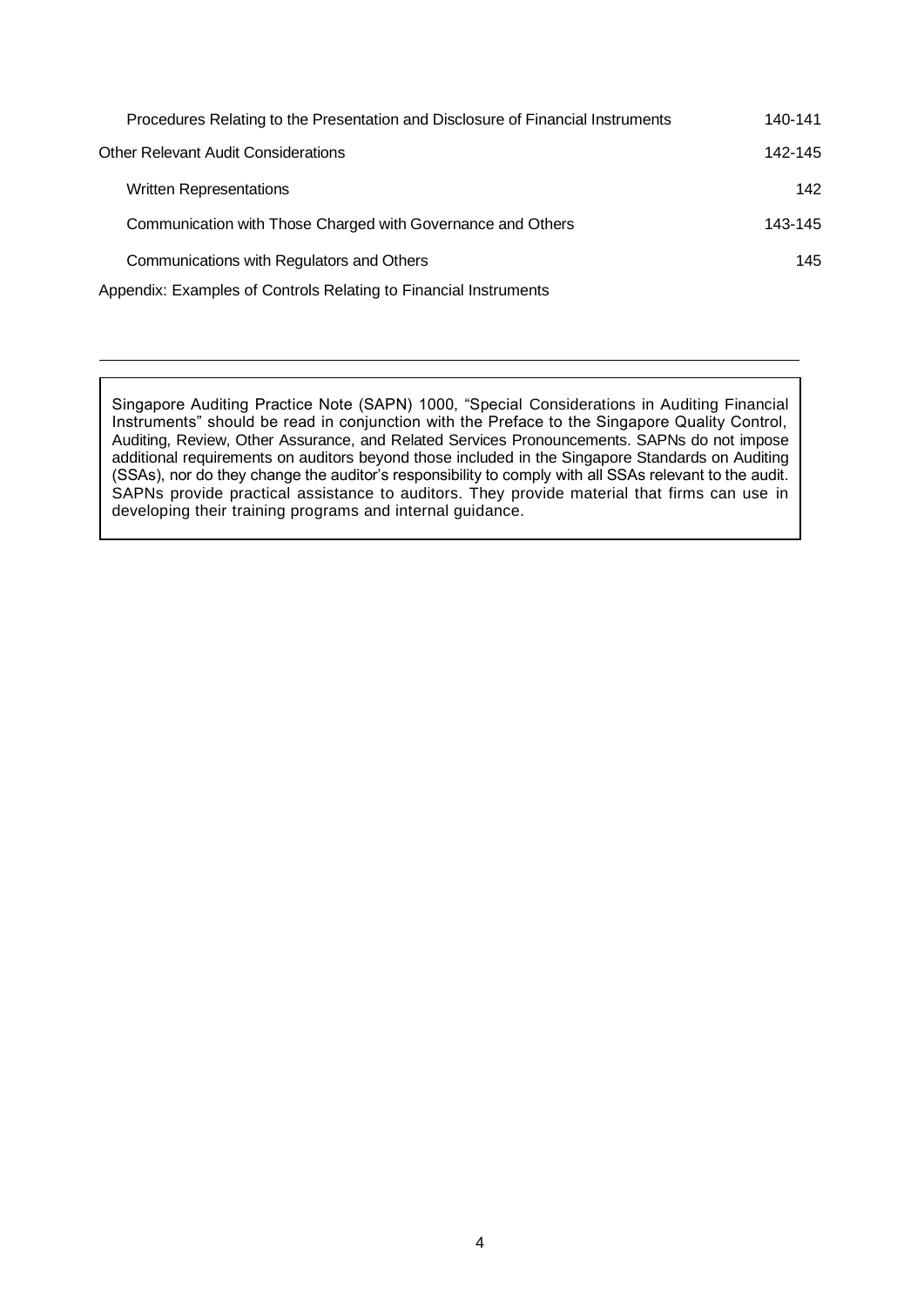# **SINGAPORE AUDITING SAPN 1000 PRACTICE NOTE**

# **Foreword**

This Practice Note is based on International Auditing Practice Note 1000.

# **Introduction**

- 1. Financial instruments may be used by financial and non-financial entities of all sizes for a variety of purposes. Some entities have large holdings and transaction volumes while other entities may only engage in a few financial instrument transactions. Some entities may take positions in financial instruments to assume and benefit from risk while other entities may use financial instruments to reduce certain risks by hedging or managing exposures. This Singapore Auditing Practice Note (SAPN) is relevant to all of these situations.
- 2. The following Singapore Standards on Auditing (SSAs) are particularly relevant to audits of financial instruments:
	- $(a)$  SSA 540<sup>1</sup> deals with the auditor's responsibilities relating to auditing accounting estimates, including accounting estimates related to financial instruments measured at fair value;
	- (b) SSA 315<sup>2</sup> and SSA 330<sup>3</sup> deal with identifying and assessing risks of material misstatement and responding to those risks; and
	- $(c)$  SSA 500<sup>4</sup> explains what constitutes audit evidence and deals with the auditor's responsibility to design and perform audit procedures to obtain sufficient appropriate audit evidence to be able to draw reasonable conclusions on which to base the auditor's opinion.
- 3. The purpose of this SAPN is to provide:
	- (a) Background information about financial instruments (Section I); and
	- (b) Discussion of audit considerations relating to financial instruments (Section II).

SAPNs provide practical assistance to auditors. They provide material that firms can use in developing their training programs and internal guidance.

4. This SAPN is relevant to entities of all sizes, as all entities may be subject to risks of material misstatement when using financial instruments.

<sup>1</sup> SSA 540, "*Auditing Accounting Estimates, Including Fair Value Accounting Estimates, and Related Disclosures"*

<sup>2</sup> SSA 315, "*Identifying and Assessing the Risks of Material Misstatement through Understanding the Entity and Its Environment"*

<sup>3</sup> SSA 330, *"The Auditor's Responses to Assessed Risks*"

<sup>4</sup> SSA 500, "*Audit Evidence*"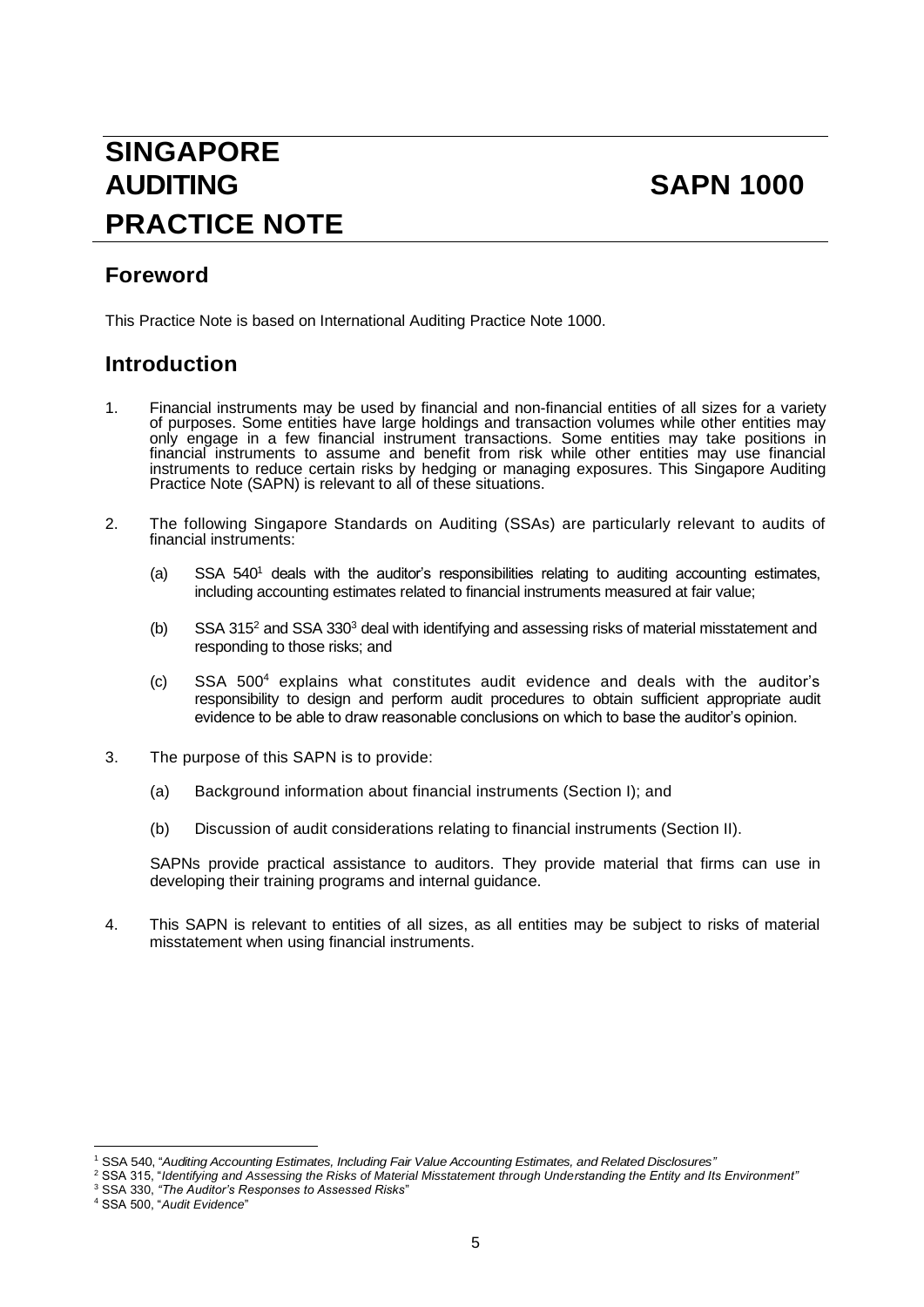- 5. The guidance on valuation<sup>5</sup> in this SAPN is likely to be more relevant for financial instruments measured or disclosed at fair value, while the guidance on areas other than valuation applies equally to financial instruments either measured at fair value or amortized cost. This SAPN is also applicable to both financial assets and financial liabilities. This SAPN does not deal with instruments such as:
	- (a) The simplest financial instruments such as cash, simple loans, trade accounts receivable and trade accounts payable;
	- (b) Investments in unlisted equity instruments; or
	- (c) Insurance contracts.
- 6. Also, this SAPN does not deal with specific accounting issues relevant to financial instruments, such as hedge accounting, profit or loss on inception (often known as "Day 1" profit or loss), offsetting, risk transfers or impairment, including loan loss provisioning. Although these subject matters can relate to an entity's accounting for financial instruments, a discussion of the auditor's consideration regarding how to address specific accounting requirements is beyond the scope of this SAPN.
- 7. An audit in accordance with SSAs is conducted on the premise that management and, where appropriate, those charged with governance have acknowledged certain responsibilities. Such responsibilities subsume making fair value measurements. This SAPN does not impose responsibilities on management or those charged with governance nor override laws and regulation that govern their responsibilities.
- 8. This SAPN has been written in the context of general purpose fair presentation financial reporting frameworks, but may also be useful, as appropriate in the circumstance, in other financial reporting frameworks such as special purpose financial reporting frameworks.
- 9. This SAPN focuses on the assertions of valuation, and presentation and disclosure, but also covers, in less detail, completeness, accuracy, existence, and rights and obligations.
- 10. Financial instruments are susceptible to estimation uncertainty, which is defined in SSA 540 as "the susceptibility of an accounting estimate and related disclosures to an inherent lack of precision in its measurement."<sup>6</sup> Estimation uncertainty is affected by the complexity of financial instruments, among other factors. The nature and reliability of information available to support the measurement of financial instruments varies widely, which affects the estimation uncertainty associated with their measurement. This SAPN uses the term "measurement uncertainty" to refer to the estimation uncertainty associated with fair value measurements.

# **Section I - Background Information about Financial Instruments**

11. Different definitions of financial instruments may exist among financial reporting frameworks. For example, Singapore Financial Reporting Standards (International) (SFRS(I)s) define a financial instrument as any contract that gives rise to a financial asset of one entity and a financial liability or equity instrument of another entity.<sup>7</sup> Financial instruments may be cash, the equity of another entity, the contractual right or obligation to receive or deliver cash or exchange financial assets or liabilities, certain contracts settled in an entity's own equity instruments, certain contracts on nonfinancial items, or certain contracts issued by insurers that do not meet the definition of an insurance contract. This definition encompasses a wide range of financial instruments from simple loans and deposits to complex derivatives, structured products, and some commodity contracts.

<sup>&</sup>lt;sup>5</sup> In this SAPN, the terms "valuation" and "measurement" are used interchangeably.

 $6$  SSA 540, paragraph  $7(c)$ 

<sup>7</sup> Singapore Financial Reporting Standard (International) (SFRS(I)) 1-32, "*Financial Instruments: Presentation"*, paragraph 11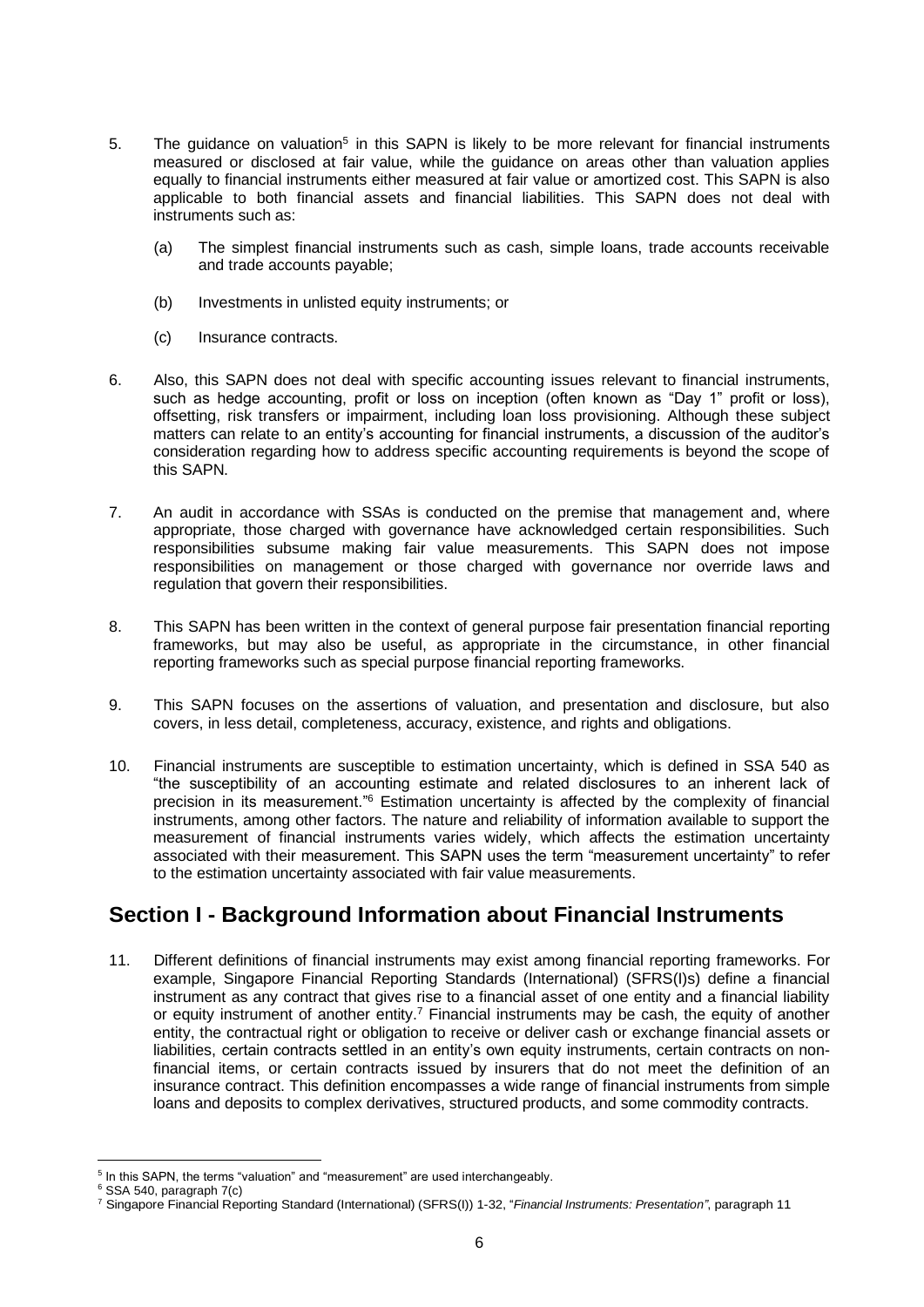- 12. Financial instruments vary in complexity, though the complexity of the financial instrument can come from difference sources, such as:
	- A very high volume of individual cash flows, where a lack of homogeneity requires analysis of each one or a large number of grouped cash flows to evaluate, for example, credit risk (for example, collateralized debt obligations (CDOs)).
	- Complex formulae for determining the cash flows.
	- Uncertainty or variability of future cash flows, such as that arising from credit risk, option contracts or financial instruments with lengthy contractual terms.

The higher the variability of cash flows to changes in market conditions, the more complex and uncertain the fair value measurement of the financial instrument is likely to be. In addition, sometimes financial instruments that, ordinarily, are relatively easy to value become complex to value because of particular circumstances, for example, instruments for which the market has become inactive or which have lengthy contractual terms. Derivatives and structured products become more complex when they are a combination of individual financial instruments. In addition, the accounting for financial instruments under certain financial reporting frameworks or certain market conditions may be complex.

13. Another source of complexity is the volume of financial instruments held or traded. While a "plain vanilla" interest rate swap may not be complex, an entity holding a large number of them may use a sophisticated information system to identify, value and transact these instruments.

# **Purpose and Risks of Using Financial Instruments**

- 14. Financial instruments are used for:
	- Hedging purposes (that is, to change an existing risk profile to which an entity is exposed). This includes:
		- o The forward purchase or sale of currency to fix a future exchange rate;
		- $\circ$  Converting future interest rates to fixed rates or floating rates through the use of swaps; and
		- $\circ$  The purchase of option contracts to provide an entity with protection against a particular price movement, including contracts which may contain embedded derivatives;
	- Trading purposes (for example, to enable an entity to take a risk position to benefit from short term market movements); and
	- Investment purposes (for example, to enable an entity to benefit from long term investment returns).
- 15. The use of financial instruments can reduce exposures to certain business risks, for example changes in exchange rates, interest rates and commodity prices, or a combination of those risks. On the other hand, the inherent complexities of some financial instruments also may result in increased risk.
- 16. Business risk and the risk of material misstatement increase when management and those charged with governance:
	- Do not fully understand the risks of using financial instruments and have insufficient skills and experience to manage those risks;
	- Do not have the expertise to value them appropriately in accordance with the applicable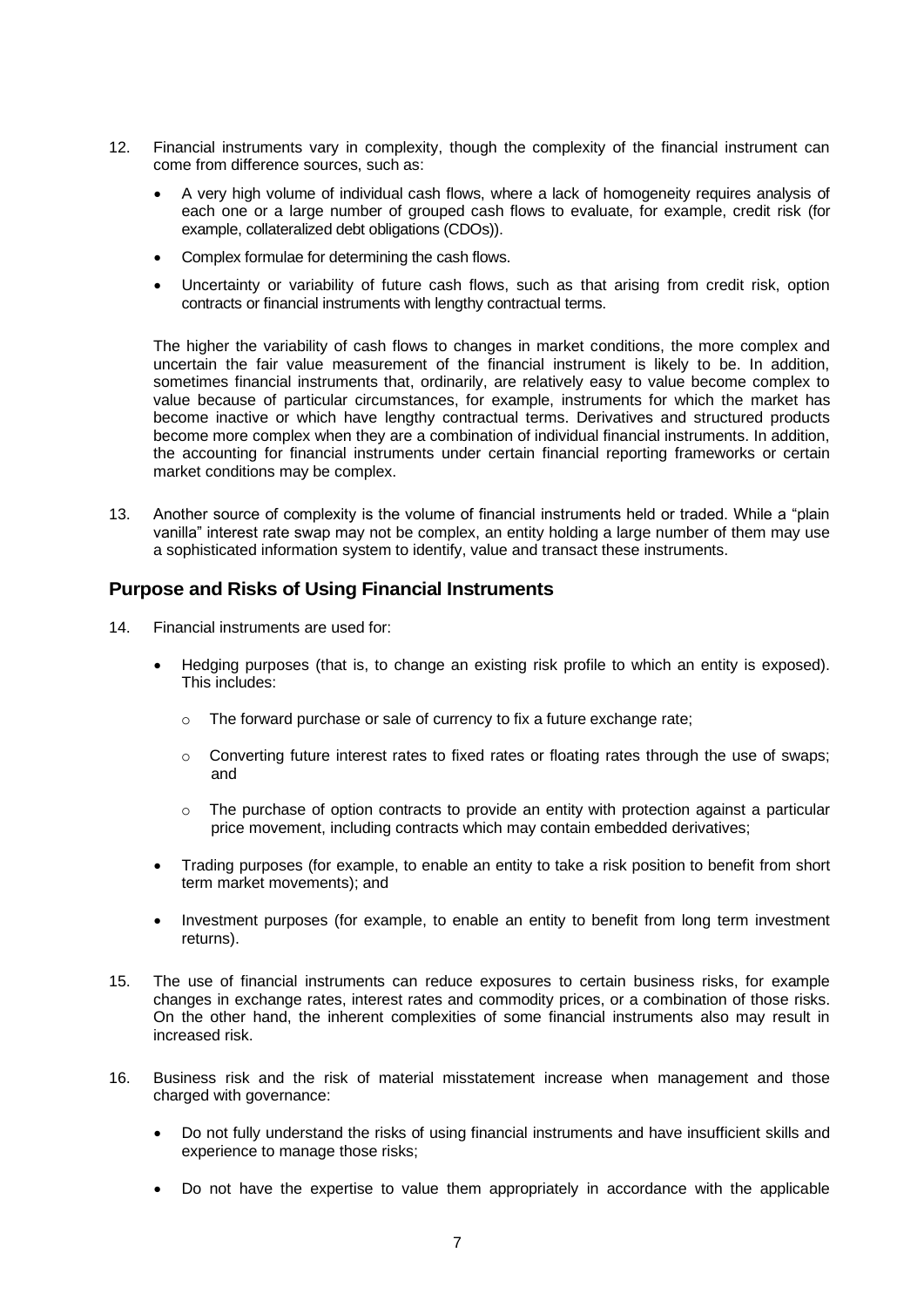financial reporting framework;

- Do not have sufficient controls in place over financial instrument activities; or
- Inappropriately hedge risks or speculate.
- 17. Management's failure to fully understand the risks inherent in a financial instrument can have a direct effect on management's ability to manage these risks appropriately, and may ultimately threaten the viability of the entity.
- 18. The principal types of risk applicable to financial instruments are listed below. This list is not meant to be exhaustive and different terminology may be used to describe these risks or classify the components of individual risks.
	- (a) Credit (or counterparty) risk is the risk that one party to a financial instrument will cause a financial loss to another party by failing to discharge an obligation and is often associated with default. Credit risk includes settlement risk, which is the risk that one side of a transaction will be settled without consideration being received from the customer or counterparty.
	- (b) Market risk is the risk that the fair value or future cash flows of a financial instrument will fluctuate because of changes in market prices. Examples of market risk include currency risk, interest rate risk, commodity and equity price risk.
	- (c) Liquidity risk includes the risk of not being able to buy or sell a financial instrument at an appropriate price in a timely manner due to a lack of marketability for that financial instrument.
	- (d) Operational risk relates to the specific processing required for financial instruments. Operational risk may increase as the complexity of a financial instrument increases, and poor management of operational risk may increase other types of risk. Operational risk includes:
		- (i) The risk that confirmation and reconciliation controls are inadequate resulting in incomplete or inaccurate recording of financial instruments;
		- (ii) The risks that there is inappropriate documentation of transactions and insufficient monitoring of these transactions;
		- (iii) The risk that transactions are incorrectly recorded, processed or risk managed and, therefore, do not reflect the economics of the overall trade;
		- (iv) The risk that undue reliance is placed by staff on the accuracy of valuation techniques, without adequate review, and transactions are therefore incorrectly valued or their risk is improperly measured;
		- (v) The risk that the use of financial instruments is not adequately incorporated into the entity's risk management policies and procedures;
		- (vi) The risk of loss resulting from inadequate or failed internal processes and systems, or from external events, including the risk of fraud from both internal and external sources;
		- (vii) The risk that there is inadequate or non-timely maintenance of valuation techniques used to measure financial instruments; and
		- (viii) Legal risk, which is a component of operational risk, and relates to losses resulting from a legal or regulatory action that invalidates or otherwise precludes performance by the end user or its counterparty under the terms of the contract or related netting arrangements. For example, legal risk could arise from insufficient or incorrect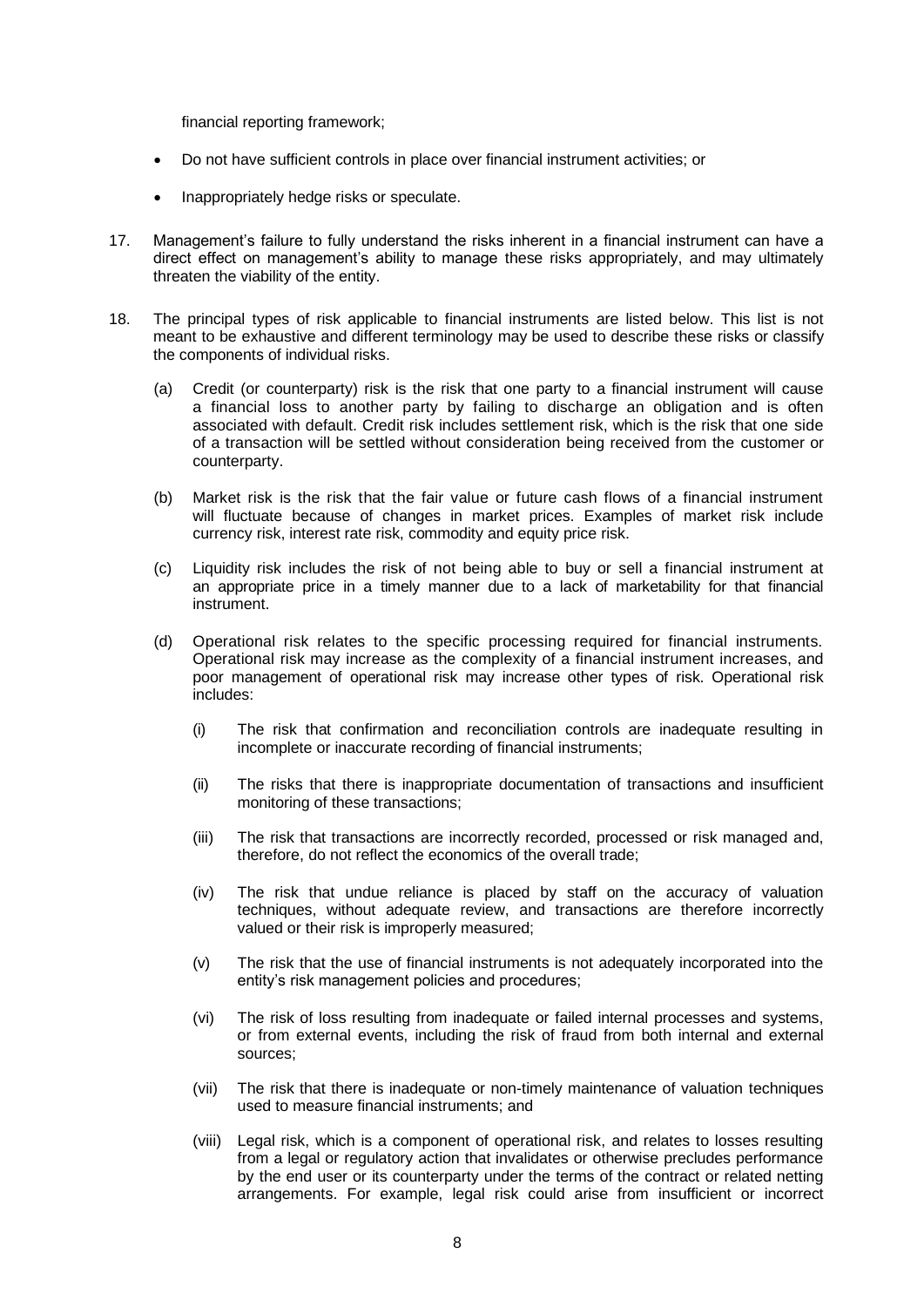documentation for the contract, an inability to enforce a netting arrangement in bankruptcy, adverse changes in tax laws, or statutes that prohibit entities from investing in certain types of financial instruments.

- 19. Other considerations relevant to risks of using financial instruments include:
	- The risk of fraud that may be increased if, for example, an employee in a position to perpetrate a financial fraud understands both the financial instruments and the processes for accounting for them, but management and those charged with governance have a lesser degree of understanding.
	- The risk that master netting arrangements<sup>8</sup> may not be properly reflected in the financial statements.
	- The risk that some financial instruments may change between being assets or liabilities during their term and that such change may occur rapidly.

#### **Controls Relating to Financial Instruments**

- 20. The extent of an entity's use of financial instruments and the degree of complexity of the instruments are important determinants of the necessary level of sophistication of the entity's internal control. For example, smaller entities may use less structured products and simple processes and procedures to achieve their objectives.
- 21. Often, it is the role of those charged with governance to set the tone regarding, and approve and oversee the extent of use of, financial instruments while it is management's role to manage and monitor the entity's exposures to those risks. Management and, where appropriate, those charged with governance are also responsible for designing and implementing a system of internal control to enable the preparation of financial statements in accordance with the applicable financial reporting framework. An entity's internal control over financial instruments is more likely to be effective when management and those charged with governance have:
	- (a) Established an appropriate control environment, active participation by those charged with governance in controlling the use of financial instruments, a logical organizational structure with clear assignment of authority and responsibility, and appropriate human resource policies and procedures. In particular, clear rules are needed on the extent to which those responsible for financial instrument activities are permitted to act. Such rules have regard to any legal or regulatory restrictions on using financial instruments. For example, certain public sector entities may not have the power to conduct business using derivatives;
	- (b) Established a risk management process relative to the size of the entity and the complexity of its financial instruments (for example, in some entities a formal risk management function may exist);
	- (c) Established information systems that provide those charged with governance with an understanding of the nature of the financial instrument activities and the associated risks, including adequate documentation of transactions;
	- (d) Designed, implemented and documented a system of internal control to:
		- $\circ$  Provide reasonable assurance that the entity's use of financial instruments is within its risk management policies;
		- o Properly present financial instruments in the financial statements;
		- $\circ$  Ensure that the entity is in compliance with applicable laws and regulations; and

<sup>&</sup>lt;sup>8</sup> An entity that undertakes a number of financial instrument transactions with a single counterparty may enter into a master netting arrangement with that counterparty. Such an agreement provides for a single net settlement of all financial instruments covered by the agreement in the event of default of any one contract.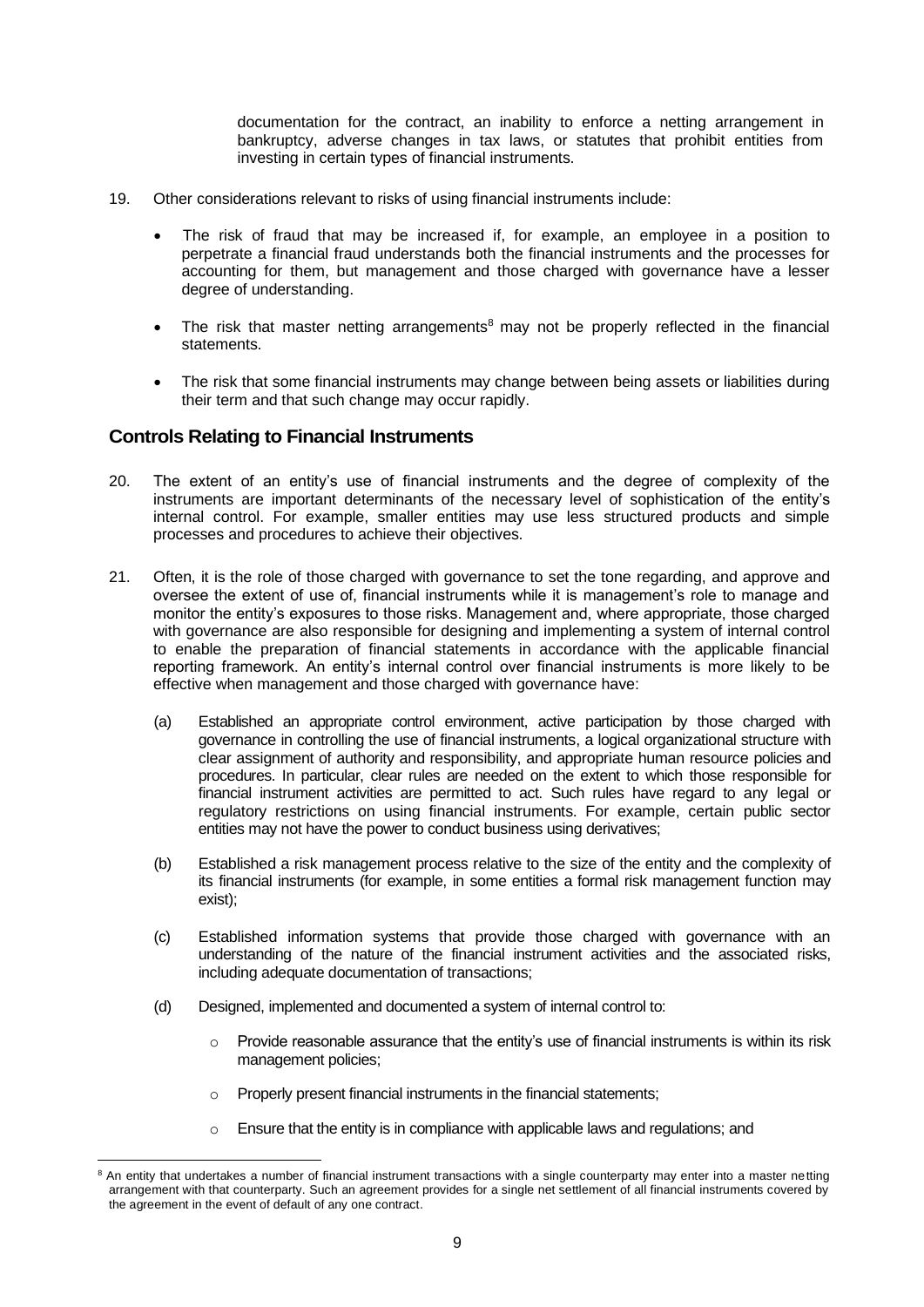o Monitor risk.

The Appendix provides examples of controls that may exist in an entity that deals in a high volume of financial instrument transactions; and

- (e) Established appropriate accounting policies, including valuation policies, in accordance with the applicable financial reporting framework.
- 22. Key elements of risk management processes and internal control relating to an entity's financial instruments include:
	- Setting an approach to define the amount of risk exposure that the entity is willing to accept when engaging in financial instrument transactions (this may be referred to as its "risk appetite"), including policies for investing in financial instruments, and the control framework in which the financial instrument activities are conducted;
	- Establishing processes for the documentation and authorization of new types of financial instrument transactions which consider the accounting, regulatory, legal, financial and operational risks that are associated with such instruments;
	- Processing financial instrument transactions, including confirmation and reconciliation of cash and asset holdings to external statements, and the payments process;
	- Segregation of duties between those investing or trading in the financial instruments and those responsible for processing, valuing and confirming such instruments. For example, a model development function that is involved in assisting in pricing deals is less objective than one that is functionally and organizationally separate from the front office;
	- Valuation processes and controls, including controls over data obtained from third-party pricing sources; and
	- Monitoring of controls.
- 23. The nature of risks often differs between entities with a high volume and variety of financial instruments and those with only a few financial instrument transactions. This results in different approaches to internal control. For example:
	- Typically, an institution with high volumes of financial instruments will have a dealing room type environment in which there are specialist traders and segregation of duties between those traders and the back office (which refers to the operations function that data-checks trades that have been conducted, ensuring that they are not erroneous, and transacting the required transfers). In such environments, the traders will typically initiate contracts verbally over the phone or via an electronic trading platform. Capturing relevant transactions and accurately recording financial instruments in such an environment is significantly more challenging than for an entity with only a few financial instruments, whose existence and completeness often can be confirmed with a bank confirmation to a few banks.
	- On the other hand, entities with only a small number of financial instruments often do not have segregation of duties, and access to the market is limited. In such cases, although it may be easier to identify financial instrument transactions, there is a risk that management may rely on a limited number of personnel, which may increase the risk that unauthorized transactions may be initiated or transactions may not be recorded.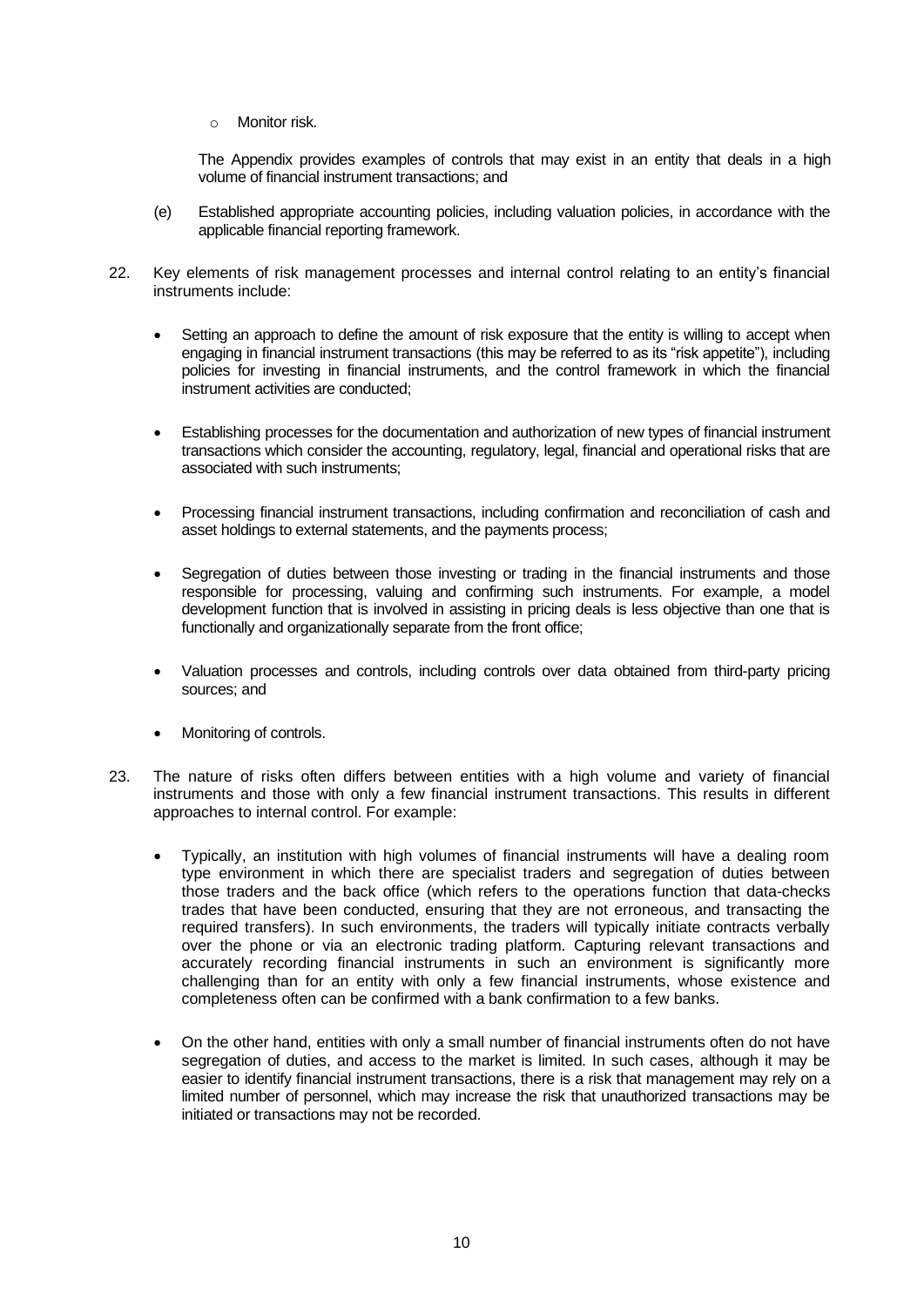# **Completeness, Accuracy, and Existence**

24. Paragraphs 25–33 describe controls and processes which may be in place in entities with a high volume of financial instrument transactions, including those with trading rooms. By contrast, an entity that does not have a high volume of financial instrument transactions may not have these controls and processes but may instead confirm their transactions with the counterparty or clearing house. Doing so may be relatively straightforward in that the entity may only transact with one or two counterparties.

#### *Trade Confirmations and Clearing Houses*

- 25. Generally, for transactions undertaken by financial institutions, the terms of financial instruments are documented in confirmations exchanged between counterparties and legal agreements. Clearing houses serve to monitor the exchange of confirmations by matching trades and settling them. A central clearing house is associated with an exchange and entities that clear through clearing houses typically have processes to manage the information delivered to the clearing house.
- 26. Not all transactions are settled through such an exchange. In many other markets there is an established practice of agreeing the terms of transactions before settlement begins. To be effective, this process needs to be run separately from those who trade the financial instruments to minimize the risk of fraud. In other markets, transactions are confirmed after settlement has begun and sometimes confirmation backlogs result in settlement beginning before all terms have been fully agreed. This presents additional risk because the transacting entities need to rely on alternative means of agreeing trades. These may include:
	- Enforcing rigorous reconciliations between the records of those trading the financial instruments and those settling them (strong segregation of duties between the two are important), combined with strong supervisory controls over those trading the financial instruments to ensure the integrity of the transactions;
	- Reviewing summary documentation from counterparties that highlights the key terms even if the full terms have not been agreed; and
	- Thorough review of traders' profits and losses to ensure that they reconcile to what the back office has calculated.

# *Reconciliations with Banks and Custodians*

- 27. Some components of financial instruments, such as bonds and shares, may be held in separate depositories. In addition, most financial instruments result in payments of cash at some point and often these cash flows begin early in the contract's life. These cash payments and receipts will pass through an entity's bank account. Regular reconciliation of the entity's records to external banks' and custodians' records enables the entity to ensure transactions are properly recorded.
- 28. It should be noted that not all financial instruments result in a cash flow in the early stages of the contract's life or are capable of being recorded with an exchange or custodian. Where this is the case, reconciliation processes will not identify an omitted or inaccurately recorded trade and confirmation controls are more important. Even where such a cash flow is accurately recorded in the early stages of an instrument's life, this does not ensure that all characteristics or terms of the instrument (for example, the maturity or an early termination option) have been recorded accurately.
- 29. In addition, cash movements may be quite small in the context of the overall size of the trade or the entity's own balance sheet and may therefore be difficult to identify. The value of reconciliations is enhanced when finance, or other back office staff, review entries in all general ledger accounts to ensure that they are valid and supportable. This process will help identify if the other side to cash entries relating to financial instruments has not been properly recorded. Reviewing suspense and clearing accounts is important regardless of the account balance, as there may be offsetting reconciling items in the account.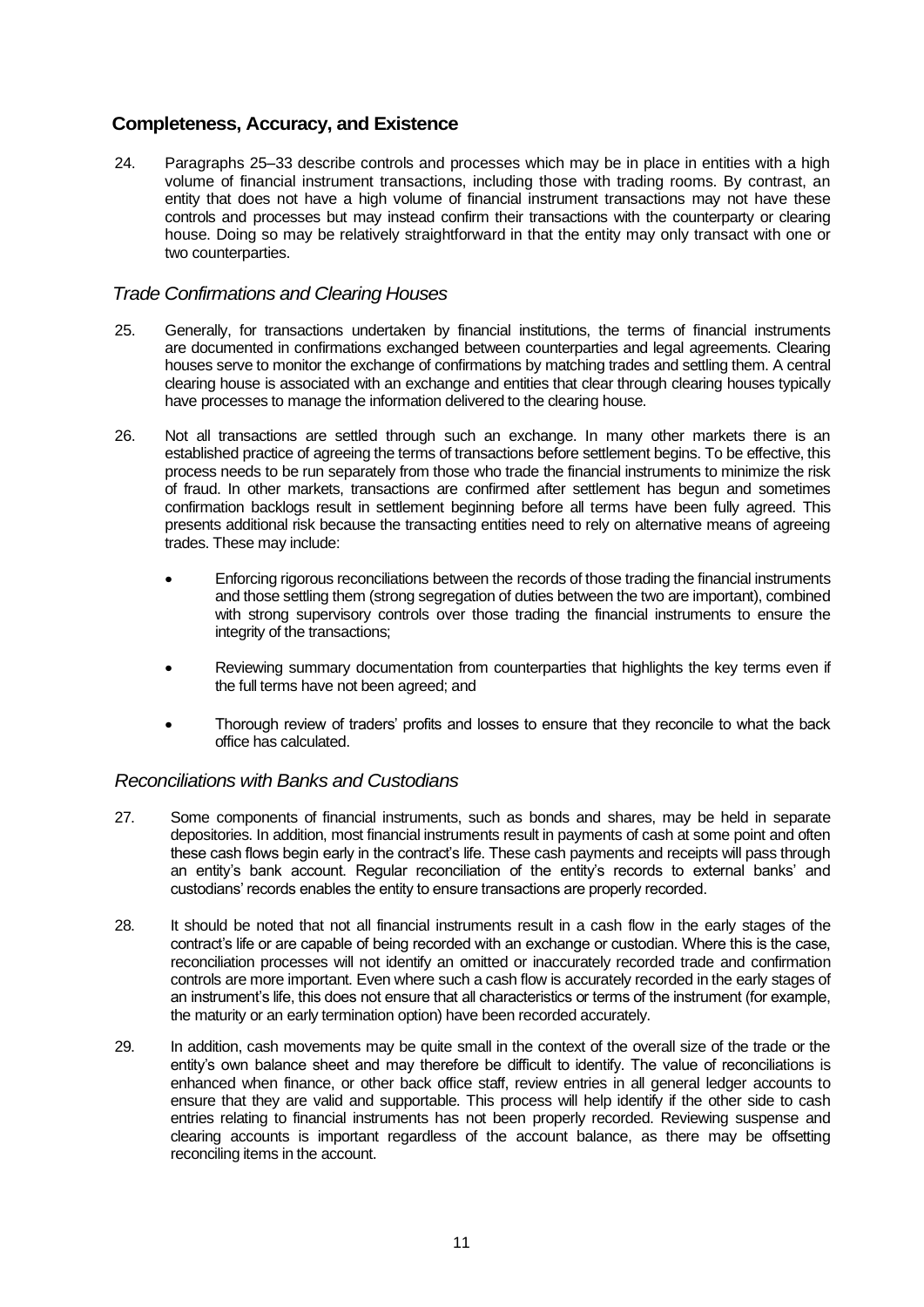30. In entities with a high volume of financial instrument transactions, reconciliation and confirmation controls may be automated and, if so, adequate IT controls need to be in place to support them. In particular, controls are needed to ensure that data is completely and accurately picked up from external sources (such as banks and custodians) and from the entity's records and is not tampered with before or during reconciliation. Controls are also needed to ensure that the criteria on which entries are matched are sufficiently restrictive to prevent inaccurate clearance of reconciling items.

#### *Other Controls over Completeness, Accuracy, and Existence*

- 31. The complexity inherent in some financial instruments means that it will not always be obvious how they should be recorded in the entity's systems. In such cases, management may set up control processes to monitor policies that prescribe how particular types of transactions are measured, recorded and accounted for. These policies are typically established and reviewed in advance by suitably qualified personnel who are capable of understanding the full effects of the financial instruments being booked.
- 32. Some transactions may be cancelled or amended after initial execution. Application of appropriate controls relating to cancellation or amendment can mitigate the risks of material misstatement due to fraud or error. In addition, an entity may have a process in place to reconfirm trades that are cancelled or amended.
- 33. In financial institutions with a high volume of trading, a senior employee typically reviews daily profits and losses on individual traders' books to evaluate whether they are reasonable based on the employee's knowledge of the market. Doing so may enable management to determine that particular trades were not completely or accurately recorded, or may identify fraud by a particular trader. It is important that there are transaction authorization procedures that support the more senior review.

# **Valuation of Financial Instruments**

#### *Financial Reporting Requirements*

- 34. In many financial reporting frameworks, financial instruments, including embedded derivatives, are often measured at fair value for the purpose of balance sheet presentation, calculating profit or loss, and/or disclosure. In general, the objective of fair value measurement is to arrive at the price at which an orderly transaction would take place between market participants at the measurement date under current market conditions; that is, it is not the transaction price for a forced liquidation or distressed sale. In meeting this objective, all relevant available market information is taken into account.
- 35. Fair value measurements of financial assets and financial liabilities may arise both at the initial recording of transactions and later when there are changes in value. Changes in fair value measurements that occur over time may be treated in different ways under different financial reporting frameworks. For example, such changes may be recorded as profit or loss, or may be recorded in the other comprehensive income. Also, depending on the applicable financial reporting framework, the whole financial instrument or only a component of it (for example, an embedded derivative when it is separately accounted for) may be required to be measured at fair value.
- 36. Some financial reporting frameworks establish a fair value hierarchy to develop increased consistency and comparability in fair value measurements and related disclosures. The inputs may be classified into different levels such as:
	- Level 1 inputs—Quoted prices (unadjusted) in active markets for identical financial assets or financial liabilities that the entity can access at the measurement date.
	- Level 2 inputs—Inputs other than quoted prices included within level 1 that are observable for the financial asset or financial liability, either directly or indirectly. If the financial asset or financial liability has a specified (contractual) term, a level 2 input must be observable for substantially the full term of the financial asset or financial liability. Level 2 inputs include the following:
		- o Quoted prices for similar financial assets or financial liabilities in active markets.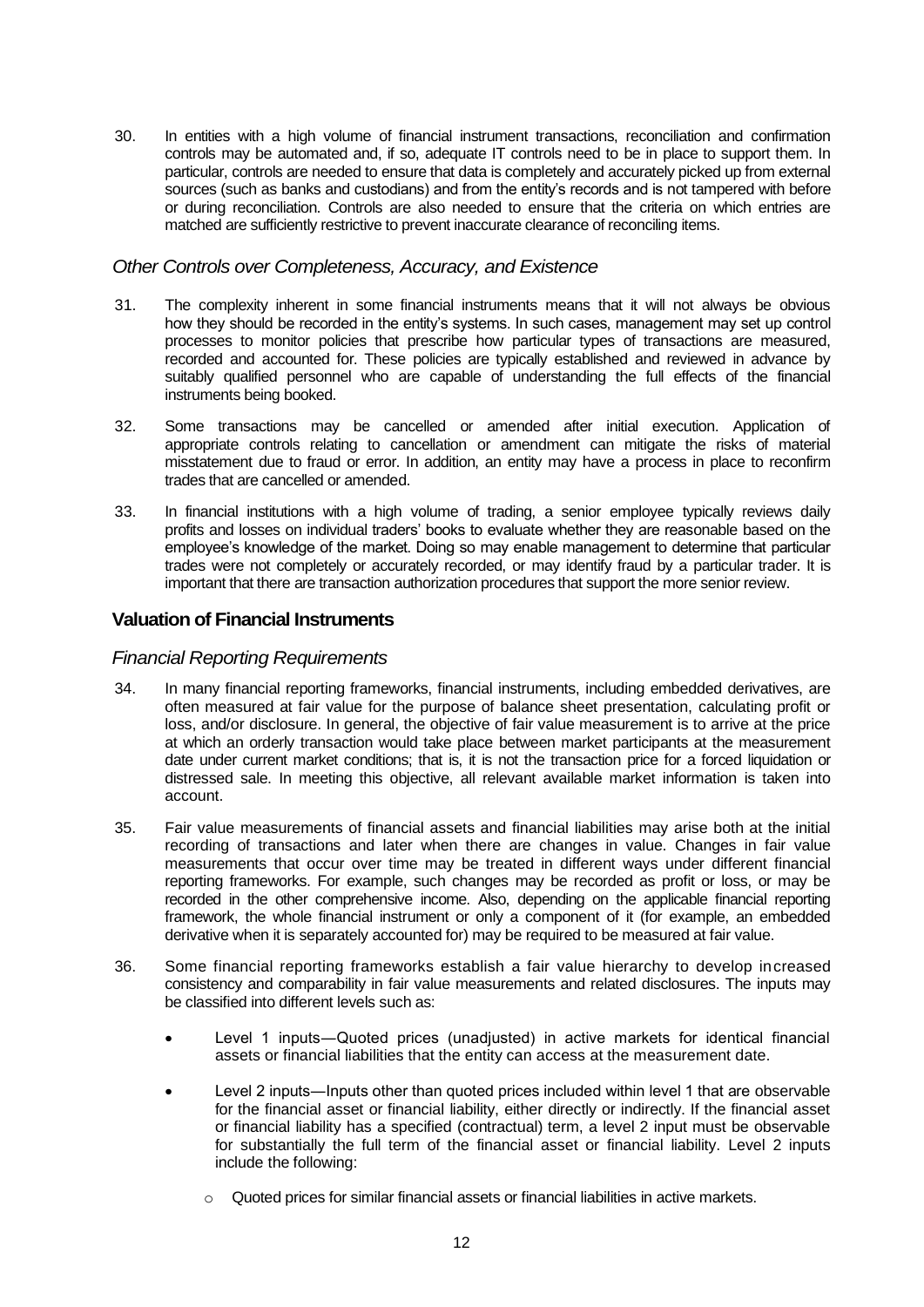- $\circ$  Quoted prices for identical or similar financial assets or financial liabilities in markets that are not active.
- $\circ$  Inputs other than quoted prices that are observable for the financial asset or financial liability (for example, interest rates and yield curves observable at commonly quoted intervals, implied volatilities and credit spreads).
- $\circ$  Inputs that are derived principally from, or corroborated by, observable market data by correlation or other means (market-corroborated inputs).
- Level 3 inputs―Unobservable inputs for the financial asset or financial liability. Unobservable inputs are used to measure fair value to the extent that relevant observable inputs are not available, thereby allowing for situations in which there is little, if any, market activity for the financial asset or financial liability at the measurement date.

In general, measurement uncertainty increases as a financial instrument moves from level 1 to level 2, or level 2 to level 3. Also, within level 2 there may be a wide range of measurement uncertainty depending on the observability of inputs, the complexity of the financial instrument, its valuation, and other factors.

- 37. Certain financial reporting frameworks may require or permit the entity to adjust for measurement uncertainties, in order to adjust for risks that a market participant would make in the pricing to take account of the uncertainties of the risks associated with the pricing or cash flows of the financial instrument. For example:
	- Model adjustments. Some models may have a known deficiency or the result of calibration may highlight the deficiency for the fair value measurement in accordance with the financial reporting framework.
	- Credit-risk adjustments. Some models do not take into account credit risk, including counterparty risk or own credit risk.
	- Liquidity adjustments. Some models calculate a mid-market price, even though the financial reporting framework may require use of a liquidity adjusted amount such as a bid/offer spread. Another, more judgmental, liquidity adjustment recognizes that some financial instruments are illiquid which affects the valuation.
	- Other risk adjustments. A value measured using a model that does not take into account all other factors that market participants would consider in pricing the financial instrument may not represent fair value on the measurement date, and therefore may need to be adjusted separately to comply with the applicable financial reporting framework.

Adjustments are not appropriate if they adjust the measurement and valuation of the financial instrument away from fair value as defined by the applicable financial reporting framework, for example for conservatism.

#### *Observable and Unobservable Inputs*

38. As mentioned above, financial reporting frameworks often categorize inputs according to the degree of observability. As activity in a market for financial instruments declines and the observability of inputs declines, measurement uncertainty increases. The nature and reliability of information available to support valuation of financial instruments varies depending on the observability of inputs to its measurement, which is influenced by the nature of the market (for example, the level of market activity and whether it is through an exchange or over-the-counter (OTC)). Accordingly, there is a continuum of the nature and reliability of evidence used to support valuation, and it becomes more difficult for management to obtain information to support a valuation when markets become inactive and inputs become less observable.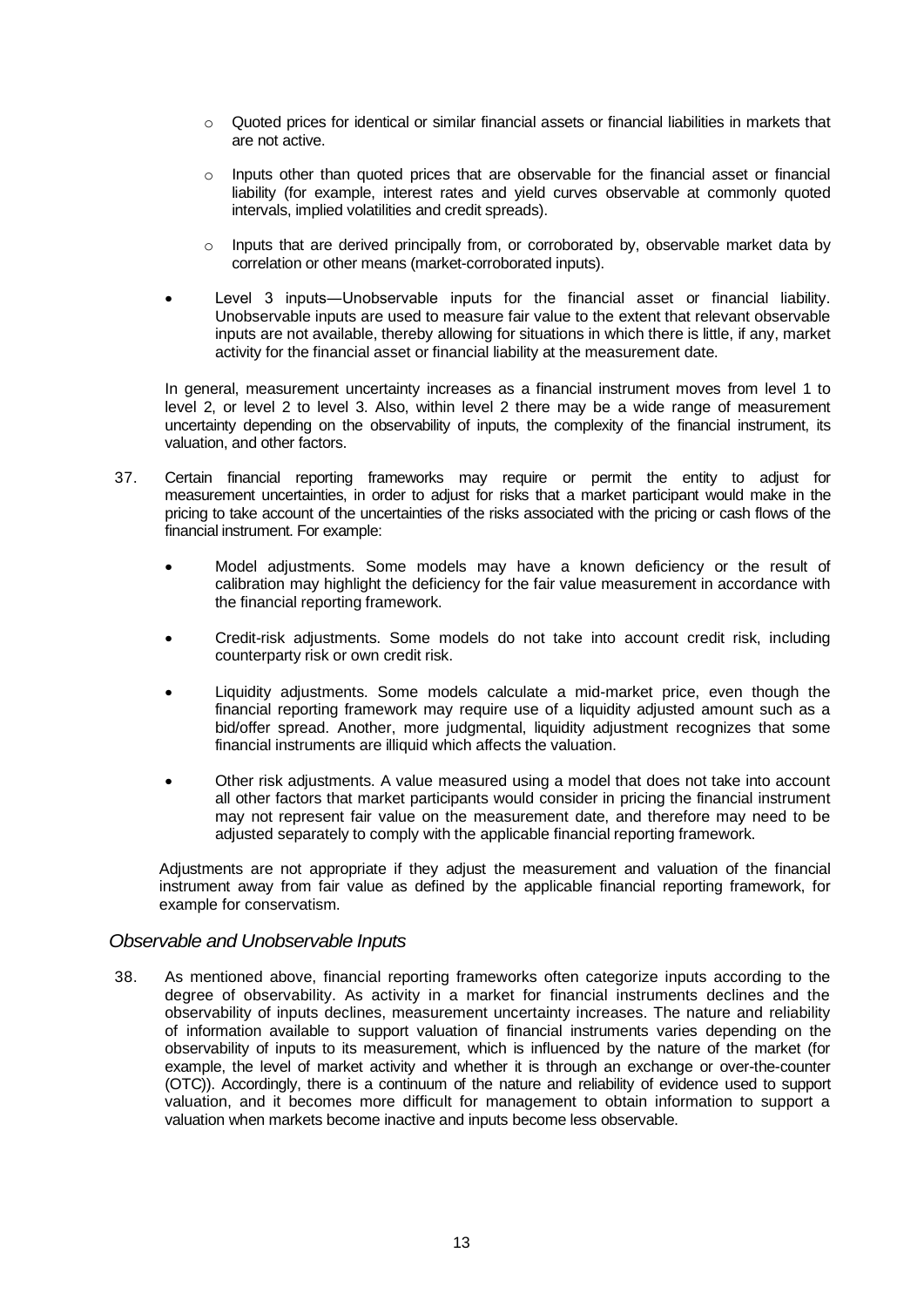39. When observable inputs are not available, an entity uses unobservable inputs (level 3 inputs) that reflect the assumption that market participants would use when pricing the financial asset or the financial liability, including assumptions about risk. Unobservable inputs are developed using the best information available in the circumstances. In developing unobservable inputs, an entity may begin with its own data, which is adjusted if reasonably available information indicates that (a) other market participants would use different data or (b) there is something particular to the entity that is not available to other market participants (for example, an entity-specific synergy).

#### *Effects of Inactive Markets*

- 40. Measurement uncertainty increases and valuation is more complicated when the markets in which financial instruments or their component parts are traded become inactive. There is no clear point at which an active market becomes inactive, though financial reporting frameworks may provide guidance on this issue. Characteristics of an inactive market include a significant decline in the volume and level of trading activity, available prices vary significantly over time or among market participants or the prices are not current. However, assessing whether a market is inactive requires judgment.
- 41. When markets are inactive, prices quoted may be stale (that is, out of date), may not represent prices at which market participants may trade or may represent forced transactions (such as when a seller is required to sell an asset to meet regulatory or legal requirements, needs to dispose of an asset immediately to create liquidity or the existence of a single potential buyer as a result of the legal or time restrictions imposed). Accordingly, valuations are developed based on level 2 and level 3 inputs. Under such circumstances, entities may have:
	- A valuation policy that includes a process for determining whether level 1 inputs are available;
	- An understanding of how particular prices or inputs from external sources used as inputs to valuation techniques were calculated in order to assess their reliability. For example, in an active market, a broker quote on a financial instrument that has not traded is likely to reflect actual transactions on a similar financial instrument, but, as the market becomes less active, the broker quote may rely more on proprietary valuation techniques to determine prices;
	- An understanding of how deteriorating business conditions affect the counterparty, as well as whether deteriorating business conditions in entities similar to the counterparty may indicate that the counterparty may not fulfill its obligations (that is, nonperformance risk);
	- Policies for adjusting for measurement uncertainties. Such adjustments can include model adjustments, lack of liquidity adjustments, credit risk adjustments, and other risk adjustments;
	- The capability to calculate the range of realistic outcomes given the uncertainties involved, for example by performing a sensitivity analysis; and
	- Policies for identifying when a fair value measurement input moves to a different level of the fair value hierarchy.
- 42. Particular difficulties may develop where there is severe curtailment or even cessation of trading in particular financial instruments. In these circumstances, financial instruments that have previously been valued using market prices may need to be valued using a model.

#### *Management's Valuation Process*

43. Techniques that management may use to value their financial instruments include observable prices, recent transactions, and models that use observable or unobservable inputs. Management may also make use of: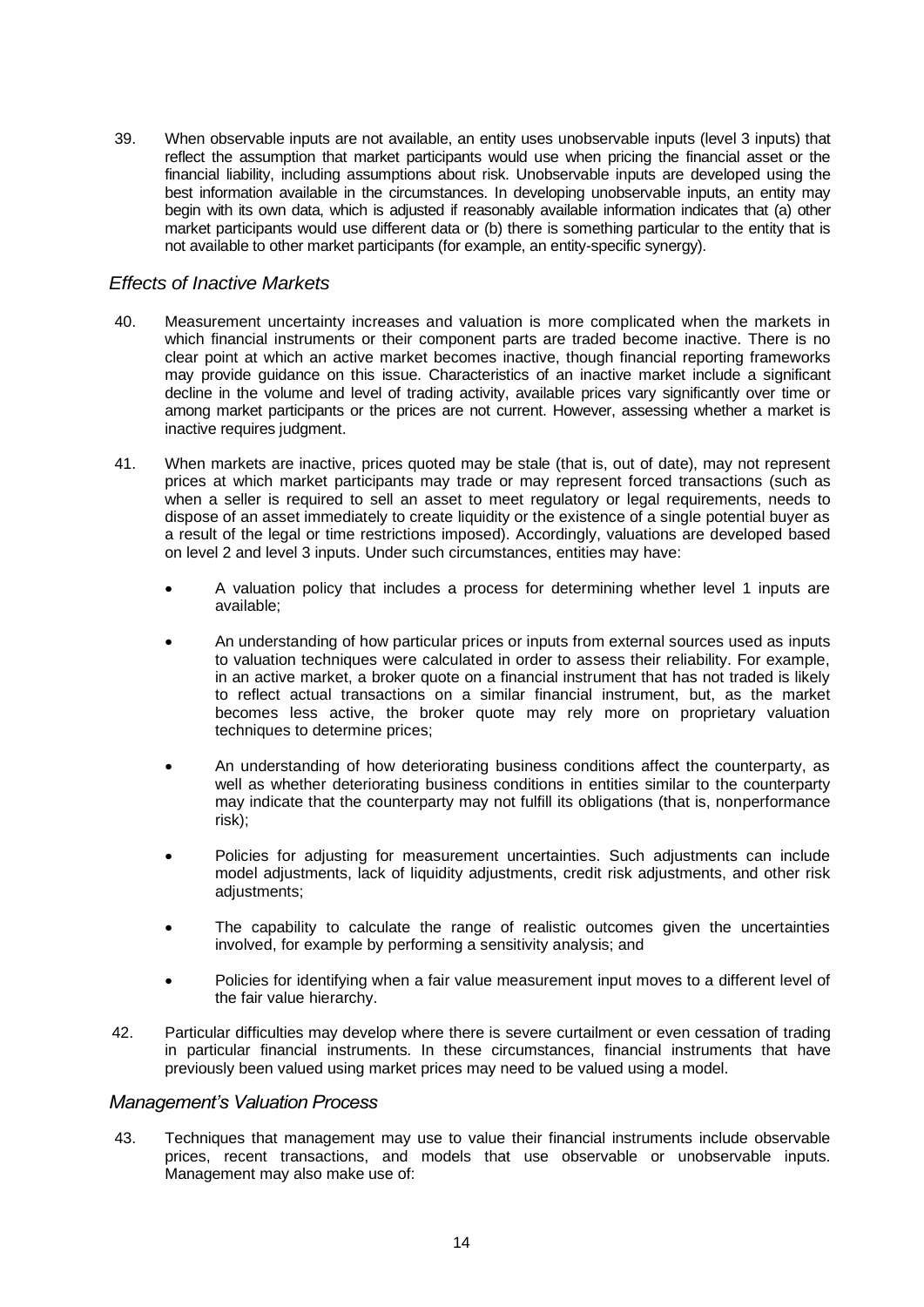- (a) A third-party pricing source, such as a pricing service or broker quote; or
- (b) A valuation expert.

Third-party pricing sources and valuation experts may use one or more of these valuation techniques.

- 44. In many financial reporting frameworks, the best evidence of a financial instrument's fair value is found in contemporaneous transactions in an active market (that is, level 1 inputs). In such cases, the valuation of a financial instrument may be relatively simple. Quoted prices for financial instruments that are listed on exchanges or traded in liquid over-the-counter markets may be available from sources such as financial publications, the exchanges themselves or third-party pricing sources. When using quoted prices, it is important that management understand the basis on which the quote is given to ensure that the price reflects market conditions at the measurement date. Quoted prices obtained from publications or exchanges may provide sufficient evidence of fair value when, for example:
	- (a) The prices are not out of date or "stale" (for example, if the quote is based on the last traded price and the trade occurred some time ago); and
	- (b) The quotes are prices at which dealers would actually trade the financial instrument with sufficient frequency and volume.
- 45. Where there is no current observable market price for the financial instrument (that is, a level 1 input), it will be necessary for the entity to gather other price indicators to use in a valuation technique to value the financial instrument. Price indicators may include:
	- Recent transactions, including transactions after the date of the financial statements in the same instrument. Consideration is given to whether an adjustment needs to be made for changes in market conditions between the measurement date and the date the transaction was made, as these transactions are not necessarily indicative of the market conditions that existed at the date of the financial statements. In addition it is possible that the transaction represents a forced transaction and is therefore not indicative of a price in an orderly trade.
	- Current or recent transactions in similar instruments, often known as "proxy pricing." Adjustments will need to be made to the price of the proxy to reflect the differences between them and the instrument being priced, for example, to take account of differences in liquidity or credit risk between the two instruments.
	- Indices for similar instruments. As with transactions in similar instruments, adjustments will need to be made to reflect the difference between the instrument being priced and the instrument(s) from which the index used is derived.
- 46. It is expected that management will document its valuation policies and model used to value a particular financial instrument, including the rationale for the model(s) used, the selection of assumptions in the valuation methodology, and the entity's consideration of whether adjustments for measurement uncertainty are necessary.

#### Models

- 47. Models may be used to value financial instruments when the price cannot be directly observed in the market. Models can be as simple as a commonly used bond pricing formula or involve complex, specifically developed software tools to value financial instruments with level 3 inputs. Many models are based on discounted cash flow calculations.
- 48. Models comprise a methodology, assumptions and data. The methodology describes rules or principles governing the relationship between the variables in the valuation. Assumptions include estimates of uncertain variables which are used in the model. Data may comprise actual or hypothetical information about the financial instrument, or other inputs to the financial instrument.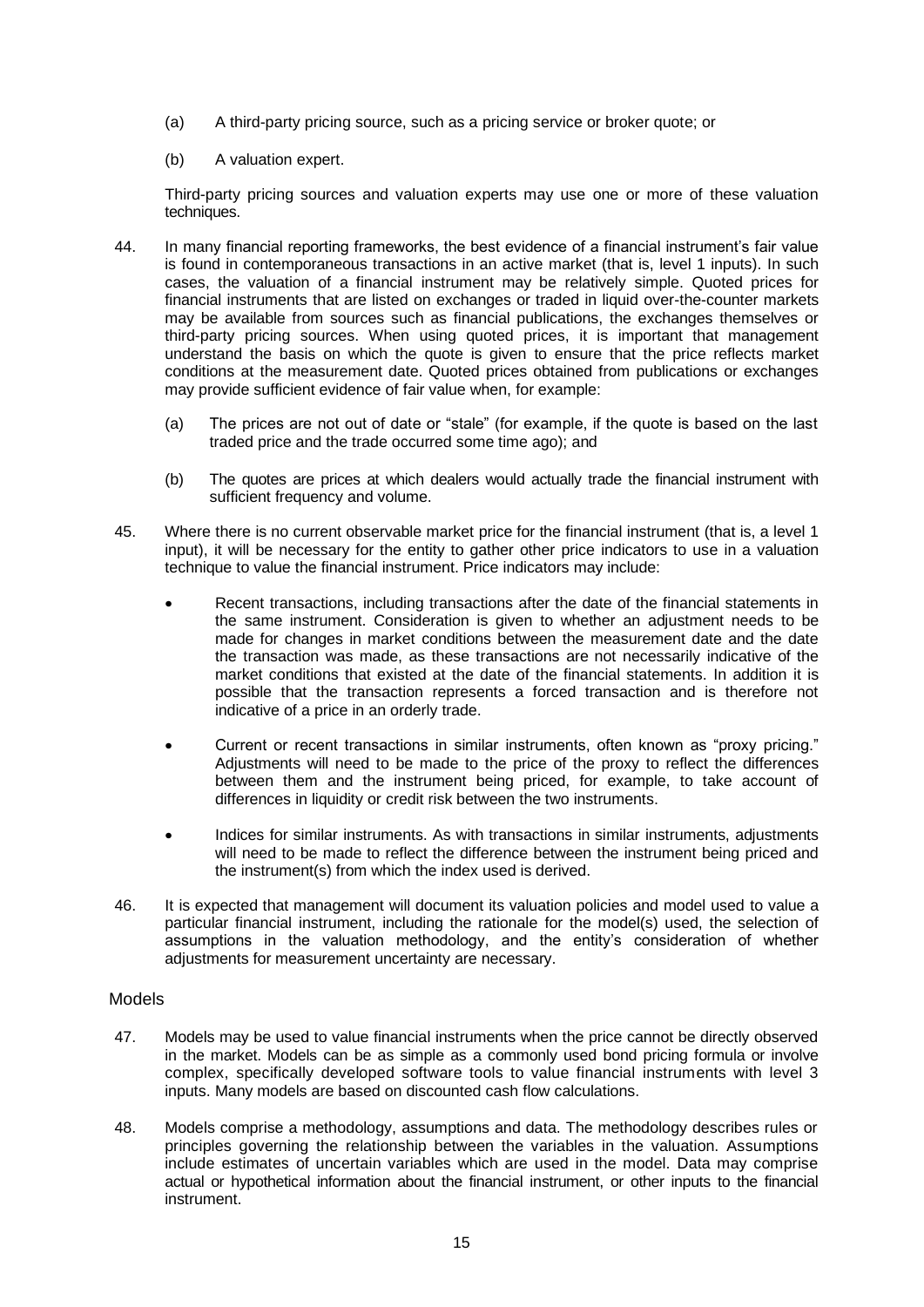- 49. Depending on the circumstances, matters that the entity may address when establishing or validating a model for a financial instrument include whether:
	- The model is validated prior to usage, with periodic reviews to ensure it is still suitable for its intended use. The entity's validation process may include evaluation of:
		- The methodology's theoretical soundness and mathematical integrity, including the appropriateness of parameters and sensitivities.
		- The consistency and completeness of the model's inputs with market practices, and whether the appropriate inputs are available for use in the model.
	- There are appropriate change control policies, procedures and security controls over the model.
	- The model is appropriately changed or adjusted on a timely basis for changes in market conditions.
	- The model is periodically calibrated, reviewed and tested for validity by a separate and objective function. Doing so is a means of ensuring that the model's output is a fair representation of the value that marketplace participants would ascribe to a financial instrument.
	- The model maximizes the use of relevant observable inputs and minimizes the use of unobservable inputs.
	- Adjustments are made to the output of the model to reflect the assumptions marketplace participants would use in similar circumstances.
	- The model is adequately documented, including the model's intended applications and limitations and its key parameters, required data, results of any validation analysis performed and any adjustments made to the output of the model.

An Example of a Common Financial Instrument

- 50. The following describes how models may be applied to value a common financial instrument, known as an asset backed security<sup>9</sup>. Because asset backed securities are often valued based on level 2 or 3 inputs, they are frequently valued using models and involve:
	- Understanding the type of security—considering (a) the underlying collateral; and (b) the terms of the security. The underlying collateral is used to estimate the timing and amounts of cash flows such as mortgage or credit card interest and principal payments.
	- Understanding the terms of the security—this includes evaluating contractual cash flow rights, such as the order of repayment, and any default events. The order of repayment, often known as seniority, refers to terms which require that some classes of security holders (senior debt) are repaid before others (subordinated debt). The rights of each class of security holder to the cash flows, frequently referred to as the cash flow "waterfall," together with assumptions of the timing and amount of cash flows are used to derive a set of estimated cash flows for each class of security holder. The expected cash flows are then discounted to derive an estimated fair value.
- 51. The cash flows of an asset backed security may be affected by prepayments of the underlying collateral and by potential default risk and resulting estimated loss severities. Prepayment assumptions, if applicable, are generally based on evaluating market interest rates for similar collateral to the rates on the collateral underlying the security. For example, if market interest rates for mortgages have declined then the underlying mortgages in a

<sup>&</sup>lt;sup>9</sup> An asset backed security is a financial instrument which is backed by a pool of underlying assets (known as the collateral, such as credit card receivables or vehicle loans) and derives value and income from those underlying assets.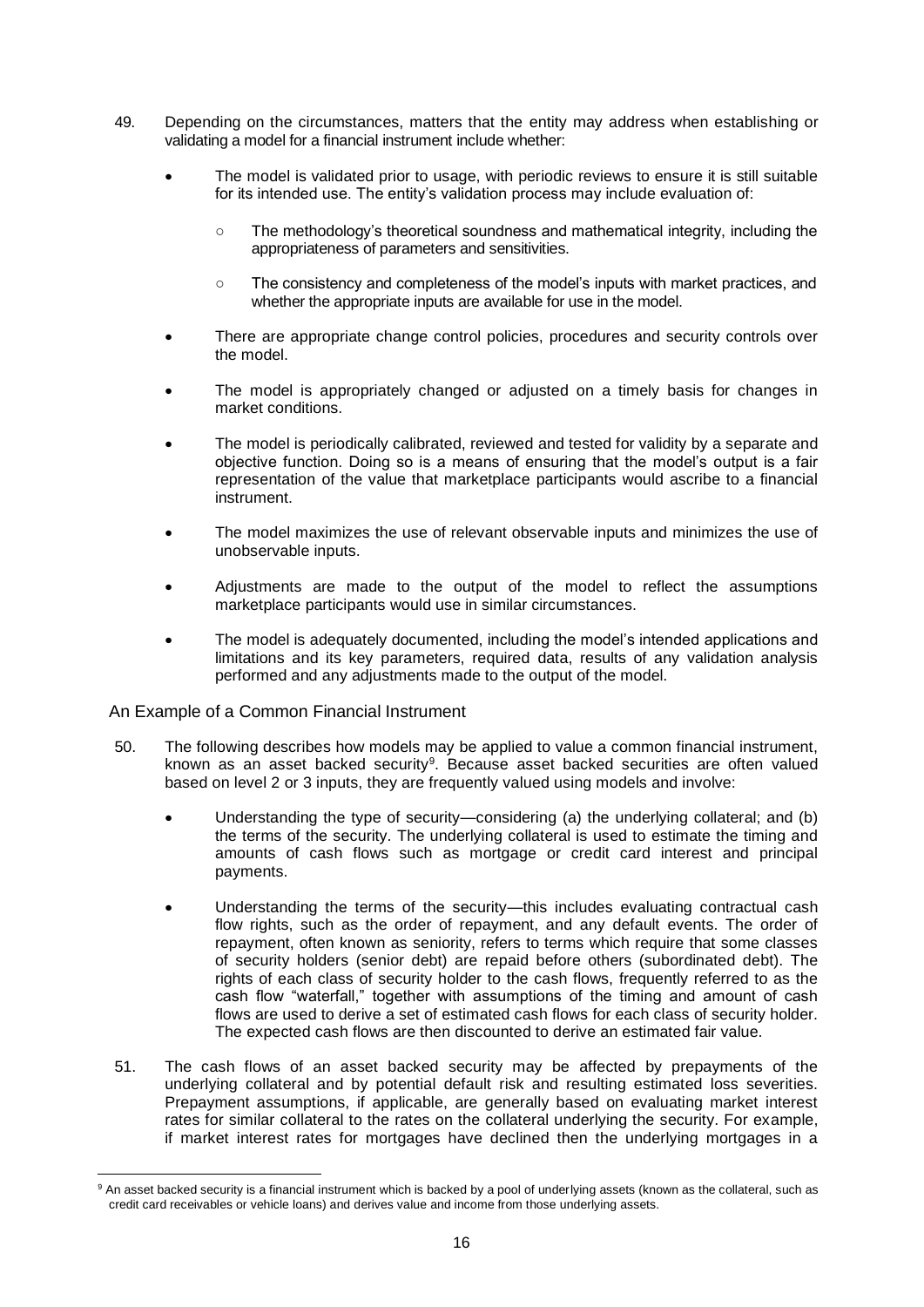security may experience higher prepayment rates than originally expected. Estimating potential default and loss severity involves close evaluation of the underlying collateral and borrowers to estimate default rates. For example, when the underlying collateral comprises residential mortgages, loss severities may be affected by estimates of residential housing prices over the term of the security.

#### Third-Party Pricing Sources

- 52. Entities may use third-party pricing sources in order to obtain fair value information. The preparation of an entity's financial statements, including the valuation of financial instruments and the preparation of financial statement disclosures relating to these instruments, may require expertise that management does not possess. Entities may not be able to develop appropriate valuation techniques, including models that may be used in a valuation, and may use a third-party pricing source to arrive at a valuation or to provide disclosures for the financial statements. This may particularly be the case in smaller entities or in entities that do not engage in a high volume of financial instruments transactions (for example, non-financial institutions with treasury departments). Even though management has used a third-party pricing source, management is ultimately responsible for the valuation.
- 53. Third-party pricing sources may also be used because the volume of securities to price over a short timeframe may not be possible by the entity. This is often the case for traded investment funds that must determine a net asset value each day. In other cases, management may have their own pricing process but use third-party pricing sources to corroborate their own valuations.
- 54. For one or more of these reasons most entities use third-party pricing sources when valuing securities either as a primary source or as a source of corroboration for their own valuations. Third-party pricing sources generally fall into the following categories:
	- Pricing services, including consensus pricing services; and
	- Brokers proving broker quotes.

#### Pricing services

- 55. Pricing services provide entities with prices and price-related data for a variety of financial instruments, often performing daily valuations of large numbers of financial instruments. These valuations may be made by collecting market data and prices from a wide variety of sources, including market makers, and, in certain instances, using internal valuations techniques to derive estimated fair values. Pricing services may combine a number of approaches to arrive at a price. Pricing services are often used as a source of prices based on level 2 inputs. Pricing services may have strong controls around how prices are developed and their customers often include a wide variety of parties, including buy and sell side investors, back and middle office functions, auditors and others.
- 56. Pricing services often have a formalized process for customers to challenge the prices received from the pricing services. These challenge processes usually require the customer to provide evidence to support an alternative price, with challenges categorized based on the quality of evidence provided. For example, a challenge based on a recent sale of that instrument that the pricing service was not aware of may be upheld, whereas a challenge based on a customer's own valuation technique may be more heavily scrutinized. In this way, a pricing service with a large number of leading participants, both buy and sell side, may be able to constantly correct prices to more fully reflect the information available to market participants.

#### Consensus pricing services

57. Some entities may use pricing data from consensus pricing services which differ from other pricing services. Consensus pricing services obtain pricing information about an instrument from several participating entities (subscribers). Each subscriber submits prices to the pricing service. The pricing service treats this information confidentially and returns to each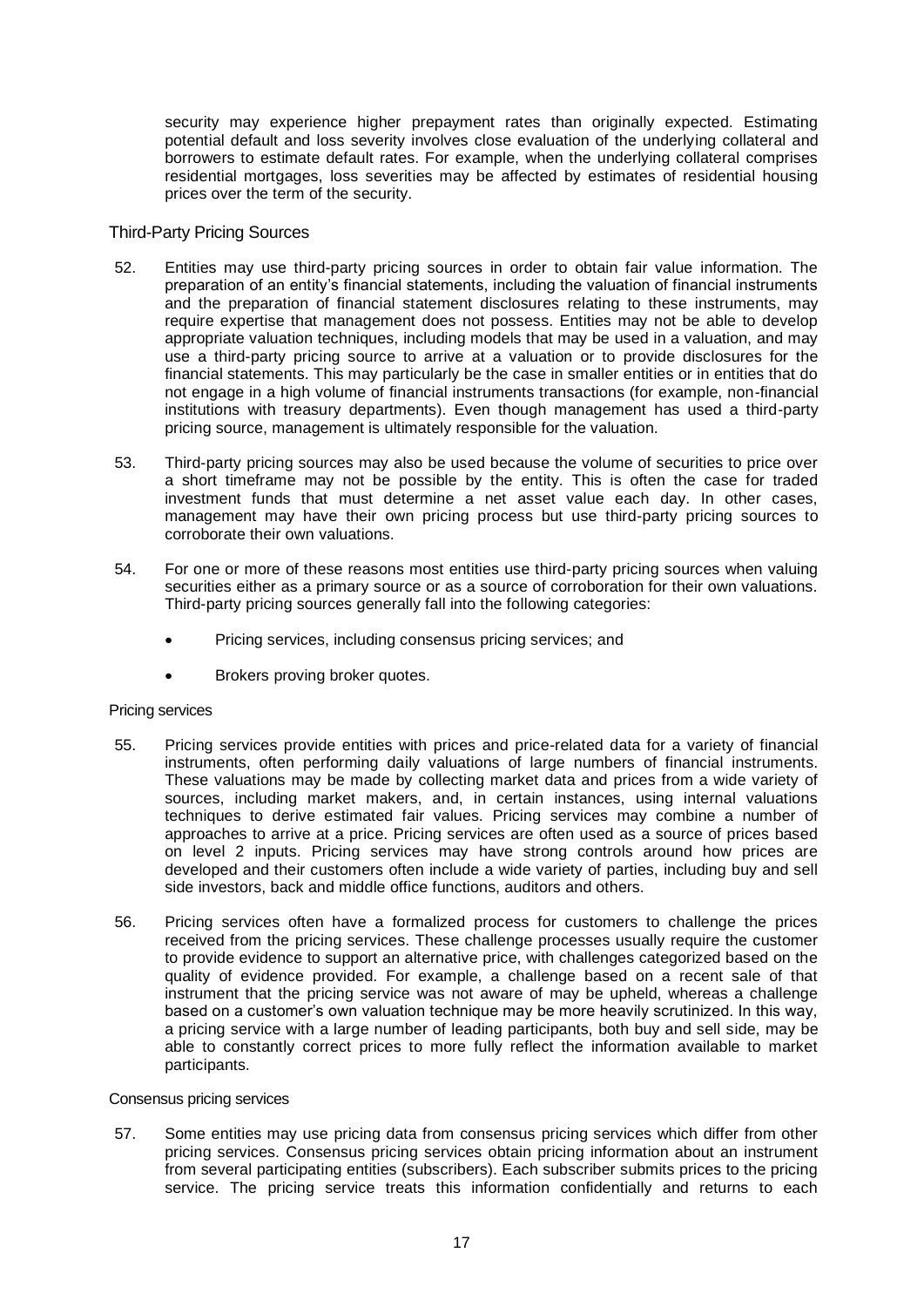subscriber the consensus price, which is usually an arithmetical average of the data after a data cleansing routine has been employed to eliminate outliers. For some markets, such as for exotic derivatives, consensus prices might constitute the best available data. However, many factors are considered when assessing the representational faithfulness of the consensus prices including, for example:

- Whether the prices submitted by the subscribers reflect actual transactions or just indicative prices based on their own valuation techniques.
- The number of sources from which prices have been obtained.
- The quality of the sources used by the consensus pricing service.
- Whether participants include leading market participants
- 58. Typically consensus prices are only available to subscribers who have submitted their own prices to the service. Accordingly not all entities will have direct access to consensus prices. Because a subscriber generally cannot know how the prices submitted were estimated, other sources of evidence in addition to information from consensus pricing services may be needed for management to support their valuation. In particular, this may be the case if the sources are providing indicative prices based on their own valuation techniques and management is unable to obtain an understanding of how these sources calculated their prices.

#### Brokers providing broker quotes

59. As brokers provide quotes only as an incidental service for their clients, quotes they provide differ in many respects from prices obtained in pricing services. Brokers may be unwilling to provide information about the process used to develop their quote, but may have access to information on transactions about which a pricing service may not be aware. Broker quotes may be executable or indicative. Indicative quotes are a broker's best estimate of fair value, whereas an executable quote shows that the broker is willing to transact at this price. Executable quotes are strong evidence of fair value. Indicative quotes are less so because of the lack of transparency into the methods used by the broker to establish the quote. In addition the rigor of controls over the brokers' quote often will differ depending on whether the broker also holds the same security in its own portfolio. Broker quotes are often used for securities with level 3 inputs and sometimes may be the only external information available.

Further considerations relating to third-party pricing sources

- 60. Understanding how the pricing sources calculated a price enables management to determine whether such information is suitable for use in its valuation, including as an input to a valuation technique and in what level of inputs the security should be categorized for disclosure purposes. For example, third-party pricing sources may value financial instruments using proprietary models, and it is important that management understands the methodology, assumptions and data used.
- 61. If fair value measurements obtained from third-party pricing sources are not based on the current prices of an active market, it will be necessary for management to evaluate whether the fair value measurements were derived in a manner that is consistent with the applicable financial reporting framework. Management's understanding of the fair value measurement includes:
	- How the fair value measurement was determined—for example, whether the fair value measurement was determined by a valuation technique, in order to assess whether it is consistent with the fair value measurement objective;
	- Whether the quotes are indicative prices, indicative spread, or binding offers; and
	- How frequently the fair value measurement is estimated by the third-party pricing sources – in order to assess whether it reflects market conditions at the measurement date.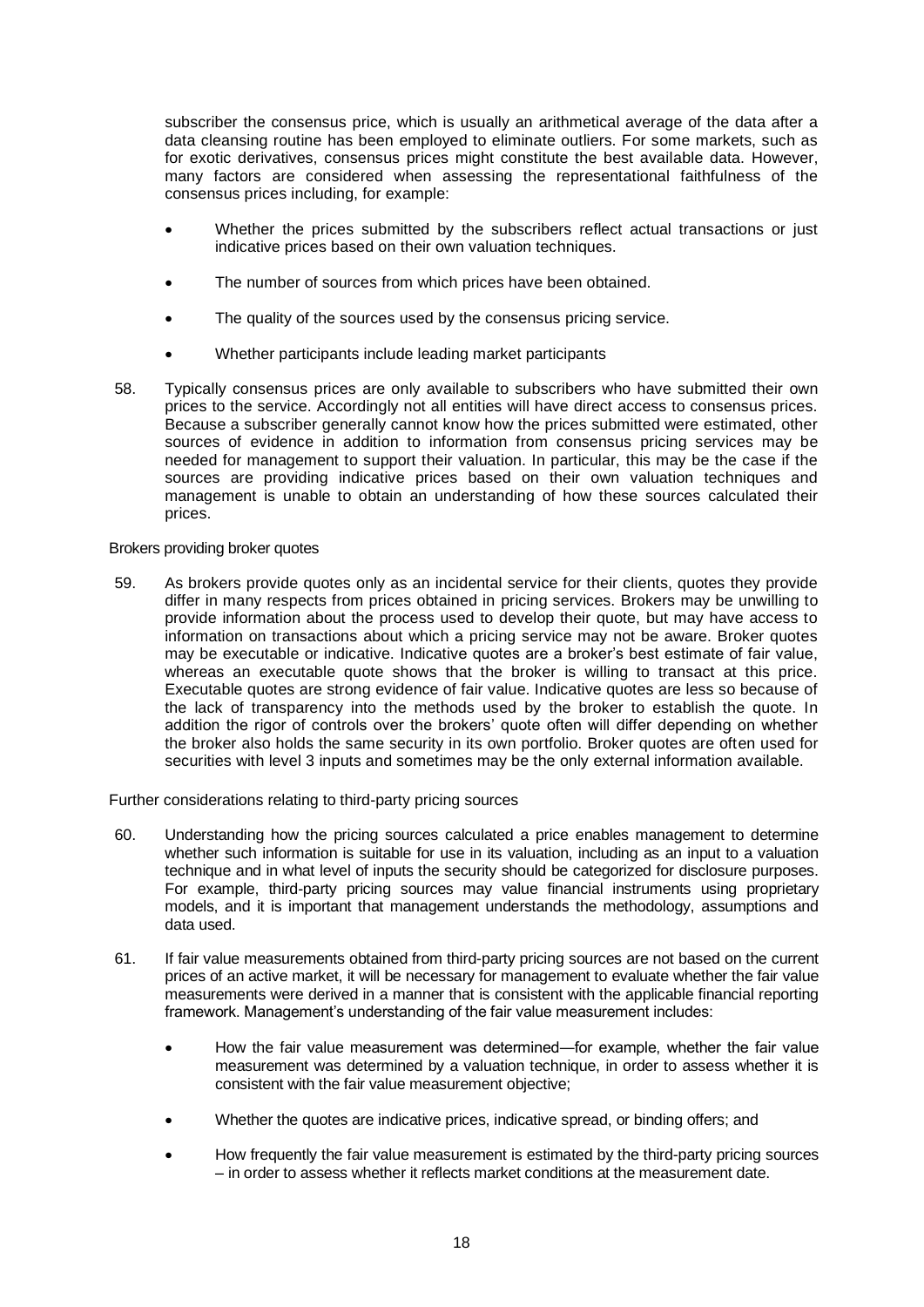Understanding the bases on which third-party pricing sources have determined their quotes in the context of the particular financial instruments held by the entity assists management in evaluating the relevance and reliability of this evidence to support its valuations.

- 62. It is possible that there will be disparities between price indicators from different sources. Understanding how the price indicators were derived, and investigating these disparities, assists management in corroborating the evidence used in developing its valuation of financial instruments in order to evaluate whether the valuation is reasonable. Simply taking the average of the quotes provided, without doing further research, may not be appropriate, because one price in the range may be the most representative of fair value and this may not be the average. To evaluate whether its valuations of financial instruments are reasonable, management may:
	- Consider whether actual transactions represent forced transactions rather than transactions between willing buyers and willing sellers. This may invalidate the price as a comparison;
	- Analyze the expected future cash flows of the instrument. This could be performed as an indicator of the most relevant pricing data;
	- Depending on the nature of what is unobservable, extrapolate from observed prices to unobserved ones (for example, there may be observed prices for maturities up to ten years but not longer, but the ten year price curve may be capable of being extrapolated beyond ten years as an indicator). Care is needed to ensure that extrapolation is not carried so far beyond the observable curve that its link to observable prices becomes too tenuous to be reliable;
	- Compare prices within a portfolio of financial instruments to each other to make sure that they are consistent among similar financial instruments;
	- Use more than one model to corroborate the results from each one, having regard to the data and assumptions used in each; or
	- Evaluate movements in the prices for related hedging instruments and collateral.

In coming to its judgment as to its valuation, an entity may also consider other factors that may be specific to the entity's circumstances.

#### Use of Valuation Experts

63. Management may engage a valuation expert from an investment bank, broker, or other valuation firm to value some or all of its securities. Unlike pricing services and broker quotes, generally the methodology and data used are more readily available to management when they have engaged an expert to perform a valuation on their behalf. Even though management has engaged an expert, management is ultimately responsible for the valuation used.

# *Issues Related to Financial Liabilities*

64. Understanding the effect of credit risk is an important aspect of valuing both financial assets and financial liabilities. This valuation reflects the credit quality and financial strength of both the issuer and any credit support providers. In some financial reporting frameworks, the measurement of a financial liability assumes that it is transferred to a market participant at the measurement date. Where there is not an observable market price for a financial liability, its value is typically measured using the same method as a counterparty would use to measure the value of the corresponding asset, unless there are factors specific to the liability (such as third-party credit enhancement). In particular, the entity's own credit risk<sup>10</sup> can often be difficult to measure.

 $10$  Own credit risk is the amount of change in fair value that is not attributable to changes in market conditions.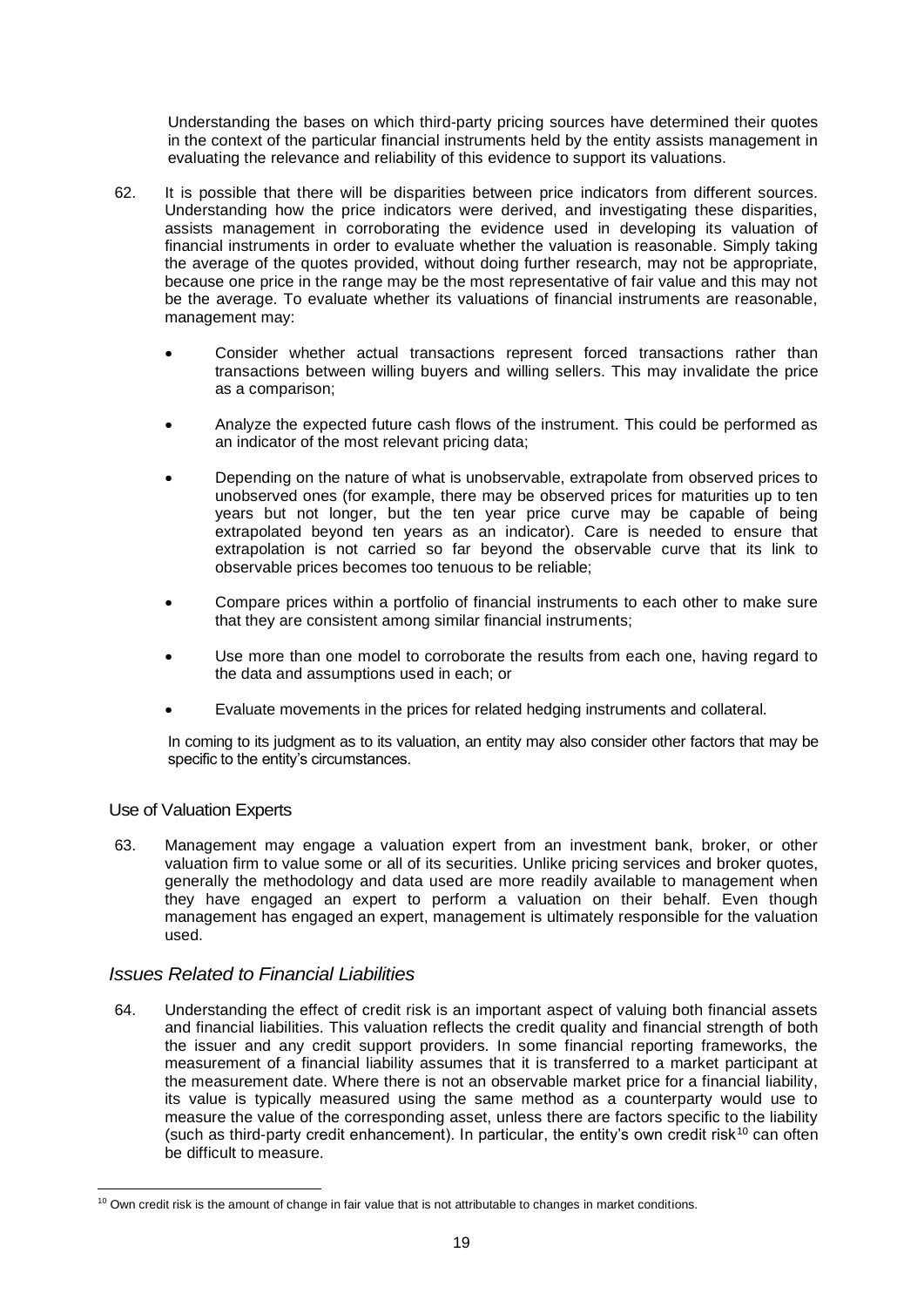# **Presentation and Disclosure about Financial Instruments**

- 65. Most financial reporting frameworks require disclosures in the financial statements to enable users of the financial statements to make meaningful assessments of the effects of the entity's financial instrument activities, including the risks and uncertainties associated with financial instruments.
- 66. Most frameworks require the disclosure of quantitative and qualitative information (including accounting policies) relating to financial instruments. The accounting requirements for fair value measurements in financial statement presentation and disclosures are extensive in most financial reporting frameworks and encompass more than just valuation of the financial instruments. For example, qualitative disclosures about financial instruments provide important contextual information about the characteristics of the financial instruments and their future cash flows that may help inform investors about the risks to which entities are exposed.

# *Categories of Disclosures*

- 67. Disclosure requirements include:
	- (a) Quantitative disclosures that are derived from the amounts included in the financial statements―for example, categories of financial assets and liabilities;
	- (b) Quantitative disclosures that require significant judgment―for example, sensitivity analysis for each type of market risk to which the entity is exposed; and
	- (c) Qualitative disclosures―for example, those that describe the entity's governance over financial instruments; objectives; controls, policies and processes for managing each type of risk arising from financial instruments; and the methods used to measure the risks.
- 68. The more sensitive the valuation is to movements in a particular variable, the more likely it is that disclosure will be necessary to indicate the uncertainties surrounding the valuation. Certain financial reporting frameworks may also require disclosure of sensitivity analyses, including the effects of changes in assumptions used in the entity's valuation techniques. For example, the additional disclosures required for financial instruments with fair value measurements that are categorized within level 3 inputs of the fair value hierarchy are aimed at informing users of financial statements about the effects of those fair value measurements that use the most subjective inputs.
- 69. Some financial reporting frameworks require disclosure of information that enables users of the financial statements to evaluate the nature and extent of the risks arising from financial instruments to which the entity is exposed at the reporting date. This disclosure may be contained in the notes to the financial statements, or in management's discussion and analysis within its annual report cross-referenced from the audited financial statements. The extent of disclosure depends on the extent of the entity's exposure to risks arising from financial instruments. This includes qualitative disclosures about:
	- The exposures to risk and how they arise, including the possible effects on an entity's future liquidity and collateral requirements;
	- The entity's objectives, policies and processes for managing the risk and the methods used to measure the risk; and
	- Any changes in exposures to risk or objectives, policies or processes for managing risk from the previous period.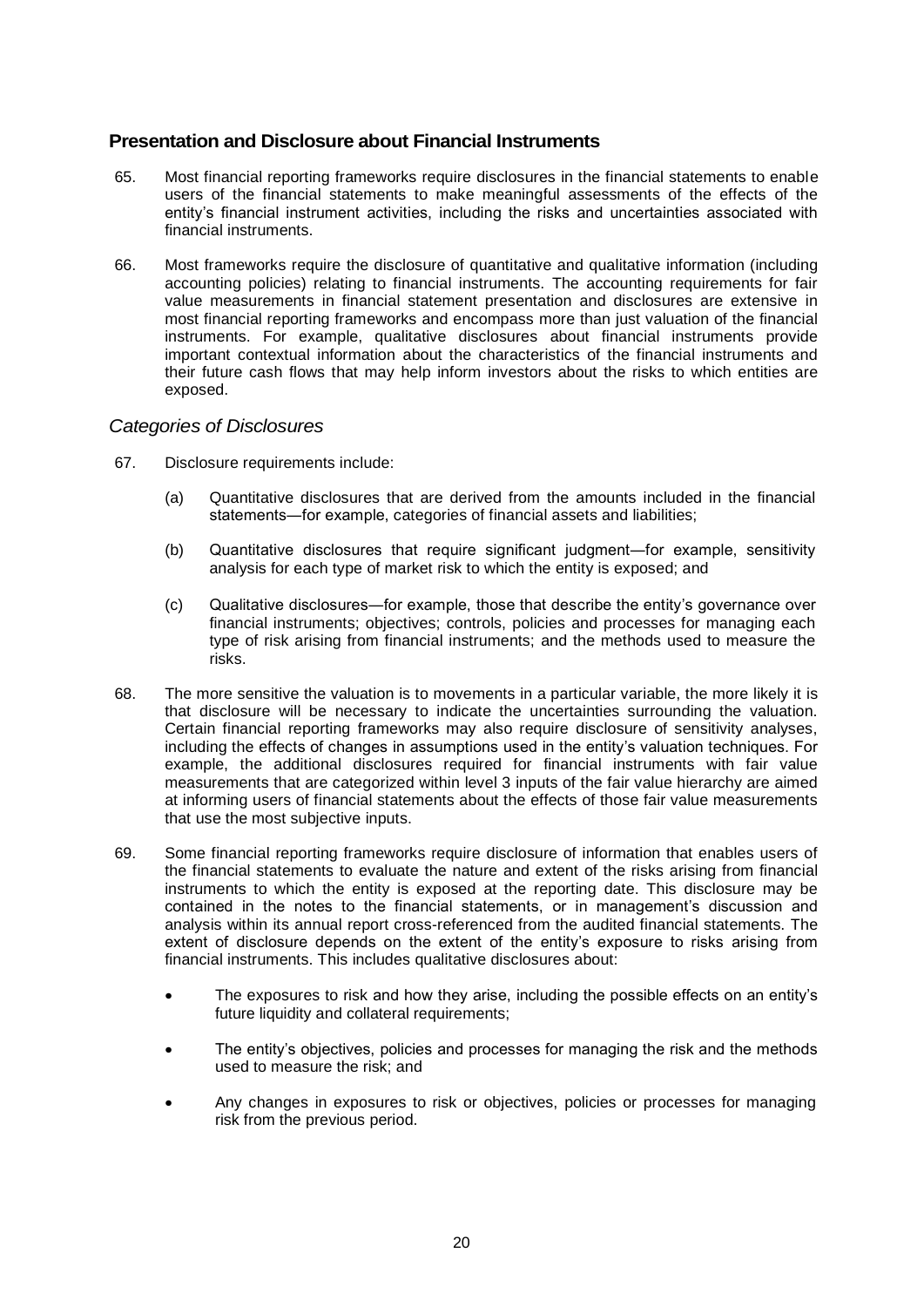# **Section II**―**Audit Considerations Relating to Financial Instruments**

- 70. Certain factors may make auditing financial instruments particularly challenging. For example:
	- It may be difficult for both management and the auditor to understand the nature of financial instruments and what they are used for, and the risks to which the entity is exposed.
	- Market sentiment and liquidity can change quickly, placing pressure on management to manage their exposures effectively.
	- Evidence supporting valuation may be difficult to obtain.
	- Individual payments associated with certain financial instruments may be significant, which may increase the risk of misappropriation of assets.
	- The amounts recorded in the financial statements relating to financial instruments may not be significant, but there may be significant risks and exposures associated with these financial instruments.
	- A few employees may exert significant influence on the entity's financial instruments transactions, in particular where their compensation arrangements are tied to revenue from financial instruments, and there may be possible undue reliance on these individuals by others within the entity.

These factors may cause risks and relevant facts to be obscured, which may affect the auditor's assessment of the risks of material misstatement, and latent risks can emerge rapidly, especially in adverse market conditions.

# **Professional Skepticism<sup>11</sup>**

- 71. Professional skepticism is necessary to the critical assessment of audit evidence and assists the auditor in remaining alert for possible indications of management bias. This includes questioning contradictory audit evidence and the reliability of documents, responses to inquiries and other information obtained from management and those charged with governance. It also includes being alert to conditions that may indicate possible misstatement due to error or fraud and considering the sufficiency and appropriateness of audit evidence obtained in light of the circumstances.
- 72. Application of professional skepticism is required in all circumstances, and the need for professional skepticism increases with the complexity of financial instruments, for example with regard to:
	- Evaluating whether sufficient appropriate audit evidence has been obtained, which can be particularly challenging when models are used or in determining if markets are inactive.
	- Evaluating management's judgments, and the potential for management bias, in applying the entity's applicable financial reporting framework, in particular management's choice of valuation techniques, use of assumptions in valuation techniques, and addressing circumstances in which the auditor's judgments and management's judgments differ.
	- Drawing conclusions based on the audit evidence obtained, for example assessing the reasonableness of valuations prepared by management's experts and evaluating whether disclosures in the financial statements achieve fair presentation.

<sup>11</sup> SSA 200, "*Overall Objectives of the Independent Auditor and the Conduct of an Audit in Accordance with Singapore Standards on Auditing*", paragraph 15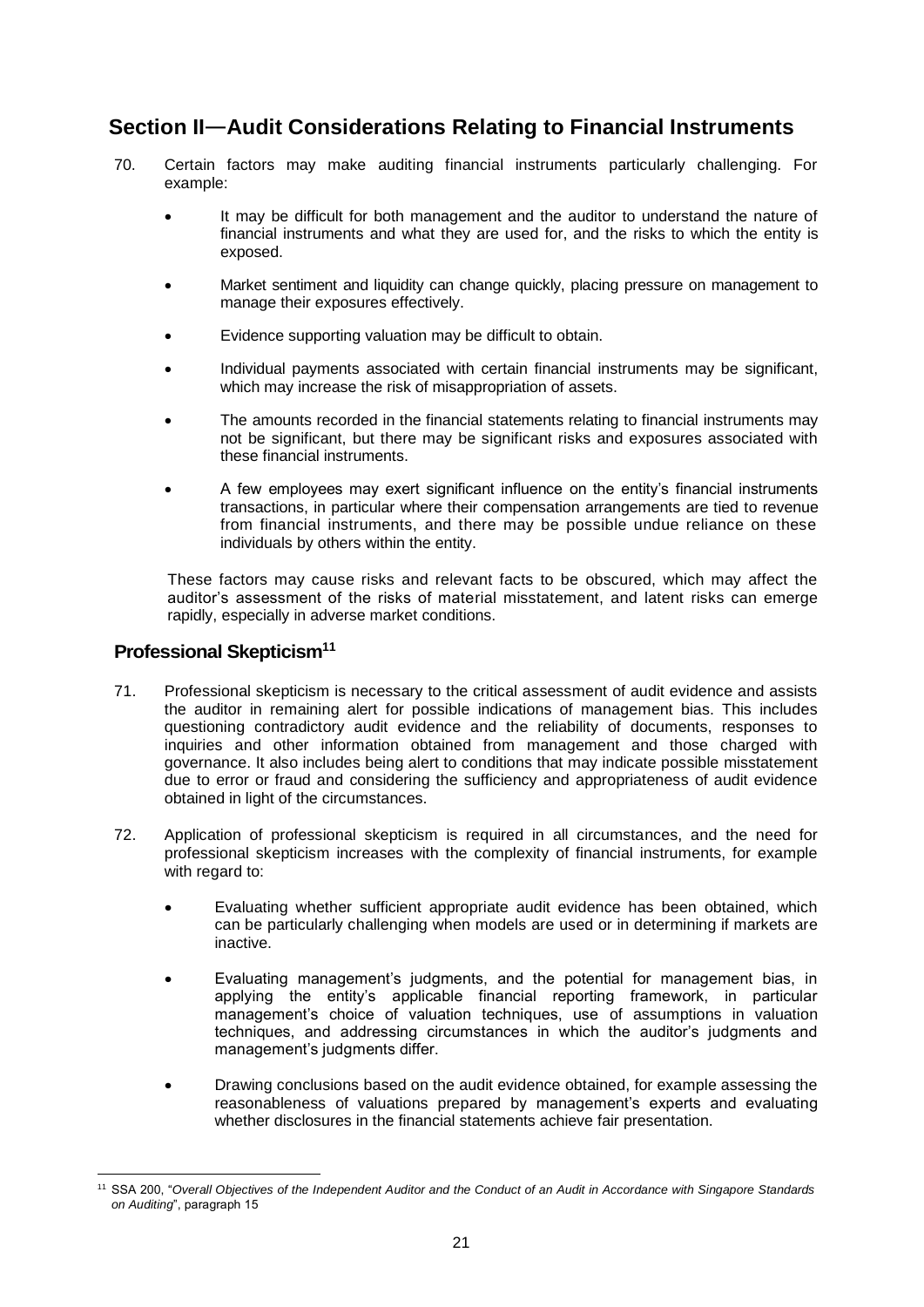# **Planning Considerations<sup>12</sup>**

- 73. The auditor's focus in planning the audit is particularly on:
	- Understanding the accounting and disclosure requirements;
	- Understanding the financial instruments to which the entity is exposed, and their purpose and risks;
	- Determining whether specialized skills and knowledge are needed in the audit;
	- Understanding and evaluating the system of internal control in light of the entity's financial instrument transactions and the information systems that fall within the scope of the audit;
	- Understanding the nature, role and activities of the internal audit function;
	- Understanding management's process for valuing financial instruments, including whether management has used an expert or a service organization; and
	- Assessing and responding to the risk of material misstatement.

#### *Understanding the Accounting and Disclosure Requirements*

- 74. SSA 540 requires the auditor to obtain an understanding of the requirements of the applicable financial reporting framework relevant to accounting estimates, including related disclosures and any requiatory requirements<sup>13</sup>. The requirements of the applicable financial reporting framework regarding financial instruments may themselves be complex and require extensive disclosures. Reading this SAPN is not a substitute for a full understanding of all the requirements of the applicable financial reporting framework. Certain financial reporting frameworks require consideration of areas such as:
	- Hedge accounting;
	- Accounting for "Day 1" profits or losses;
	- Recognition and derecognition of financial instrument transactions;
	- Own credit risk; and
	- Risk transfer and derecognition, in particular where the entity has been involved in the origination and structuring of complex financial instruments.

# *Understanding the Financial Instruments*

- 75. The characteristics of financial instruments may obscure certain elements of risk and exposure. Obtaining an understanding of the instruments in which the entity has invested or to which it is exposed, including the characteristics of the instruments, helps the auditor to identify whether:
	- Important aspects of a transaction are missing or inaccurately recorded;
	- A valuation appears appropriate;

<sup>12</sup> SSA 300 "*Planning an Audit of Financial Statements*, deals with the auditor's responsibility to plan an audit of financial statements".

 $13$  SSA 540, paragraph 8(a)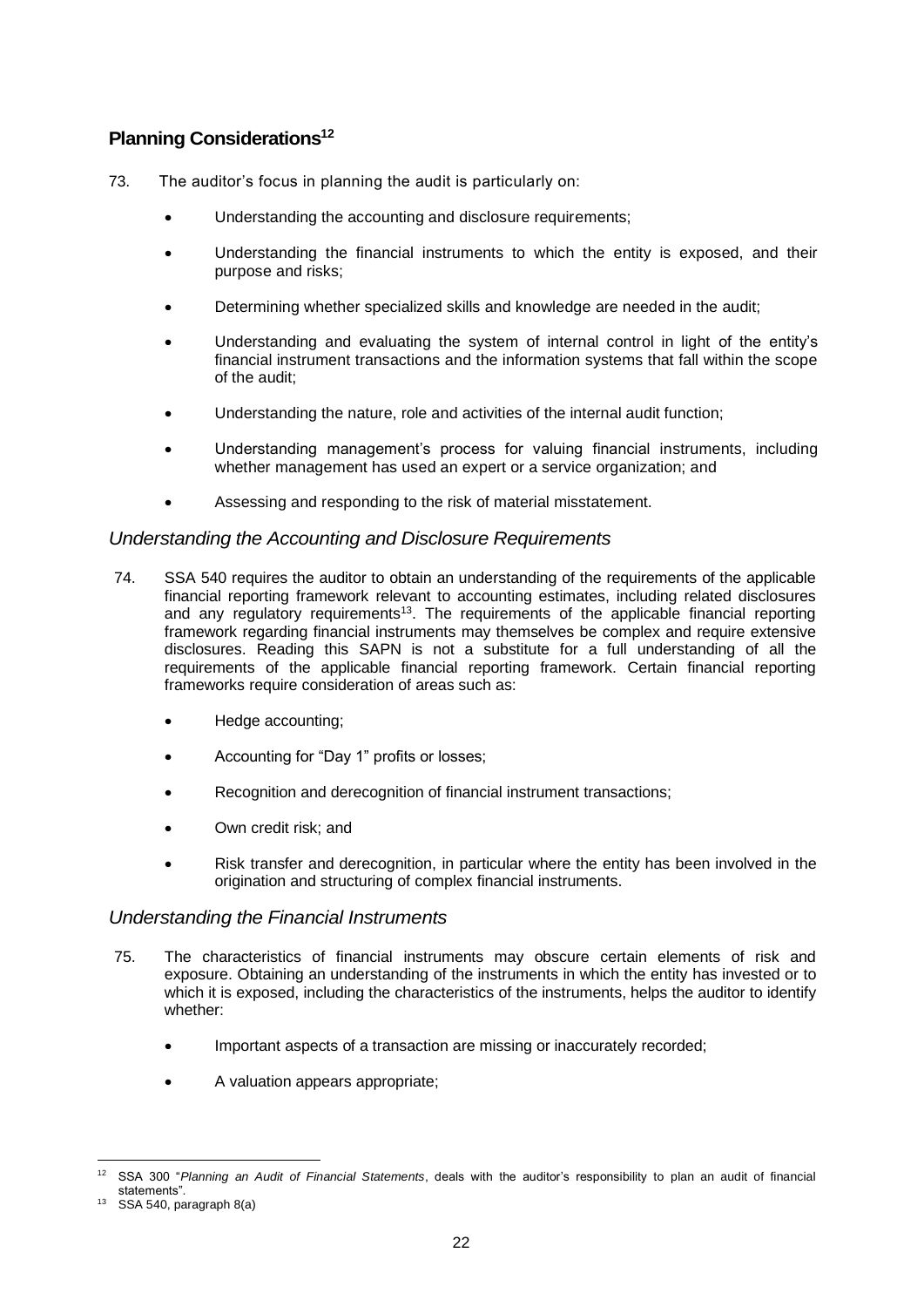- The risks inherent in them are fully understood and managed by the entity; and
- The financial instruments are appropriately classified into current and non-current assets and liabilities.
- 76. Examples of matters that the auditor may consider when obtaining an understanding of the entity's financial instruments include:
	- To which types of financial instruments the entity is exposed.
	- The use to which they are put.
	- Management's and, where appropriate, those charged with governance's understanding of the financial instruments, their use and the accounting requirements.
	- Their exact terms and characteristics so that their implications can be fully understood and, in particular where transactions are linked, the overall impact of the financial instrument transactions.
	- How they fit into the entity's overall risk management strategy.

Inquiries of the internal audit function, the risk management function, if such functions exist, and discussions with those charged with governance may inform the auditor's understanding.

77. In some cases, a contract, including a contract for a non-financial instrument may contain a derivative. Some financial reporting frameworks permit or require such "embedded" derivatives to be separated from the host contract in some circumstances. Understanding management's process for identifying, and accounting for, embedded derivatives will assist the auditor in understanding the risks to which the entity is exposed.

# *Using Those with Specialized Skills and Knowledge in the Audit<sup>14</sup>*

78. A key consideration in audits involving financial instruments, particularly complex financial instruments, is the competence of the auditor. SSA 220 $15$  requires the engagement partner to be satisfied that the engagement team, and any auditor's experts who are not part of the engagement team, collectively have the appropriate competence and capabilities to perform the audit engagement in accordance with professional standards and applicable legal and regulatory requirements and to enable an auditor's report that is appropriate in the circumstances to be issued. Further, relevant ethical requirements<sup>16</sup> require the auditor to determine whether acceptance of the engagement would create any threats to compliance with the fundamental principles, including the professional competence and due care. Paragraph 79 below provides examples of the types of matters that may be relevant to the auditor's considerations in the context of financial instruments.

<sup>&</sup>lt;sup>14</sup> When such a person's expertise is in auditing and accounting, regardless of whether the person is from within or external to the firm, this person is considered to be part of the engagement team and is subject to the requirements of SSA 220, *Quality Control*  for an Audit of Financial Statements. When such a person's expertise is in a field other than accounting or auditing, such person is considered to be an auditor's expert, and the provisions of SSA 620, *Using the Work of an Auditor's Expert*, apply. SSA 620 explains that distinguishing between specialized areas of accounting or auditing, and expertise in another field, will be a matter of professional judgment, but notes the distinction may be made between expertise in methods of accounting for financial instruments (accounting and auditing expertise) and expertise in complex valuation techniques for financial instruments (expertise in a field other than accounting or auditing)

<sup>15</sup> SSA 220, paragraph 14

<sup>16</sup> The Accounting and Corporate Regulatory Authority (ACRA) *Code of Professional Conduct and Ethics* paragraphs 320.1– 320.10 A1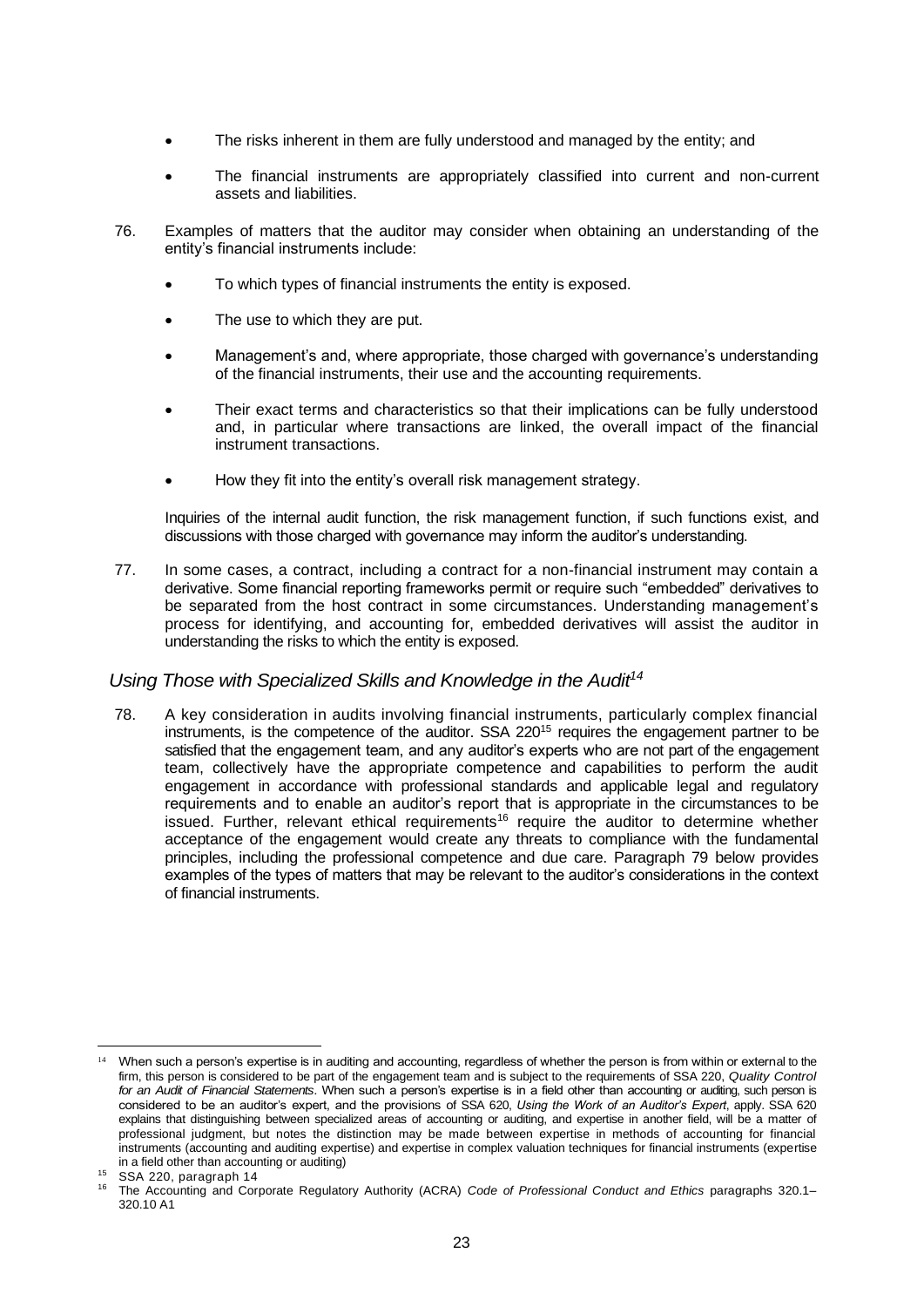- 79. Accordingly, auditing financial instruments may require the involvement of one or more experts or specialists, for example, in the areas of:
	- Understanding the financial instruments used by the entity and their characteristics, including their level of complexity. Using specialized skills and knowledge may be needed in checking whether all aspects of the financial instrument and related considerations have been captured in the financial statements, and evaluating whether adequate disclosure in accordance with the applicable financial reporting framework has been made where disclosure of risks is required.
	- Understanding the applicable financial reporting framework, especially when there are areas known to be subject to differing interpretations, or practice is inconsistent or developing.
	- Understanding the legal, regulatory, and tax implications resulting from the financial instruments, including whether the contracts are enforceable by the entity (for example, reviewing the underlying contracts), may require specialized skills and knowledge.
	- Assessing the risks inherent in a financial instrument.
	- Assisting the engagement team gather evidence to support management's valuations or to develop a point estimate or range, especially when fair value is determined by a complex model; when markets are inactive and data and assumptions are difficult to obtain; when unobservable inputs are used; or when management has used an expert.
	- Evaluating information technology controls, especially in entities with a high volume of financial instruments. In such entities information technology may be highly complex, for example when significant information about those financial instruments is transmitted, processed, maintained or accessed electronically. In addition, it may include relevant services provided by a service organization.
- 80. The nature and use of particular types of financial instruments, the complexities associated with accounting requirements, and market conditions may lead to a need for the engagement team to consult<sup>17</sup> with other accounting and audit professionals, from within or outside the firm, with relevant technical accounting or auditing expertise and experience, taking into account factors such as:
	- The capabilities and competence of the engagement team, including the experience of the members of the engagement team.
	- The attributes of the financial instruments used by the entity.
	- The identification of unusual circumstances or risks in the engagement, as well as the need for professional judgment, particularly with respect to materiality and significant risks.
	- Market conditions.

# *Understanding Internal Control*

81. SSA 315 establishes requirements for the auditor to understand the entity and its environment, including its internal control. Obtaining an understanding of the entity and its environment, including the entity's internal control, is a continuous, dynamic process of gathering, updating and analyzing information throughout the audit. The understanding obtained enables the auditor to identify and assess the risks of material misstatement at the financial statement and assertion levels, thereby providing a basis for designing and implementing responses to the assessed risks of material misstatement. The volume and variety of the financial instrument transactions of an

<sup>&</sup>lt;sup>17</sup> SSA 220, paragraph 18(b), requires the engagement partner to be satisfied that members of the engagement team have undertaken appropriate consultation during the course of the engagement, both within the engagement team and between the engagement team and others at the appropriate level within or outside the firm.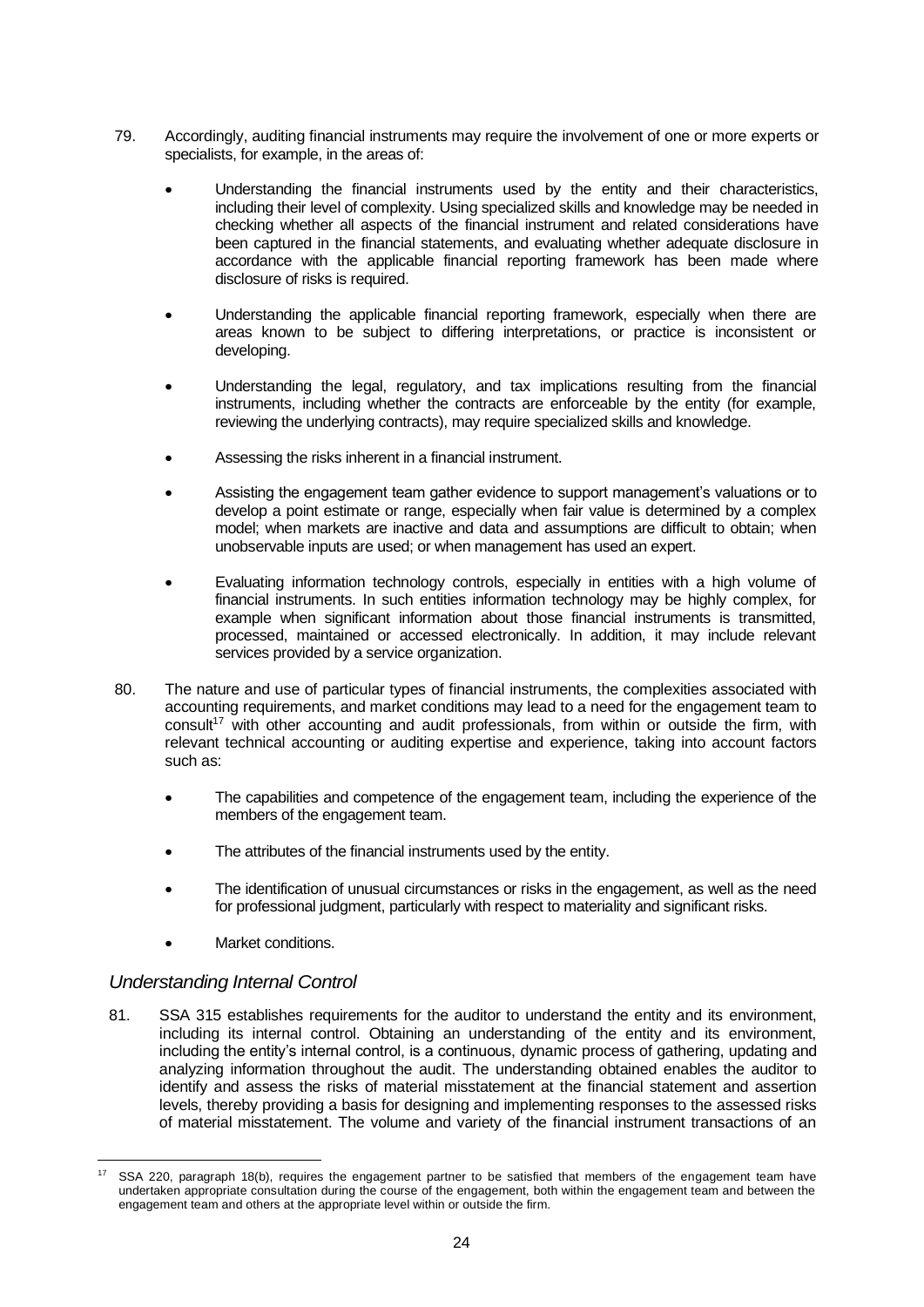entity typically determines the nature and extent of controls that may exist at an entity. An understanding of how financial instruments are monitored and controlled assists the auditor in determining the nature, timing and extent of audit procedures. The Appendix describes controls that may exist in an entity that deals in a high volume of financial instrument transactions.

# *Understanding the Nature, Role and Activities of the Internal Audit Function*

- 82. In many large entities, the internal audit function may perform work that enables senior management and those charged with governance to review and evaluate the entity's controls relating to the use of financial instruments. The internal audit function may assist in identifying the risks of material misstatement due to fraud or error. However, the knowledge and skills required of an internal audit function to understand and perform procedures to provide assurance to management or those charged with governance on the entity's use of financial instruments are generally quite different from those needed for other parts of the business. The extent to which the internal audit function has the knowledge and skill to cover, and has in fact covered, the entity's financial instrument activities, as well as the competence and objectivity of the internal audit function, is a relevant consideration in the external auditor's determination of whether the internal audit function is likely to be relevant to the overall audit strategy and audit plan.
- 83. Areas where the work of the internal audit function may be particularly relevant are<sup>18</sup>:
	- Developing a general overview of the extent of use of financial instruments;
	- Evaluating the appropriateness of policies and procedures and management's compliance with them;
	- Evaluating the operating effectiveness of financial instrument control activities;
	- Evaluating systems relevant to financial instrument activities; and
	- Assessing whether new risks relating to financial instruments are identified, assessed and managed.

# *Understanding Management's Methodology for Valuing Financial Instruments*

84. Management's responsibility for the preparation of the financial statements includes applying the requirements of the applicable financial reporting framework to the valuation of financial instruments. SSA 540 requires the auditor to obtain an understanding of how management makes accounting estimates and the data on which accounting estimates are based<sup>19</sup>. Management's approach to valuation also takes into account the selection of an appropriate valuation methodology and the level of the evidence expected to be available. To meet the objective of a fair value measurement, an entity develops a valuation methodology to measure the fair value of financial instruments that considers all relevant market information that is available. A thorough understanding of the financial instrument being valued allows an entity to identify and evaluate the relevant market information available about identical or similar instruments that should be incorporated into the valuation methodology.

<sup>&</sup>lt;sup>18</sup> Work performed by functions such as risk management function, model review functions, and product control, may also be relevant.

SSA 540, paragraph 8(c)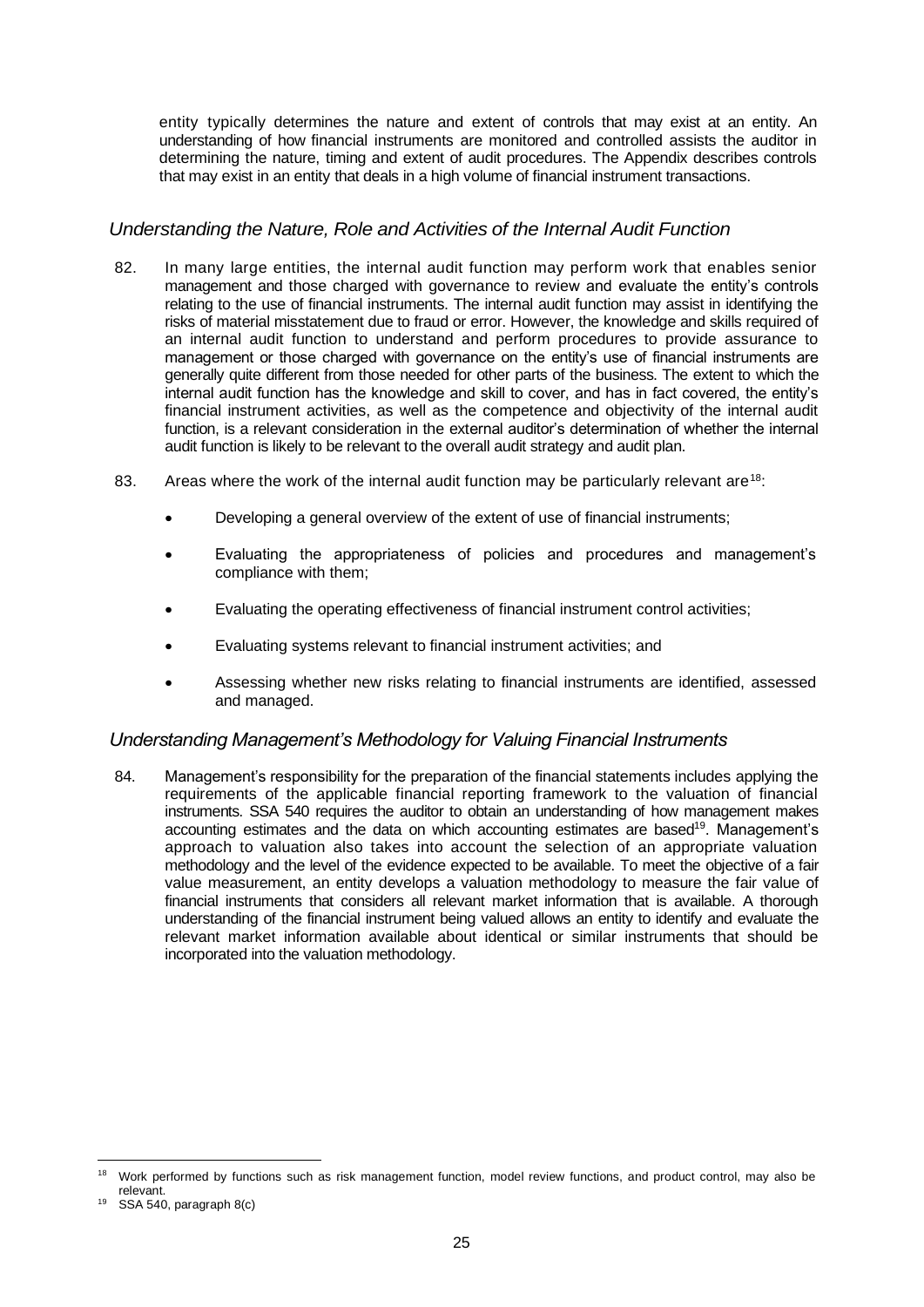# **Assessing and Responding to the Risks of Material Misstatement**

# *Overall Considerations Relating to Financial Instruments*

- 85. SSA 540<sup>20</sup> explains that the degree of estimation uncertainty affects the risk of material misstatement of accounting estimates. The use of more complex financial instruments, such as those that have a high level of uncertainty and variability of future cash flows, may lead to an increased risk of material misstatement, particularly regarding valuation. Other matters affecting the risk of material misstatement include:
	- The volume of financial instruments to which the entity is exposed.
	- The terms of the financial instrument, including whether the financial instrument itself includes other financial instruments.
	- The nature of the financial instruments.

# *Fraud Risk Factors<sup>21</sup>*

- 86. Incentives for fraudulent financial reporting by employees may exist where compensation schemes are dependent on returns made from the use of financial instruments. Understanding how an entity's compensation policies interact with its risk appetite, and the incentives that this may create for its management and traders, may be important in assessing the risk of fraud.
- 87. Difficult financial market conditions may give rise to increased incentives for management or employees to engage in fraudulent financial reporting: to protect personal bonuses, to hide employee or management fraud or error, to avoid breaching regulatory, liquidity or borrowing limits or to avoid reporting losses. For example, at times of market instability, unexpected losses may arise from extreme fluctuations in market prices, from unanticipated weakness in asset prices, through trading misjudgments, or for other reasons. In addition, financing difficulties create pressures on management concerned about the solvency of the business.
- 88. Misappropriation of assets and fraudulent financial reporting may often involve override of controls that otherwise may appear to be operating effectively. This may include override of controls over data, assumptions and detailed process controls that allow losses and theft to be hidden. For example, difficult market conditions may increase pressure to conceal or offset trades as they attempt to recover losses.

# *Assessing the Risk of Material Misstatement*

- 89. The auditor's assessment of the identified risks at the assertion level in accordance with SSA 315 includes evaluating the design and implementation of internal control. It provides a basis for considering the appropriate audit approach for designing and performing further audit procedures in accordance with SSA 330, including both substantive procedures and tests of controls. The approach taken is influenced by the auditor's understanding of internal control relevant to the audit, including the strength of the control environment and any risk management function, the size and complexity of the entity's operations and whether the auditor's assessment of the risks of material misstatement include an expectation that controls are operating effectively.
- 90. The auditor's assessment of the risk of material misstatement at the assertion level may change during the course of the audit as additional information is obtained. Remaining alert during the audit, for example, when inspecting records or documents may assist the auditor in identifying arrangements or other information that may indicate the existence of financial instruments that management has not previously identified or disclosed to the auditor. Such records and documents may include, for example:

<sup>20</sup> SSA 540, paragraph 2

See SSA 240, The Auditor's Responsibilities Relating to Fraud in an Audit of Financial Statements", for requirements and guidance dealing with fraud risk factors.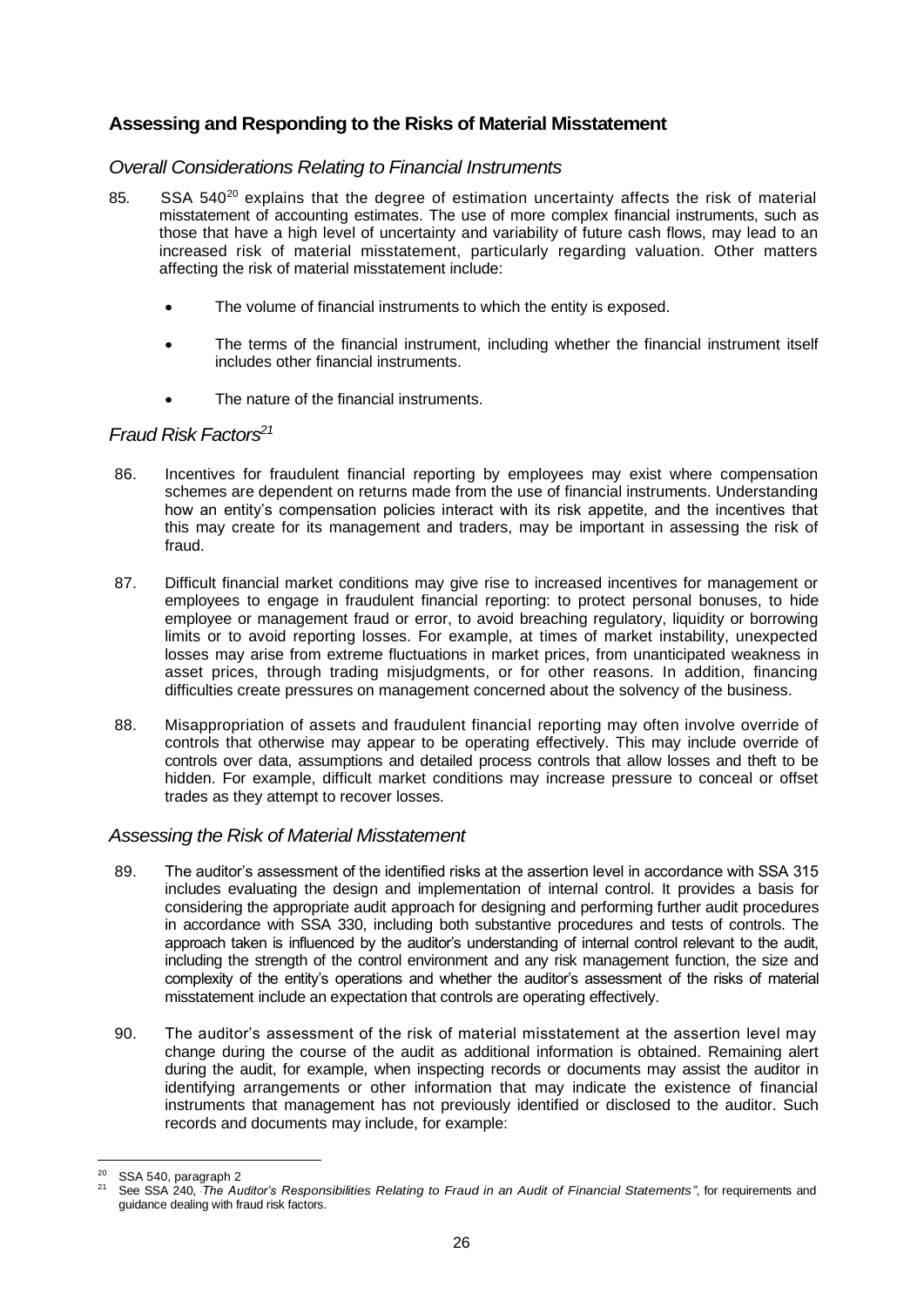- Minutes of meetings of those charged with governance; and
- Specific invoices from, and correspondence with, the entity's professional advisors.

# *Factors to Consider in Determining Whether, and to What Extent, to Test the Operating Effectiveness of Controls*

- 91. An expectation that controls are operating effectively may be more common when dealing with a financial institution with well-established controls, and therefore controls testing may be an effective means of obtaining audit evidence. When an entity has a trading function, substantive tests alone may not provide sufficient appropriate audit evidence due to the volume of contracts and the different systems used. Tests of controls, however, will not be sufficient on their own as the auditor is required by SSA 330 to design and perform substantive procedures for each material class of transactions, account balance and disclosure<sup>22</sup>.
- 92. Entities with a high volume of trading and use of financial instruments may have more sophisticated controls, and an effective risk management function, and therefore the auditor may be more likely to test controls in obtaining evidence about:
	- The occurrence, completeness, accuracy, and cutoff of the transactions; and
	- The existence, rights and obligations, and completeness of account balances.
- 93. In those entities with relatively few financial instrument transactions:
	- Management and those charged with governance may have only a limited understanding of financial instruments and how they affect the business;
	- The entity may only have a few different types of instruments with little or no interaction between them;
	- There is unlikely to be a complex control environment (for example, the controls described in the Appendix may not be in place at the entity);
	- Management may use pricing information from third-party pricing sources to value their instruments; and
	- Controls over the use of pricing information from third-party pricing sources may be less sophisticated.
- 94. When an entity has relatively few transactions involving financial instruments, it may be relatively easy for the auditor to obtain an understanding of the entity's objectives for using the financial instruments and the characteristics of the instruments. In such circumstances, much of the audit evidence is likely to be substantive in nature, the auditor may perform the majority of the audit work at year-end, and third-party confirmations are likely to provide evidence in relation to the completeness, accuracy, and existence of the transactions.
- 95. In reaching a decision on the nature, timing and extent of testing of controls, the auditor may consider factors such as:
	- The nature, frequency and volume of financial instrument transactions;
	- The strength of controls, including whether controls are appropriately designed to respond to the risks associated with an entity's volume of financial instrument transactions and whether there is a governance framework over the entity's financial instrument activities;
	- The importance of particular controls to the overall control objectives and processes in

<sup>22</sup> SSA 330, paragraph 18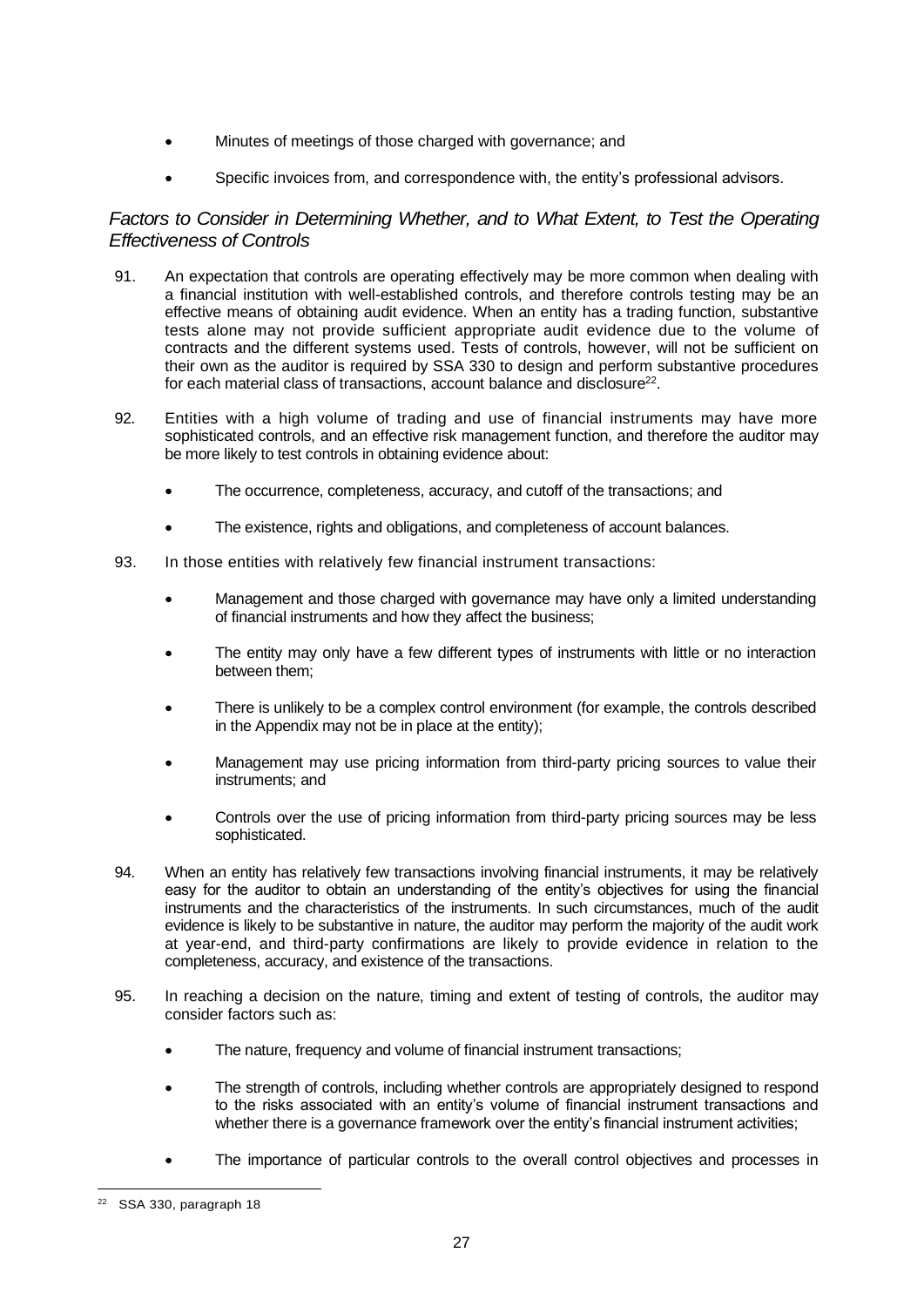place at the entity, including the sophistication of the information systems to support financial instrument transactions;

- The monitoring of controls and identified deficiencies in control procedures;
- The issues the controls are intended to address, for example, controls related to the exercise of judgments compared with controls over supporting data. Substantive tests are more likely to be effective than relying on controls related to the exercise of judgment;
- The competency of those involved in the control activities, for example whether the entity has adequate capacity, including during periods of stress, and ability to establish and verify valuations for the financial instruments to which it is exposed;
- The frequency of performance of these control activities;
- The level of precision the controls are intended to achieve;
- The evidence of performance of control activities; and
- The timing of key financial instrument transactions, for example, whether they are close to the period end.

#### *Substantive Procedures*

- 96. Designing substantive procedures includes consideration of:
	- The use of analytical procedures<sup>23</sup> While analytical procedures undertaken by the auditor can be effective as risk assessment procedures to provide the auditor with information about an entity's business, they may be less effective as substantive procedures when performed alone. This is because the complex interplay of the drivers of the valuation often mask any unusual trends that might arise.
	- Non-routine transactions―Many financial transactions are negotiated contracts between an entity and its counterparty (often known as "over the counter" or OTC.) To the extent that financial instrument transactions are not routine and outside an entity's normal activities, a substantive audit approach may be the most effective means of achieving the planned audit objectives. In instances where financial instrument transactions are not undertaken routinely, the auditor's responses to assessed risk, including designing and performing audit procedures, have regard to the entity's possible lack of experience in this area.
	- Availability of evidence―For example, when the entity uses a third-party pricing source, evidence concerning the relevant financial statement assertions may not be available from the entity.
	- Procedures performed in other audit areas―Procedures performed in other financial statement areas may provide evidence about the completeness of financial instrument transactions. These procedures may include tests of subsequent cash receipts and payments, and the search for unrecorded liabilities.
	- Selection of items for testing—In some cases, the financial instrument portfolio will comprise instruments with varying complexity and risk. In such cases, judgmental sampling may be useful.

SSA 315, paragraph 6(b), requires the auditor to apply analytical procedures as risk assessment procedures to assist in assessing the risks of material misstatement in order to provide a basis for designing and implementing responses to the assessed risks. SSA 520, "*Analytical Procedures"*, paragraph 6, requires the auditor to use analytical procedures in forming an overall conclusion on the financial statements. Analytical procedures may also be applied at other stages of the audit.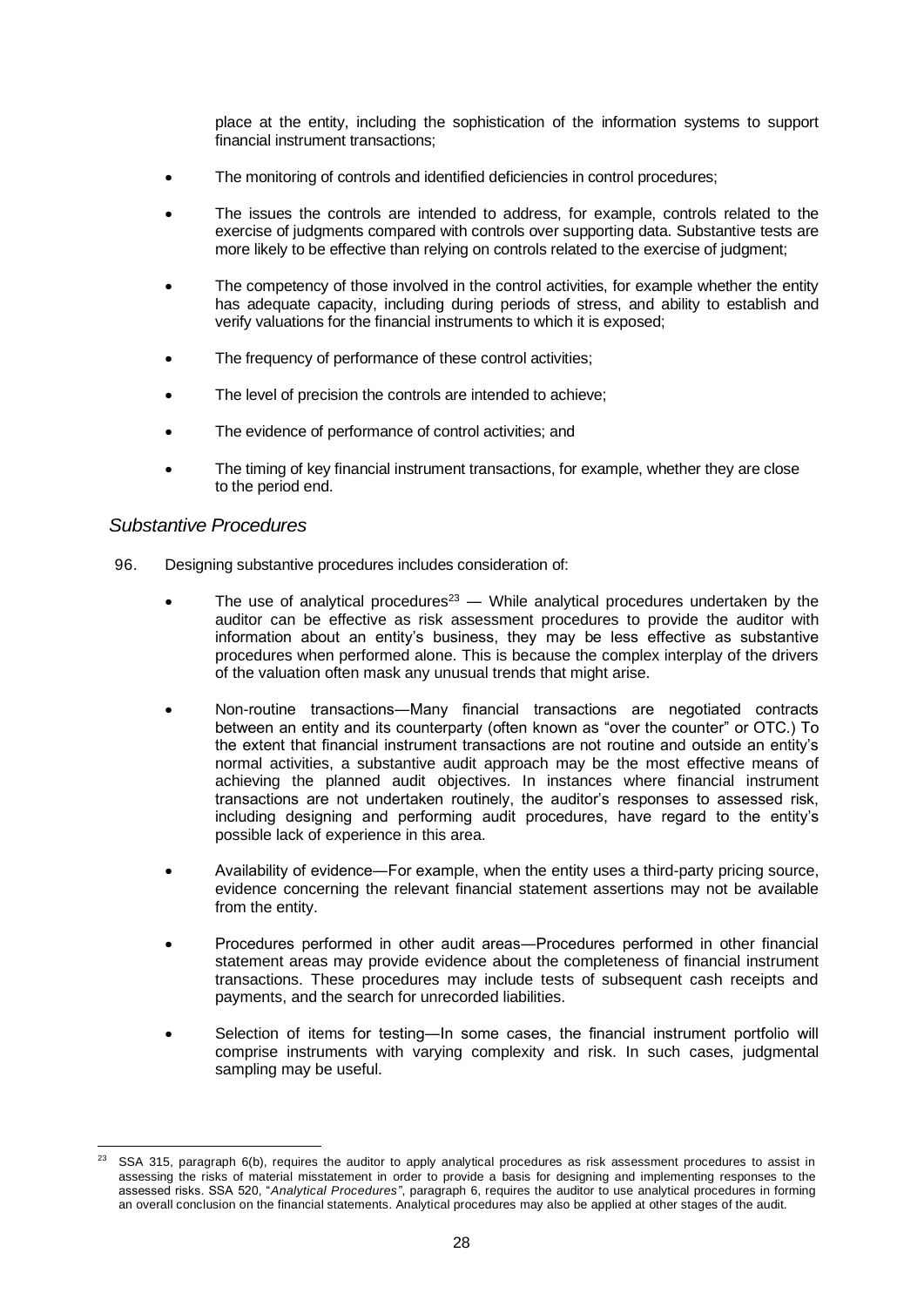- 97. For example, in the case of an asset-backed security, in responding to the risks of material misstatement for such a security, the auditor may consider performing some of the following audit procedures:
	- Examining contractual documentation to understand the terms of the security, the underlying collateral and the rights of each class of security holder.
	- Inquiring about management's process of estimating cash flows.
	- Evaluating the reasonableness of assumptions, such as prepayment rates, default rates and loss severities.
	- Obtaining an understanding of the method used to determine the cash flow waterfall.
	- Comparing the results of the fair value measurement with the valuations of other securities with similar underlying collateral and terms.
	- Reperforming calculations.

# *Dual-Purpose Tests*

- 98. Although the purpose of a test of controls is different from the purpose of a test of details, it may be efficient to perform both at the same time by, for example:
	- Performing a test of controls and a test of details on the same transaction (for example, testing whether a signed contract has been maintained and whether the details of the financial instrument have been appropriately captured in a summary sheet; or
	- Testing controls when testing management's process of making valuation estimates.

# *Timing of the Auditor's Procedures<sup>24</sup>*

- 99. After assessing the risks associated with financial instruments, the engagement team determines the timing of planned tests of controls and substantive audit procedures. The timing of planned audit procedures varies depending on a number of factors, including the frequency of the control operation, the significance of the activity being controlled, and the related risk of material misstatement.
- 100. While it is necessary to undertake most of the audit procedures in relation to valuation and presentation at the period end, audit procedures in relation to other assertions such as completeness and existence can usefully be tested at an interim period. For example tests of controls may be performed at an interim period for more routine controls, such as IT controls and authorizations for new products. Also, it may be effective to test the operating effectiveness of controls over new product approval by gathering evidence of the appropriate level of management sign-off on a new financial instrument for an interim period.
- 101. Auditors may perform some tests on models as of an interim date, for example, by comparing the output of the model to market transactions. Another possible interim procedure for instruments with observable inputs is to test the reasonableness of the pricing information provided by a third-party pricing source.
- 102. Areas of more significant judgment are often tested close to, or at, the period end as:
	- Valuations can change significantly in a short period of time, making it difficult to compare and reconcile interim balances with comparable information at the balance sheet date;

Paragraphs 11-12 and 22-23 of SSA 330 establish requirements when the auditor performs procedures at an interim period and explains how such audit evidence can be used.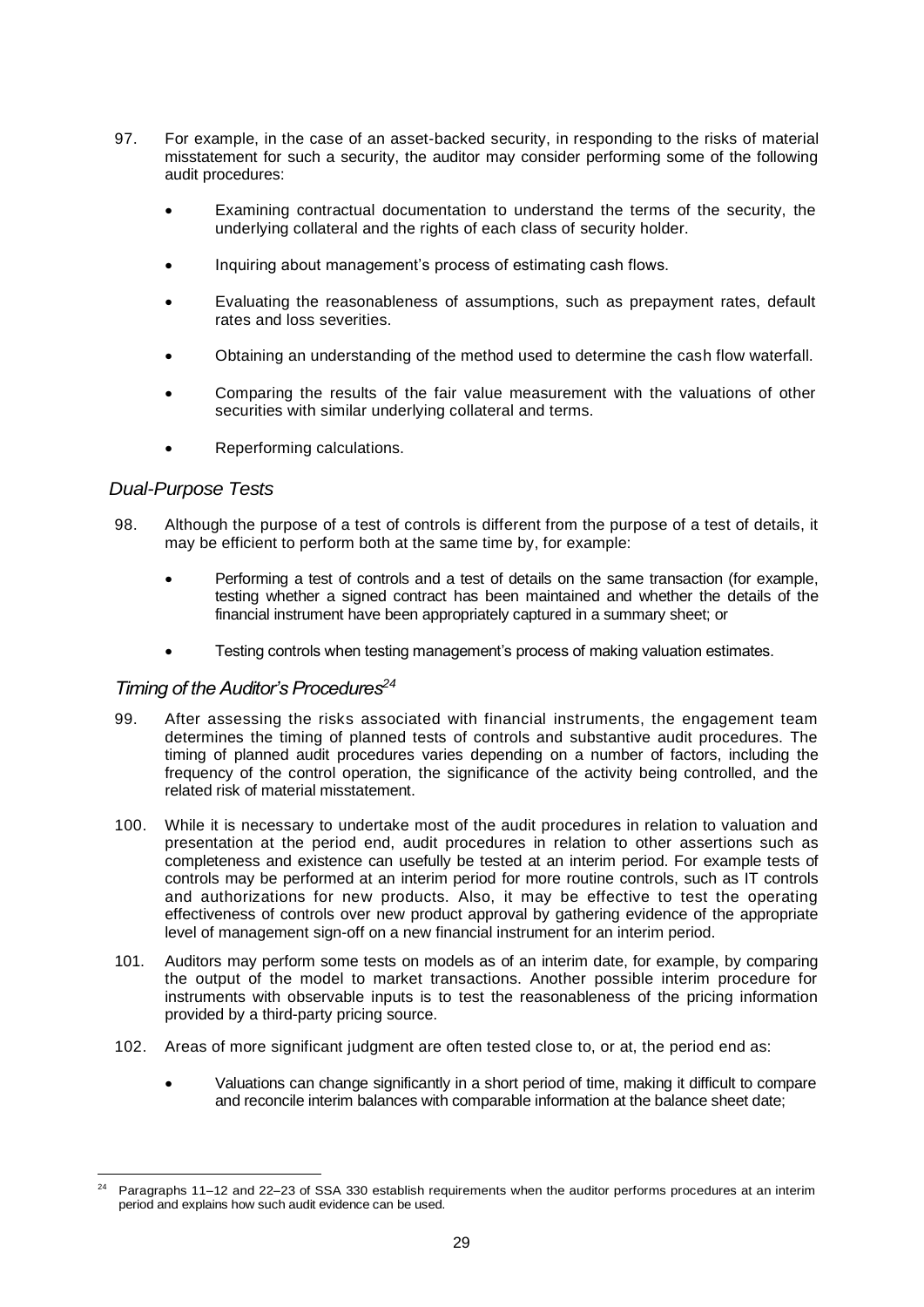- An entity may engage in an increased volume of financial instrument transactions between an interim period and year-end;
- Manual journal entries may only be made after the end of the accounting period; and
- Non-routine or significant transactions may take place late in the accounting period.

# *Procedures Relating to Completeness, Accuracy, Existence, Occurrence and Rights and Obligations*

- 103. Many of the auditor's procedures can be used to address a number of assertions. For example, procedures to address the existence of an account balance at period end will also address the occurrence of a class of transactions, and may also assist in establishing proper cut-off. This is because financial instruments arise from legal contracts and, by verifying the accuracy of the recording of the transaction, the auditor can also verify its existence, and obtain evidence to support the occurrence and rights and obligations assertions at the same time, and confirm that transactions are recorded in the correct accounting period.
- 104. Procedures that may provide audit evidence to support the completeness, accuracy, and existence assertions include:
	- External confirmation<sup>25</sup> of bank accounts, trades, and custodian statements. This can be done by direct confirmation with the counterparty (including the use of bank confirmations), where a reply is sent to the auditor directly. Alternatively this information may be obtained from the counterparty's systems through a data feed. Where this is done, controls to prevent tampering with the computer systems through which the information is transmitted may be considered by the auditor in evaluating the reliability of the evidence from the confirmation. If confirmations are not received, the auditor may be able to obtain evidence by reviewing contracts and testing relevant controls. External confirmations, however, often do not provide adequate audit evidence with respect to the valuation assertion though they may assist in identifying any side agreements.
	- Reviewing reconciliations of statements or data feeds from custodians with the entity's own records. This may necessitate evaluating IT controls around and within automated reconciliation processes and to evaluate whether reconciling items are properly understood and resolved.
	- Reviewing journal entries and the controls over the recording of such entries. This may assist in, for example:
		- $\circ$  Determining if entries have been made by employees other than those authorized to do so.
		- $\circ$  Identifying unusual or inappropriate end-of-period journal entries, which may be relevant to fraud risk.
	- Reading individual contracts and reviewing supporting documentation of the entity's financial instrument transactions, including accounting records, thereby verifying existence and rights and obligations. For example, an auditor may read individual contracts associated with financial instruments and review supporting documentation, including the accounting entries made when the contract was initially recorded, and may also subsequently review accounting entries made for valuation purposes. Doing so allows the auditor to evaluate whether the complexities inherent in a transaction have been fully identified and reflected in the accounts. Legal arrangements and their associated risks need to be considered by those with suitable expertise to ensure that rights exist.
	- Testing controls, for example by reperforming controls.

<sup>25</sup> SSA 505, "*External Confirmations*", deals with the auditor's use of external confirmation procedures to obtain audit evidence in accordance with the requirements of SSA330 and SSA500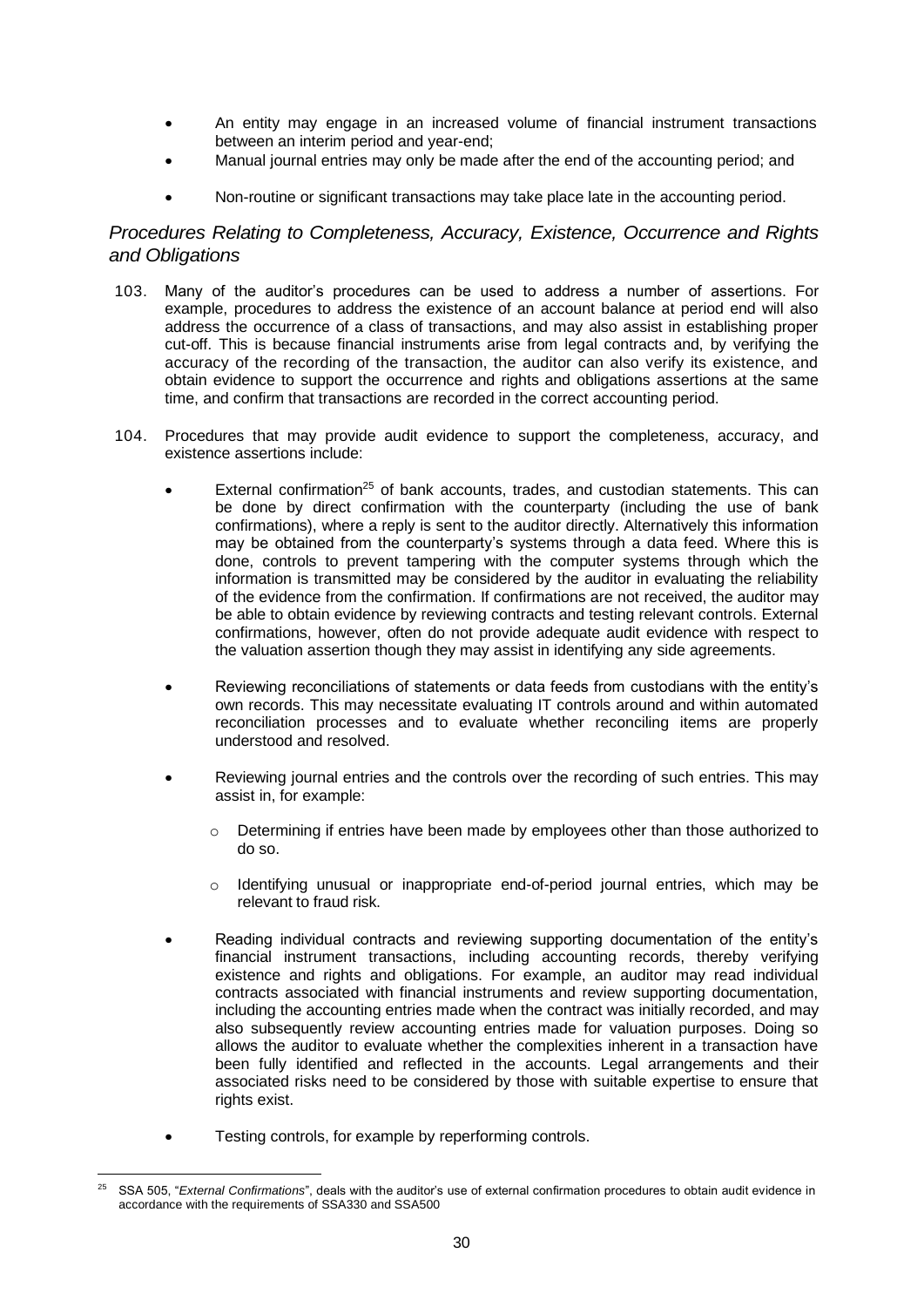- Reviewing the entity's complaints management systems. Unrecorded transactions may result in the entity's failure to make a cash payment to a counterparty, and may be detected by reviewing complaints received.
- Reviewing master netting arrangements to identify unrecorded instruments.
- 105. These procedures are particularly important for some financial instruments, such as derivatives or guarantees. This is because they may not have a large initial investment, meaning it may be hard to identify their existence. For example, embedded derivatives are often contained in contracts for non-financial instruments which may not be included in confirmation procedures.

# **Valuation of Financial Instruments**

#### *Financial Reporting Requirements*

- 106. Fair presentation financial reporting frameworks often use fair value hierarchies, for example those used in IFRS and U.S. GAAP. This usually means that the volume and detail of the required disclosures increases as the level of measurement uncertainty increases. The distinction between the levels in the hierarchy may require judgment.
- 107. The auditor may find it useful to obtain an understanding of how the financial instruments relate to the fair value hierarchy. Ordinarily, the risk of material misstatement, and the level of audit procedures to be applied, increases as the level of measurement uncertainty increases. The use of level 3, and some level 2, inputs from the fair value hierarchy may be a useful guide to the level of measurement uncertainty. Level 2 inputs vary from those which are easily obtained to those which are closer to level 3 inputs. The auditor evaluates available evidence and understands both the fair value hierarchy and the risk of management bias in management's categorization of financial instruments in the fair value hierarchy.
- 108. In accordance with SSA 540<sup>26</sup>, the auditor considers the entity's valuation policies and methodology for data and assumptions used in the valuation methodology. In many cases, the applicable financial reporting framework does not prescribe the valuation methodology. When this is the case, matters that may be relevant to the auditor's understanding of how management values financial instruments include, for example:
	- Whether management has a formal valuation policy and, if so, whether the valuation technique used for a financial instrument is appropriately documented in accordance with that policy;
	- Which models may give rise to the greatest risk of material misstatement;
	- How management considered the complexity of the valuation of the financial instrument when selecting a particular valuation technique;
	- Whether there is a greater risk of material misstatement because management has internally developed a model to be used to value financial instruments or is departing from a valuation technique commonly used to value the particular financial instrument;
	- Whether management made use of a third-party pricing source;
	- Whether those involved in developing and applying the valuation technique have the appropriate skills and expertise to do so, including whether a management's expert has been used; and
	- Whether there are indicators of management bias in selecting the valuation technique to be used.

 $26$  SSA 540, paragraph  $8(c)$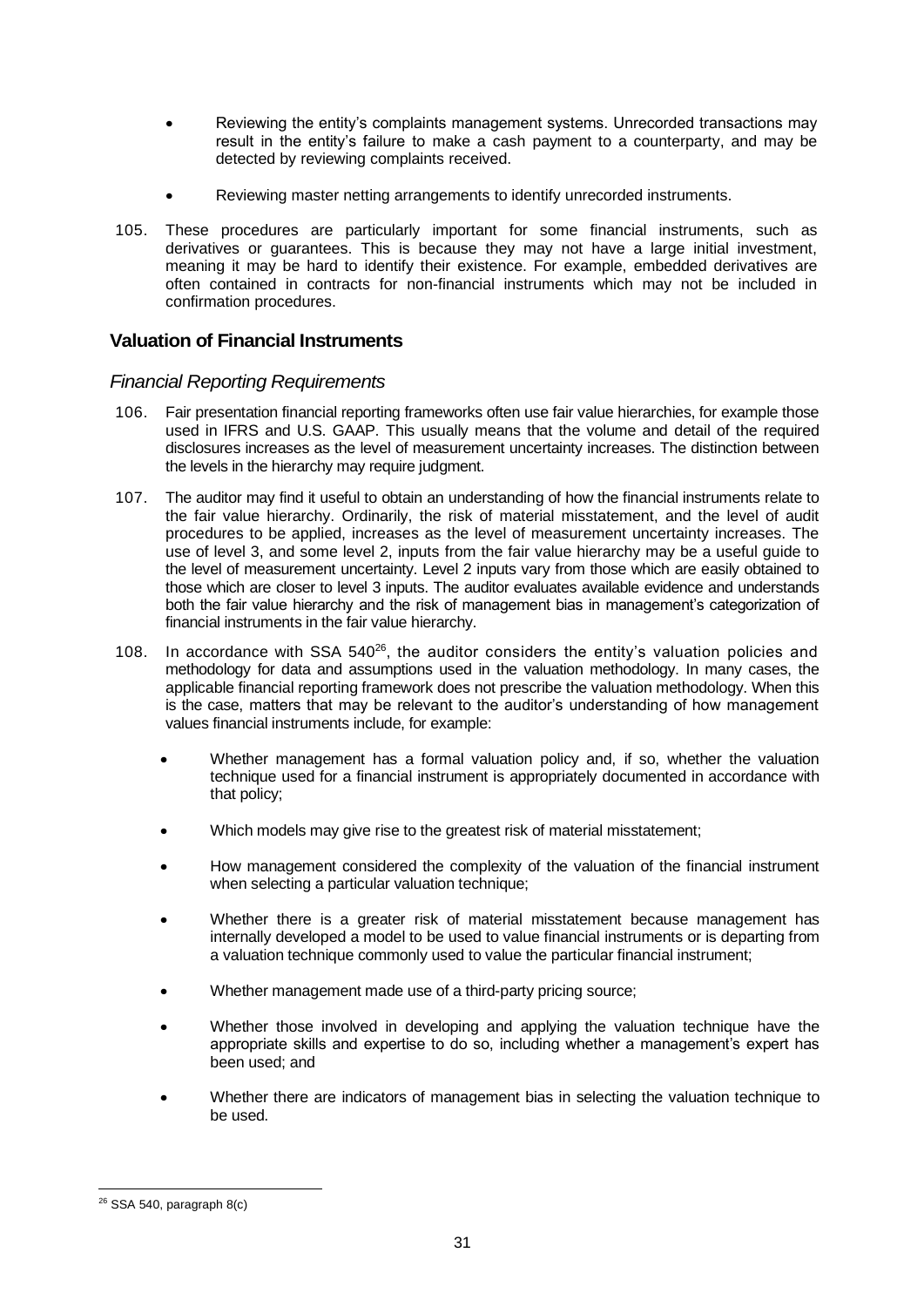# *Assessing the Risk of Material Misstatement Related to Valuation*

- 109. When evaluating whether the valuation techniques used by an entity are appropriate in the circumstances, and whether controls over valuation techniques are in place, the factors considered by the auditor may include:
	- Whether the valuation techniques are commonly used by other market participants and have been previously demonstrated to provide a reliable estimate of prices obtained from market transactions;
	- Whether the valuation techniques operate as intended and there are no flaws in their design, particularly under extreme conditions, and whether they have been objectively validated. Indicators of flaws include inconsistent movements relative to benchmarks;
	- Whether the valuation techniques take account of the risks inherent in the financial instrument being valued, including counterparty creditworthiness, and own credit risk in the case of valuation techniques used to measure financial liabilities;
	- How the valuation techniques are calibrated to the market, including the sensitivity of the valuation techniques to changes in variables;
	- Whether market variables and assumptions are used consistently and whether new conditions justify a change in the valuation techniques, market variables or assumptions used;
	- Whether sensitivity analyses indicate that valuations would change significantly with only small or moderate changes in assumptions;
	- The organizational structure, such as the existence of an internal department responsible for developing models to value certain instruments, particularly where level 3 inputs are involved. For example, a model development function that is involved in assisting in pricing deals is less objective than one which is functionally and organizationally segregated from the front office; and
	- The competence and objectivity of those responsible for the development and application of the valuation techniques, including management's relative experience with particular models that may be newly developed.

The auditor (or auditor's expert) may also independently develop one or more valuation techniques to compare its output with that of the valuation techniques used by management.

#### Significant Risks

- 110. The auditor's risk assessment process may lead the auditor to identify one or more significant risks relating to the valuation of financial instruments, when any of the following circumstances exist:
	- High measurement uncertainty related to the valuation of financial instruments (for example, those with unobservable inputs) $27$ .
	- Lack of sufficient evidence to support management's valuation of its financial instruments.
	- Lack of management understanding of its financial instruments or expertise necessary to value such instruments properly, including the ability to determine whether valuation adjustments are needed.

<sup>&</sup>lt;sup>27</sup> Where the auditor determines that the high estimation uncertainty related to the valuation of complex financial instruments gives rise to a significant risk, SSA 540 requires the auditor to perform substantive procedures and evaluate the adequacy of the disclosure of their estimation uncertainty. See SSA 540, paragraphs 11, 15 and 20.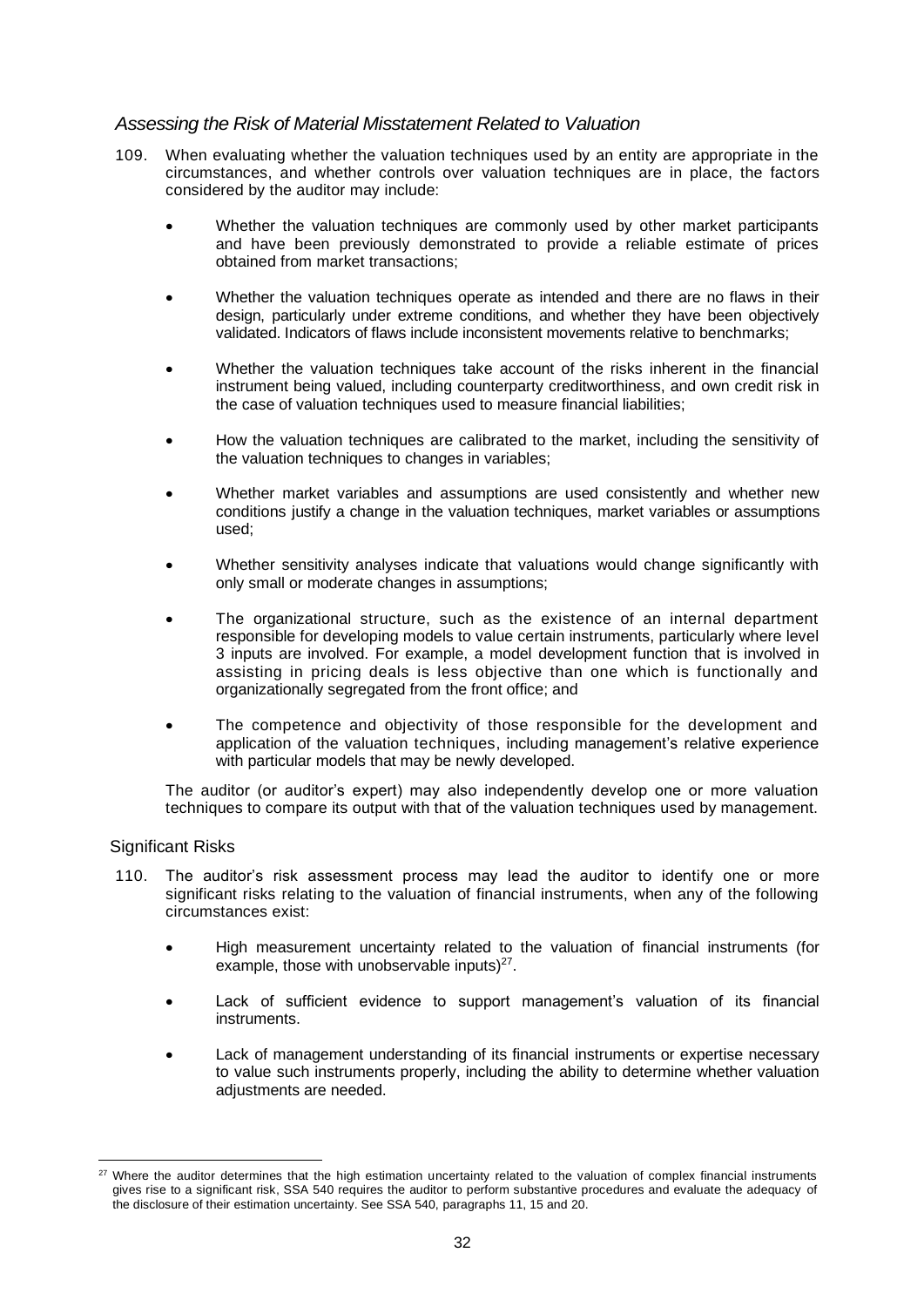- Lack of management understanding of complex requirements in the applicable financial reporting framework relating to measurement and disclosure of financial instruments, and inability of management to make the judgments required to properly apply those requirements.
- The significance of valuation adjustments made to valuation technique outputs when the applicable financial reporting framework requires or permits such adjustments.
- 111. For accounting estimates that give rise to significant risks, in addition to other substantive procedures performed to meet the requirements of SSA 330, SSA 540<sup>28</sup> requires the auditor to evaluate the following:
	- (a) How management has considered alternative assumptions or outcomes, and why it has rejected them, or how management has otherwise addressed measurement uncertainty in making the accounting estimate;
	- (b) Whether the significant assumptions used by management are reasonable; and
	- (c) Where relevant to the reasonableness of the significant assumptions used by management, or the appropriate application of the applicable financial reporting framework, management's intent to carry out specific courses of action and its ability to do so.
- 112. As markets become inactive, the change in circumstances may lead to a move from valuation by market price to valuation by model, or may result in a change from one particular model to another. Reacting to changes in market conditions may be difficult if management does not have policies in place prior to their occurrence. Management may also not possess the expertise necessary to develop a model on an urgent basis, or select the valuation technique that may be appropriate in the circumstances. Even where valuation techniques have been consistently used, there is a need for management to examine the continuing appropriateness of the valuation techniques and assumptions used for determining valuation of financial instruments. Further, valuation techniques may have been selected in times where reasonable market information was available, but may not provide reasonable valuations in times of unanticipated stress.
- 113. The susceptibility to management bias, whether intentional or unintentional, increases with the subjectivity of the valuation and the degree of measurement uncertainty. For example, management may tend to ignore observable marketplace assumptions or data and instead use their own internally-developed model if the model yields more favorable results. Even without fraudulent intent, there may be a natural temptation to bias judgments towards the most favorable end of what may be a wide spectrum, rather than the point in the spectrum that might be considered to be most consistent with the applicable financial reporting framework. Changing the valuation technique from period to period without a clear and appropriate reason for doing so may also be an indicator of management bias. Although some form of management bias is inherent in subjective decisions relating to the valuation of financial instruments, when there is intention to mislead, management bias is fraudulent in nature.

# *Developing an Audit Approach*

- 114. In testing how management values the financial instrument and in responding to the assessed risks of material misstatement in accordance with SSA 540<sup>29</sup>, the auditor undertakes one or more of the following procedures, taking account of the nature of the accounting estimates:
	- (a) Test how management made the accounting estimate and the data on which it is based (including valuation techniques used by the entity in its valuations).

 $28$  SSA 540, paragraph 15(a)-(b)

 $29$  SSA 540, paragraphs 12-14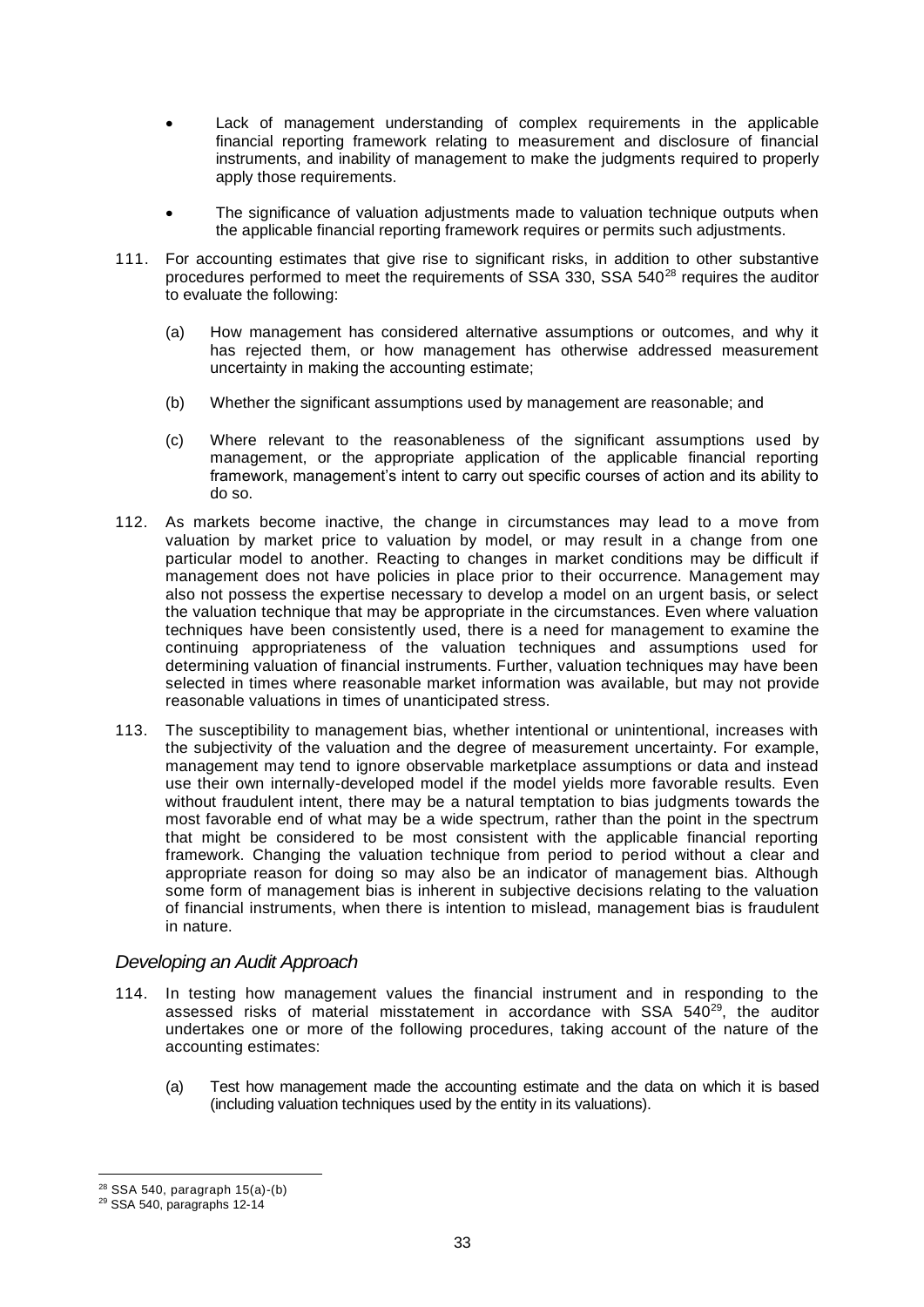- (b) Test the operating effectiveness of the controls over how management made the accounting estimate, together with appropriate substantive procedures.
- (c) Develop a point estimate or a range to evaluate management's point estimate.
- (d) Determine whether events occurring up to the date of the auditor's report provide audit evidence regarding the accounting estimate.

Many auditors find that a combination of testing how management valued the financial instrument, and the data on which it is based, and testing the operating effectiveness of controls, will be an effective and efficient audit approach. While subsequent events may provide some evidence about the valuation of financial instruments, other factors may need to be taken into account to address any changes in market conditions subsequent to the balance sheet date $30$ . If the auditor is unable to test how management made the estimate, the auditor may choose to develop a point estimate or range.

- 115. As described in Section I, to estimate the fair value of financial instruments management may:
	- Utilize information from third-party pricing sources;
	- Gather data to develop their own estimate using various techniques including models; and
	- Engage an expert to develop an estimate.

Management often may use a combination of these approaches. For example, management may have their own pricing process but use third-party pricing sources to corroborate their own values.

#### *Audit Considerations When Management Uses a Third-Party Pricing Source*

- 116. Management may make use of a third-party pricing source, such as a pricing service or broker, in valuing the entity's financial instruments. Understanding how management uses the information and how the pricing service operates assists the auditor in determining the nature and extent of audit procedures needed.
- 117. The following matters may be relevant where management uses a third-party pricing source:
	- *The type of third-party pricing source* Some third-party pricing sources make more information available about their process. For example, a pricing service often provides information about their methodology, assumptions and data in valuing financial instruments at the asset class level. By contrast, brokers often provide no, or only limited, information about the inputs and assumptions used in developing the quote.
	- *The nature of inputs used and the complexity of the valuation technique –* The reliability of prices from third-party pricing sources varies depending on the observability of inputs (and accordingly, the level of inputs in the fair value hierarchy), and the complexity of the methodology for valuing a specific security or asset class. For example, the reliability of a price for an equity investment actively traded in a liquid market is higher than that of a corporate bond traded in a liquid market that has not traded on the measurement date, which, in turn, is more reliable than that of an assetbacked security that is valued using a discounted cash flow model.
	- *The reputation and experience of the third-party pricing source* For example, a thirdparty pricing source may be experienced in a certain type of financial instrument, and be recognized as such, but may not be similarly experienced in other types of financial instruments. The auditor's past experience with the third-party pricing source may also be relevant in this regard.

<sup>&</sup>lt;sup>30</sup> Paragraphs A63-A66 of SSA 540 provides examples of some of the factors that may be relevant.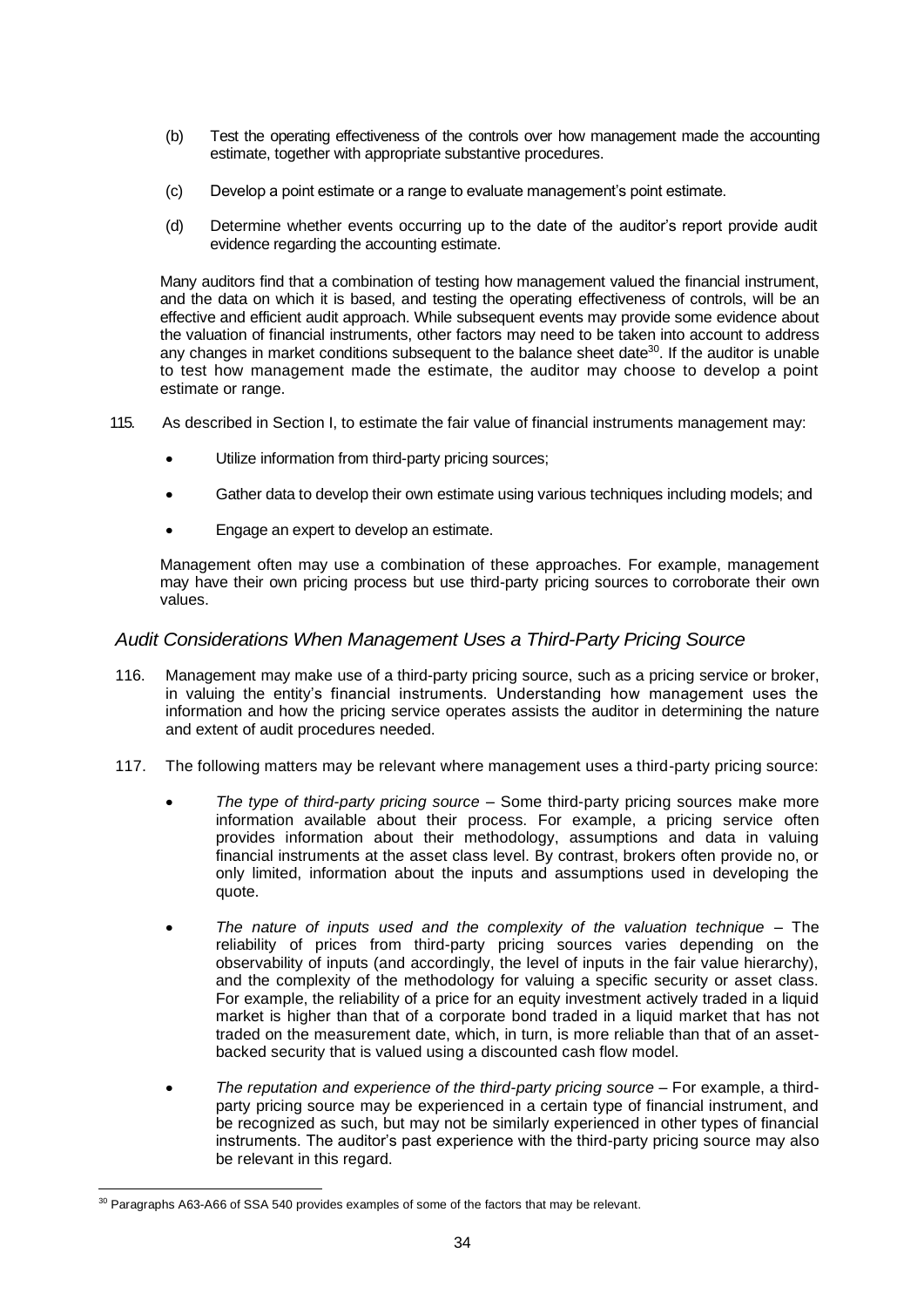- *The objectivity of the third-party pricing source –* For example, if a price obtained by management comes from a counterparty such as the broker who sold the financial instrument to the entity, or an entity with a close relationship with the entity being audited, the price may not be reliable.
- The entity's controls over the use of third-party pricing sources The degree to which management has controls in place to assess the reliability of information from thirdparty pricing sources affects the reliability of the fair value measurement. For example, management may have controls in place to:
	- Review and approve the use of the third-party pricing source, including consideration of the reputation, experience and objectivity of the third-party pricing source.
	- Determine the completeness, relevance and accuracy of the prices and pricingrelated data.
- *The third-party pricing source's controls –* The controls and processes over valuations for the asset classes of interest to the auditor. For example, a third-party pricing source may have strong controls around how prices are developed, including the use of a formalized process for customers, both buy and sell side, to challenge the prices received from the pricing service, when supported by appropriate evidence, which may enable the third-party pricing source to constantly correct prices to more fully reflect the information available to market participants.
- 118. Possible approaches to gathering evidence regarding information from third-party pricing sources may include the following:
	- For level 1 inputs, comparing the information from third-party pricing sources with observable market prices.
	- Reviewing disclosures provided by third-party pricing sources about their controls and processes, valuation techniques, inputs and assumptions.
	- Testing the controls management has in place to assess the reliability of information from third-party pricing sources.
	- Performing procedures at the third-party pricing source to understand and test the controls and processes, valuation techniques, inputs and assumptions used for asset classes or specific financial instruments of interest.
	- Evaluating whether the prices obtained from third-party pricing sources are reasonable in relation to prices from other third-party pricing sources, the entity's estimate or the auditor's own estimate.
	- Evaluating the reasonableness of valuation techniques, assumptions and inputs.
	- Developing a point estimate or a range for some financial instruments priced by the third-party pricing source and evaluating whether the results are within a reasonable range of each other.
	- Obtaining a service auditor's report that covers the controls over validation of the prices<sup>31</sup>.

<sup>&</sup>lt;sup>31</sup> Some pricing services may provide reports for users of its data to explain their controls over pricing data, that is, a report prepared in accordance with Singapore Standard on Assurance Engagements (SSAE) 3402, "*Assurance Reports on Controls at a Service Organization"*. Management may request, and the auditor may consider obtaining, such a report to develop an understanding of how the pricing data is prepared and evaluate whether the controls at the pricing service can be relied upon.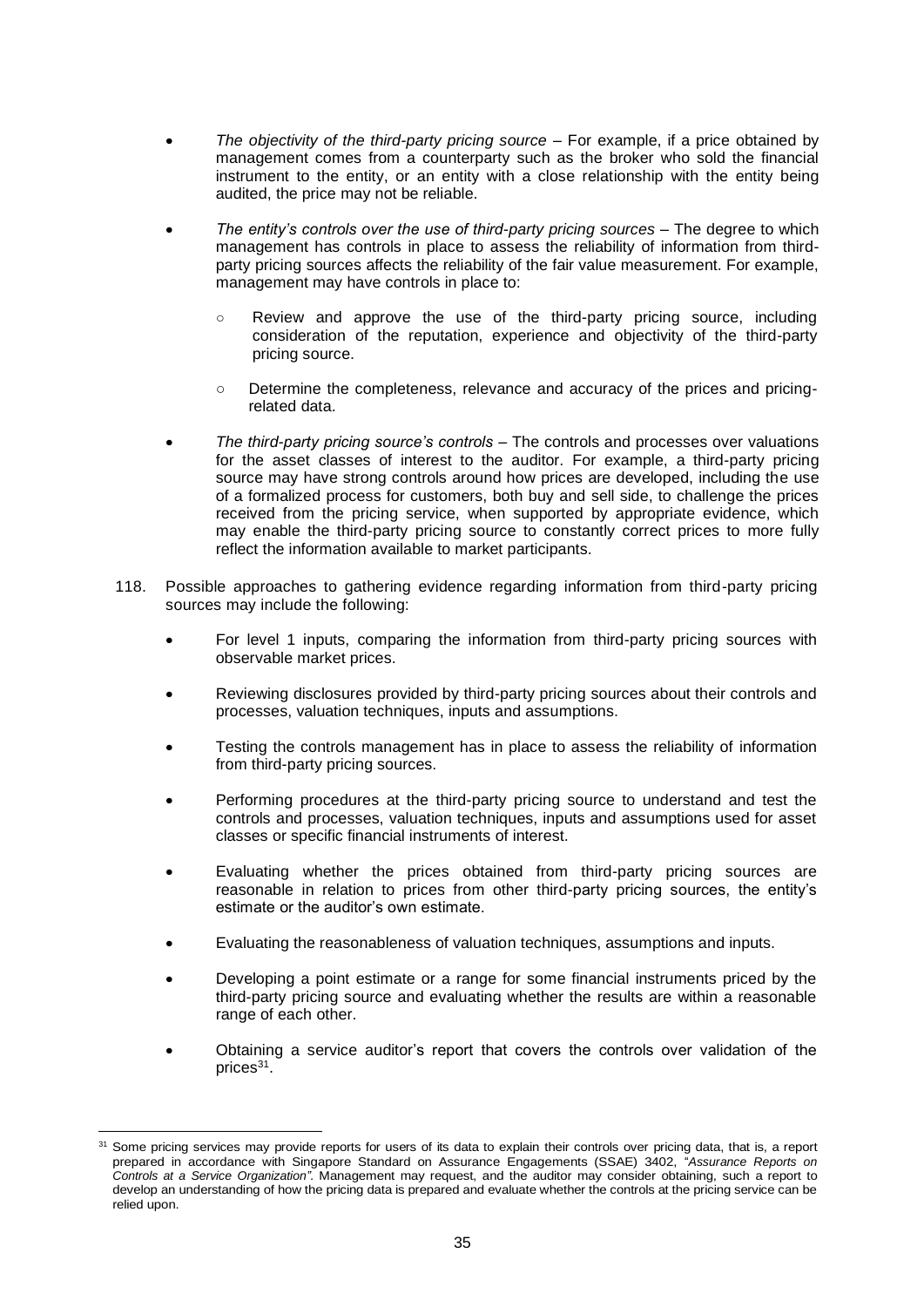- 119. Obtaining prices from multiple third-party pricing sources may also provide useful information about measurement uncertainty. A wide range of prices may indicate higher measurement uncertainty and may suggest that the financial instrument is sensitive to small changes in data and assumptions. A narrow range may indicate lower measurement uncertainty and may suggest less sensitivity to changes in data and assumptions. Although obtaining prices from multiple sources may be useful, when considering financial instruments that have inputs categorized at levels 2 or 3 of the fair value hierarchy, in particular, obtaining prices from multiple sources is unlikely to provide sufficient appropriate audit evidence on its own. This is because:
	- (a) What appear to be multiple sources of pricing information may be utilizing the same underlying pricing source; and
	- (b) Understanding the inputs used by the third-party pricing source in determining the price may be necessary in order to categorize the financial instrument in the fair value hierarchy.
- 120. In some situations, the auditor may be unable to gain an understanding of the process used to generate the price, including any controls over the process of how reliably the price is determined, or may not have access to the model, including the assumptions and other inputs used. In such cases, the auditor may decide to undertake to develop a point estimate or a range to evaluate management's point estimate in responding to the assessed risk.

#### *Audit Considerations When Management Estimates Fair Values Using a Model*

- 121. Paragraph 13(b) of SSA 540 requires the auditor, if testing management's process of making the accounting estimate, to evaluate whether the method of measurement used is appropriate in the circumstances and the assumptions used by management are reasonable in light of the measurement objectives of the applicable financial reporting framework.
- 122. Whether management has used a third-party pricing source, or is undertaking its own valuation, models are often used to value financial instruments, particularly when using inputs at levels 2 and 3 of the fair value hierarchy. In determining the nature, timing and extent of audit procedures on models, the auditor may consider the methodology, assumptions and data used in the model. When considering more complex financial instruments such as those using level 3 inputs, testing all three may be a useful source of audit evidence. However, when the model is both simple and generally accepted, such as some bond price calculations, audit evidence obtained from focusing on the assumptions and data used in the model may be a more useful source of evidence.
- 123. Testing a model can be accomplished by two main approaches:
	- (a) The auditor can test management's model, by considering the appropriateness of the model used by management, the reasonableness of the assumptions and data used, and the mathematical accuracy; or
	- (b) The auditor can develop their own estimate, and then compare the auditor's valuation with that of the entity.
- 124. Where valuation of financial instruments is based on unobservable inputs (that is, level 3 inputs), matters that the auditor may consider include, for example, how management supports the following:
	- The identification and characteristics of marketplace participants relevant to the financial instrument.
	- How unobservable inputs are determined on initial recognition.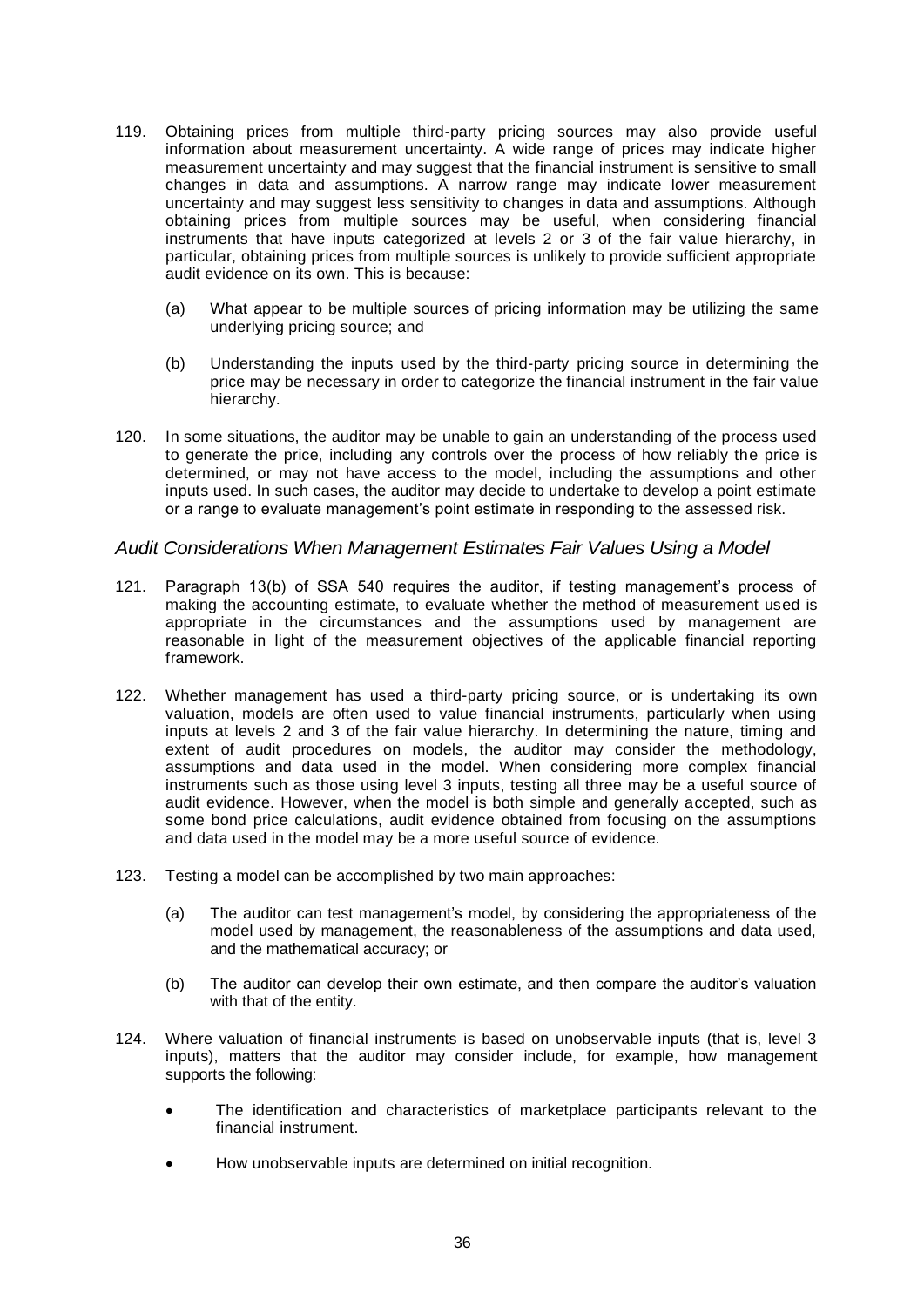- Modifications it has made to its own assumptions to reflect its view of assumptions marketplace participants would use.
- Whether it has incorporated the best input information available in the circumstances.
- Where applicable, how its assumptions take account of comparable transactions.
- Sensitivity analysis of models when unobservable inputs are used and whether adjustments have been made to address measurement uncertainty.
- 125. In addition, the auditor's industry knowledge, knowledge of market trends, understanding of other entities' valuations (having regard to confidentiality) and other relevant price indicators informs the auditor's testing of the valuations and the consideration of whether the valuations appear reasonable overall. If the valuations appear to be consistently overly aggressive or conservative, this may be an indicator of possible management bias.
- 126. Where there is a lack of observable external evidence, it is particularly important that those charged with governance have been appropriately engaged to understand the subjectivity of management's valuations and the evidence that has been obtained to support these valuations. In such cases, it may be necessary for the auditor to evaluate whether there has been a thorough review and consideration of the issues, including any documentation, at all appropriate management levels within the entity, including with those charged with governance.
- 127. When markets become inactive or dislocated, or inputs are unobservable, management's valuations may be more judgmental and less verifiable and, as result, may be less reliable. In such circumstances, the auditor may test the model by a combination of testing controls operated by the entity, evaluating the design and operation of the model, testing the assumptions and data used in the model, and comparing its output to a point estimate or range developed by the auditor or to other third-party valuation techniques<sup>32</sup>.
- 128. It is likely that in testing the inputs used in an entity's valuation methodology<sup>33</sup>, for example, where such inputs are categorized in the fair value hierarchy, the auditor will also be obtaining evidence to support the disclosures required by the applicable financial reporting framework. For example, the auditor's substantive procedures to evaluate whether the inputs used in an entity's valuation technique (that is, level 1, level 2 and level 3 inputs) are appropriate, and tests of an entity's sensitivity analysis, will be relevant to the auditor's evaluation of whether the disclosures achieve fair presentation.

#### Evaluating Whether the Assumptions Used by Management Are Reasonable

- 129. An assumption used in a model may be deemed to be significant if a reasonable variation in the assumption would materially affect the measurement of the financial instrument $34$ . Management may have considered alternative assumptions or outcomes by performing a sensitivity analysis. The extent of subjectivity associated with assumptions influences the degree of measurement uncertainty and may lead the auditor to conclude there is a significant risk, for example in the case of level 3 inputs.
- 130. Audit procedures to test the assumptions used by management, including those used as inputs to models, may include evaluating:
	- Whether, and if so, how, management has incorporated market inputs into the development of assumptions, as it is generally preferable to seek to maximize the use of relevant observable inputs and minimize unobservable inputs;

<sup>&</sup>lt;sup>32</sup> SSA 540, paragraph 13(d) describes requirements when the auditor develops a range to evaluate management's point estimate. Valuation techniques developed by third parties and used by the auditor may, in some circumstances be considered the work of an auditor's expert and subject to the requirements in SSA 620.

See, for example, paragraph 15 of SSA 540 for requirements relative to the auditor's evaluation of management's assumption regarding significant risks.

See SSA 540, paragraph A107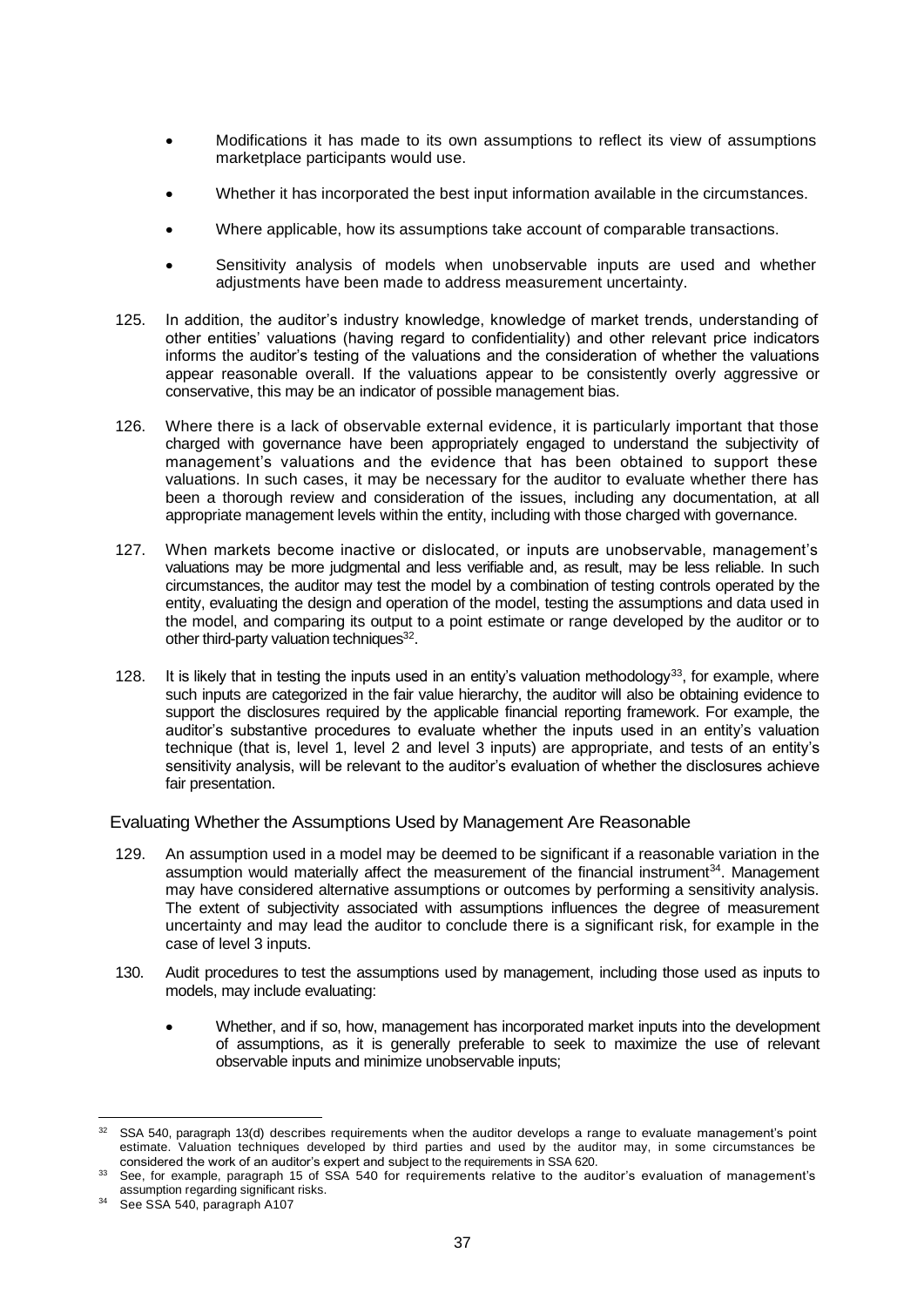- Whether the assumptions are consistent with observable market conditions, and the characteristics of the financial asset or financial liability;
- Whether the sources of market-participant assumptions are relevant and reliable, and how management has selected the assumptions to use when a number of different marketplace assumptions exist; and
- Whether sensitivity analyses indicate that valuations would change significantly with only small or moderate changes in assumptions.

See paragraphs A77 to A83 of SSA 540 for further considerations relative to evaluating the assumptions used by management.

- 131. The auditor's consideration of judgments about the future is based on information available at the time at which the judgment is made. Subsequent events may result in outcomes that are inconsistent with judgments that were reasonable at the time they were made.
- 132. In some cases, the discount rate in a present value calculation may be adjusted to account for the uncertainties in the valuation, rather than adjusting each assumption. In such cases, an auditor's procedures may focus on the discount rate, by looking at an observable trade on a similar security to compare the discount rates used or developing an independent model to calculate the discount rate and compare with that used by management.

#### *Audit Considerations When a Management's Expert Is Used by the Entity*

- 133. As discussed in Section I, management may engage a valuation expert to value some or all of their securities. Such experts may be brokers, investment bankers, pricing services that also provide expert valuation services, or other specialized valuation firms.
- 134. Paragraph 8 of SSA 500 contains requirements for the auditor when evaluating evidence from an expert engaged by management. The extent of the auditor's procedures in relation to a management's expert and that expert's work depend on the significance of the expert's work for the auditor's purposes. Evaluating the appropriateness of management's expert's work assists the auditor in assessing whether the prices or valuations supplied by a management's expert provide sufficient appropriate audit evidence to support the valuations. Examples of procedures the auditor may perform include:
	- Evaluating the competence, capabilities and objectivity of management's expert for example: their relationship with the entity; their reputation and standing in the market; their experience with the particular types of instruments; and their understanding of the relevant financial reporting framework applicable to the valuations;
	- Obtaining an understanding of the work of the management's expert, for example by assessing the appropriateness of the valuation technique(s) used and the key market variables and assumptions used in the valuation technique(s);
	- Evaluating the appropriateness of that expert's work as audit evidence. At this point, the focus is on the appropriateness of the expert's work at the level of the individual financial instrument. For a sample of the relevant instruments, it may be appropriate to develop an estimate independently (see paragraphs 136 to 137 on developing a point estimate or range), using different data and assumptions, then compare that estimate to that of management's expert; and
	- Other procedures may include:
		- Modeling different assumptions to derive assumptions in another model, then considering the reasonableness of those derived assumptions.
		- $\circ$  Comparing management's point estimates with the auditor's point estimates to determine if management's estimates are consistently higher or lower.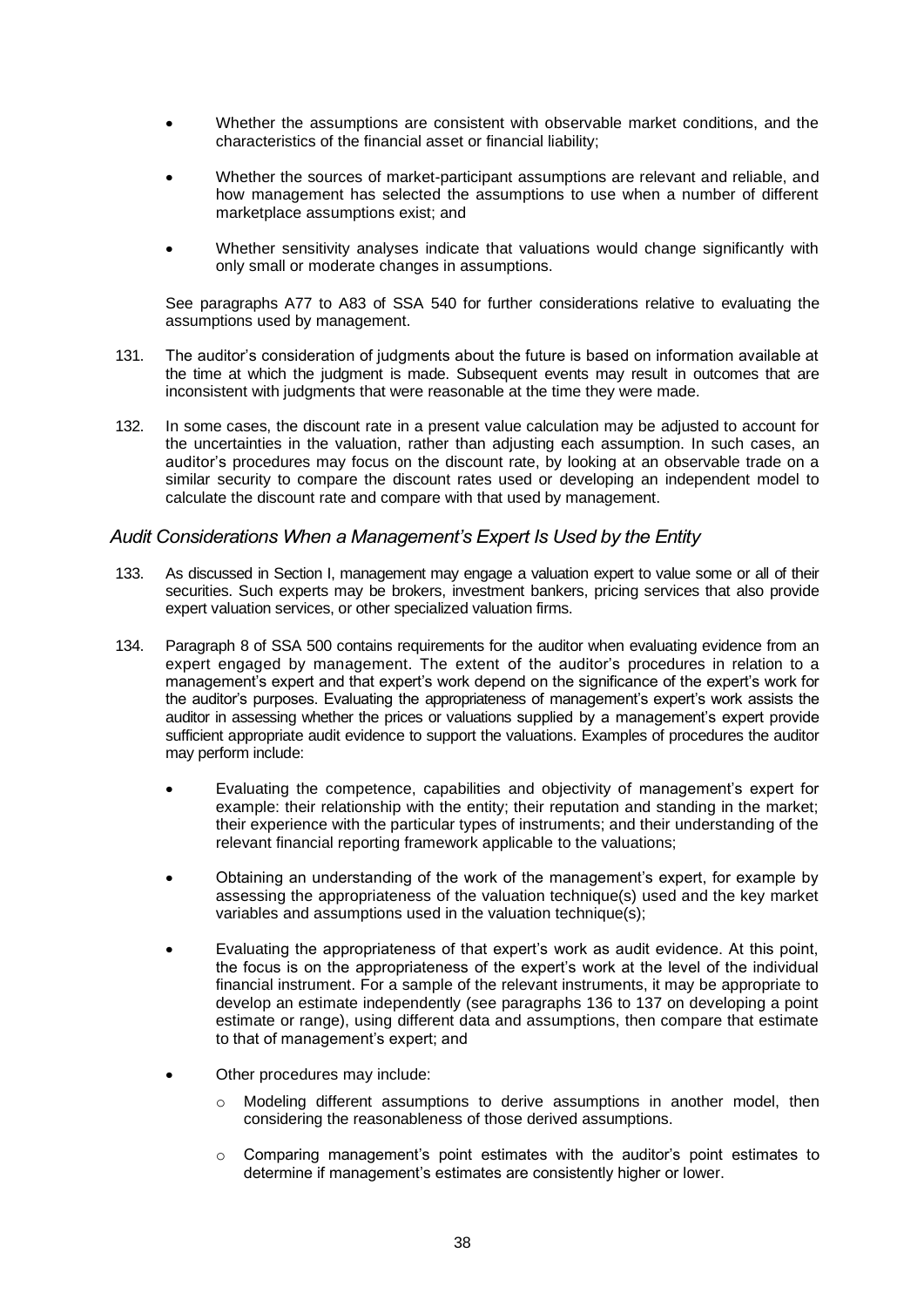135. Assumptions may be made or identified by a management's expert to assist management in valuing its financial instruments. Such assumptions, when used by management, become management's assumptions that the auditor needs to consider in the same manner as management's other assumptions.

# *Developing a Point Estimate or Range*

- 136. An auditor may develop a valuation technique and adjust the inputs and assumptions used in the valuation technique to develop a range for use in evaluating the reasonableness of management's valuation. Paragraphs 106 to 135 of this SAPN may assist the auditor in developing a point estimate or range. In accordance with SSA  $540^{35}$ , if the auditor uses assumptions, or methodologies that differ from management's, the auditor shall obtain an understanding of management's assumptions or methodologies sufficient to establish that the auditor's range takes into account relevant variables and to evaluate any significant differences from management's valuation. The auditor may find it useful to use the work of an auditor's expert to evaluate the reasonableness of management's valuation.
- 137. In some cases, the auditor may conclude that sufficient evidence cannot be obtained from the auditor's attempts to obtain an understanding of management's assumptions or methodology, for example when a third-party pricing source uses internally developed models and software and does not allow access to relevant information. In such cases, the auditor may not be able to obtain sufficient appropriate audit evidence about the valuation if the auditor is unable to perform other procedures to respond to the risks of material misstatement, such as developing a point estimate or a range to evaluate management's point estimate<sup>36</sup>. SSA 705<sup>37</sup> describes the implications of the auditor's inability to obtain sufficient appropriate audit evidence.

# **Presentation and Disclosure of Financial Instruments**

- 138. Management's responsibilities include the preparation of the financial statements in accordance with the applicable financial reporting framework<sup>38</sup>. Financial reporting frameworks often require disclosures in the financial statements to enable users of the financial statements to make meaningful assessments of the effects of the entity's financial instrument activities, including the risks and uncertainties associated with these financial instruments. The importance of disclosures regarding the basis of measurement increases as the measurement uncertainty of the financial instruments increases and is also affected by the level of the fair value hierarchy.
- 139. In representing that the financial statements are in accordance with the applicable financial reporting framework, management implicitly or explicitly makes assertions regarding the presentation and disclosure of the various elements of financial statements and related disclosures. Assertions about presentation and disclosure encompass:
	- (a) Occurrence and rights and obligations—disclosed events, transactions, and other matters have occurred and pertain to the entity.
	- (b) Completeness—all disclosures that should have been included in the financial statements have been included.
	- (c) Classification and understandability—financial information is appropriately presented and described, and disclosures are clearly expressed.
	- (d) Accuracy and valuation—financial and other information are disclosed fairly and at appropriate amounts.

<sup>35</sup> SSA 540, paragraph 13(c)

<sup>36</sup> SSA 540, paragraph 13(d)

<sup>&</sup>lt;sup>37</sup> SSA 705, *Modifications to the Opinion in the Independent Auditor's Report"* 

<sup>&</sup>lt;sup>38</sup> See paragraphs 4 and A2 of SSA 200.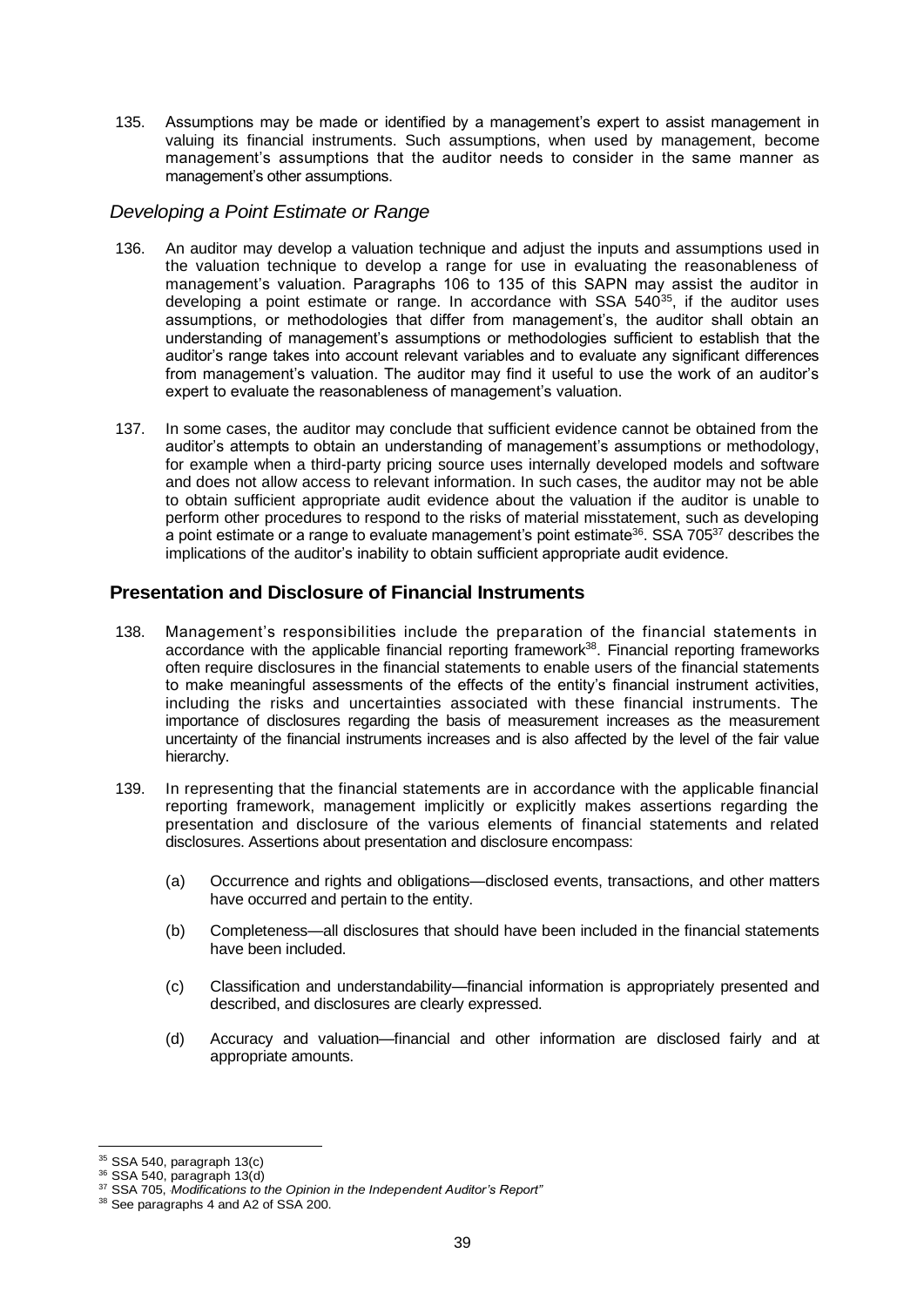The auditor's procedures around auditing disclosures are designed in consideration of these assertions.

#### *Procedures Relating to the Presentation and Disclosure of Financial Instruments*

- 140. In relation to the presentation and disclosures of financial instruments, areas of particular importance include:
	- Financial reporting frameworks generally require additional disclosures regarding estimates, and related risks and uncertainties, to supplement and explain assets, liabilities, income, and expenses. The auditor's focus may need to be on the disclosures relating to risks and sensitivity analysis. Information obtained during the auditor's risk assessment procedures and testing of control activities may provide evidence in order for the auditor to conclude about whether the disclosures in the financial statements are in accordance with the requirements of the applicable financial reporting framework, for example about:
		- $\circ$  The entity's objectives and strategies for using financial instruments, including the entity's stated accounting policies;
		- $\circ$  The entity's control framework for managing its risks associated with financial instruments; and
		- $\circ$  The risks and uncertainties associated with the financial instruments.
	- .Information may come from systems outside traditional financial reporting systems, such as risk systems. Examples of procedures that the auditor may choose to perform in responding to assessed risks relative to disclosures include testing:
		- o The process used to derive the disclosed information; and
		- $\circ$  The operating effectiveness of the controls over the data used in the preparation of disclosures.
	- In relation to financial instruments having significant risk<sup>39</sup>, even where the disclosures are in accordance with the applicable financial reporting framework, the auditor may conclude that the disclosure of estimation uncertainty is inadequate in light of the circumstances and facts involved and, accordingly, the financial statements may not achieve fair presentation. SSA 705 provides guidance on the implications for the auditor's opinion when the auditor believes that management's disclosures in the financial statements are inadequate or misleading.
	- Auditors may also consider whether the disclosures are complete and understandable, for example, all relevant information may be included in the financial statements (or accompanying reports) but it may be insufficiently drawn together to enable users of the financial statements to obtain an understanding of the position or there may not be enough qualitative disclosure to give context to the amounts recorded in the financial statements. For example, even when an entity has included sensitivity analysis disclosures, the disclosure may not fully describe the risks and uncertainties that may arise because of changes in valuation, possible effects on debt covenants, collateral requirements, and the entity's liquidity. SSA  $260^{40}$  contains requirements and guidance about communicating with those charged with governance, including the auditor's views about significant qualitative aspects of the entity's accounting practices, including accounting policies, accounting estimates and financial statement disclosures.

SSA 540, paragraph 20, requires the auditor to perform further procedures on disclosures relating to accounting estimates that give rise to significant risks to evaluate the adequacy of the disclosure of their estimation uncertainty in the financial statements in the context of the applicable financial reporting framework.

<sup>40</sup> SSA 260, *"Communication with Those Charged with Governance"*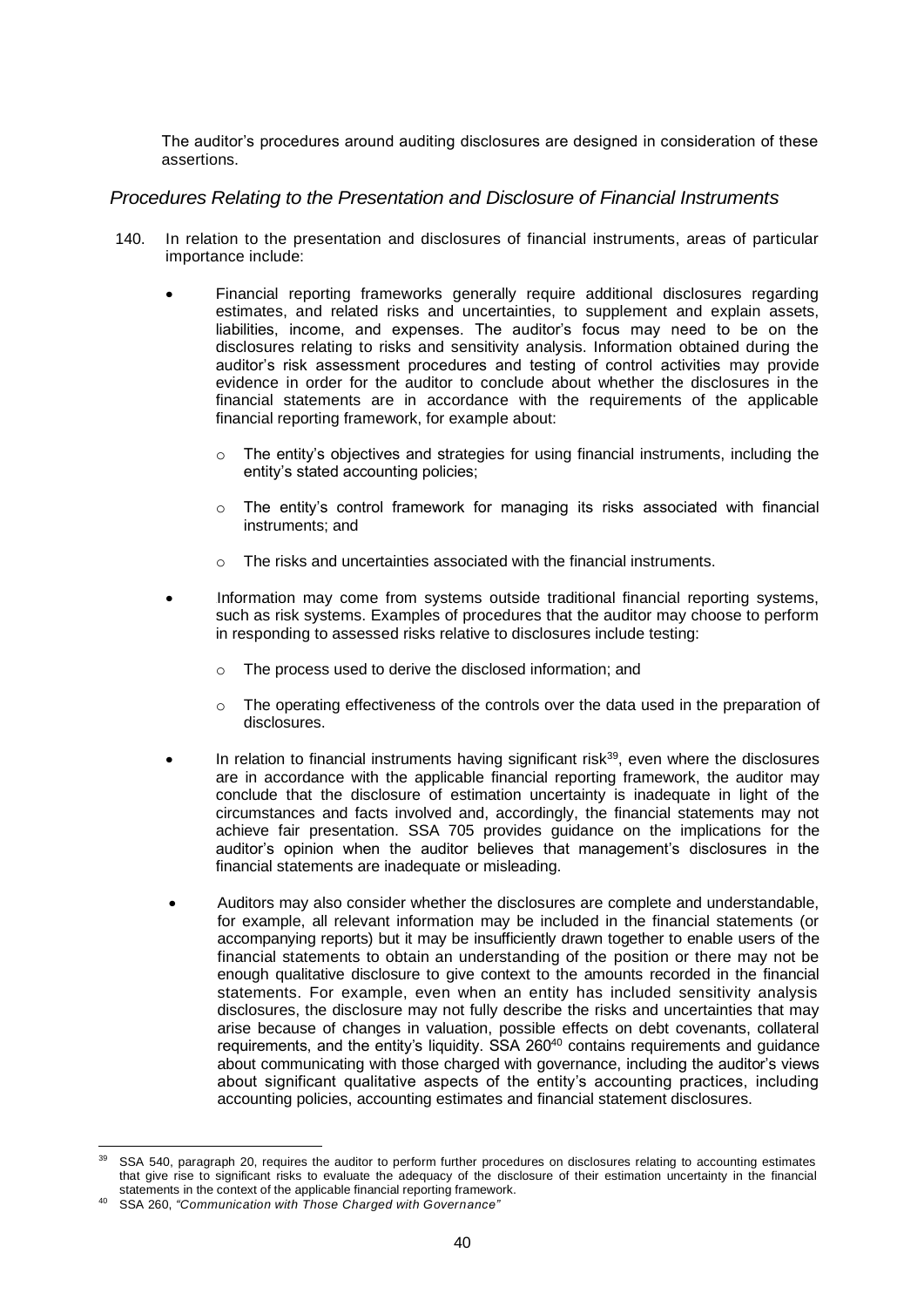141. Consideration of the appropriateness of presentation, for example on short-term and long-term classification, in substantive testing of financial instruments is relevant to the auditor's evaluation of the presentation and disclosure.

# **Other Relevant Audit Considerations**

#### *Written Representations*

- 142. SSA 540 requires the auditor to obtain written representations from management and, where appropriate, those charged with governance whether they believe significant assumptions used in making accounting estimates are reasonable<sup>41</sup>. SSA 580<sup>42</sup> requires that if, in addition to such required representations, the auditor determines that it is necessary to obtain one or more written representations to support other audit evidence relevant to the financial statements or one or more specific assertions in the financial statements, the auditor shall request such other written representations. Depending on the volume and degree of complexity of financial instrument activities, written representations to support other evidence obtained about financial instruments may also include:
	- Management's objectives with respect to financial instruments, for example, whether they are used for hedging, asset/liability management or investment purposes;
	- Representations about the appropriateness of presentation of the financial statements, for example the recording of financial instrument transactions as sales or financing transactions;
	- Representations about the financial statement disclosures concerning financial instruments, for example that:
		- The records reflect all financial instrument transactions; and
		- All embedded derivative instruments have been identified;
	- Whether all transactions have been conducted at arm's length and at market value;
	- The terms of transactions:
	- The appropriateness of the valuations of financial instruments;
	- Whether there are any side agreements associated with any financial instruments;
	- Whether the entity has entered into any written options; Management's intent and ability to carry out certain actions<sup>43</sup>; and
	- Whether subsequent events require adjustment to the valuations and disclosures included in the financial statements.

# *Communication with Those Charged with Governance and Others*

143. Because of the uncertainties associated with the valuation of financial instruments, the potential effects on the financial statements of any significant risks are likely to be of governance interest. The auditor may communicate the nature and consequences of significant assumptions used in fair value measurements, the degree of subjectivity involved in the development of the assumptions, and the relative materiality of the items being measured at fair value to the financial statements as a whole. In addition, the need for appropriate controls over commitments to enter into financial instrument contracts and over the subsequent measurement processes are matters that may give

<sup>41</sup> SSA 540, paragraph 22. Paragraph 4 of SSA 580, "Written Representation", states that written representations from management do not provide sufficient appropriate audit evidence on their own about any of the matters with which they deal. If the auditor is otherwise unable to obtain sufficient appropriate audit evidence, this may constitute a limitation on the scope of the audit that may have implications for the auditor's report (see SSA 705).

 $^{42}$  SSA 580, paragraph 13

Paragraph A80 of SSA 540 provides examples of procedures that may be appropriate in the circumstances.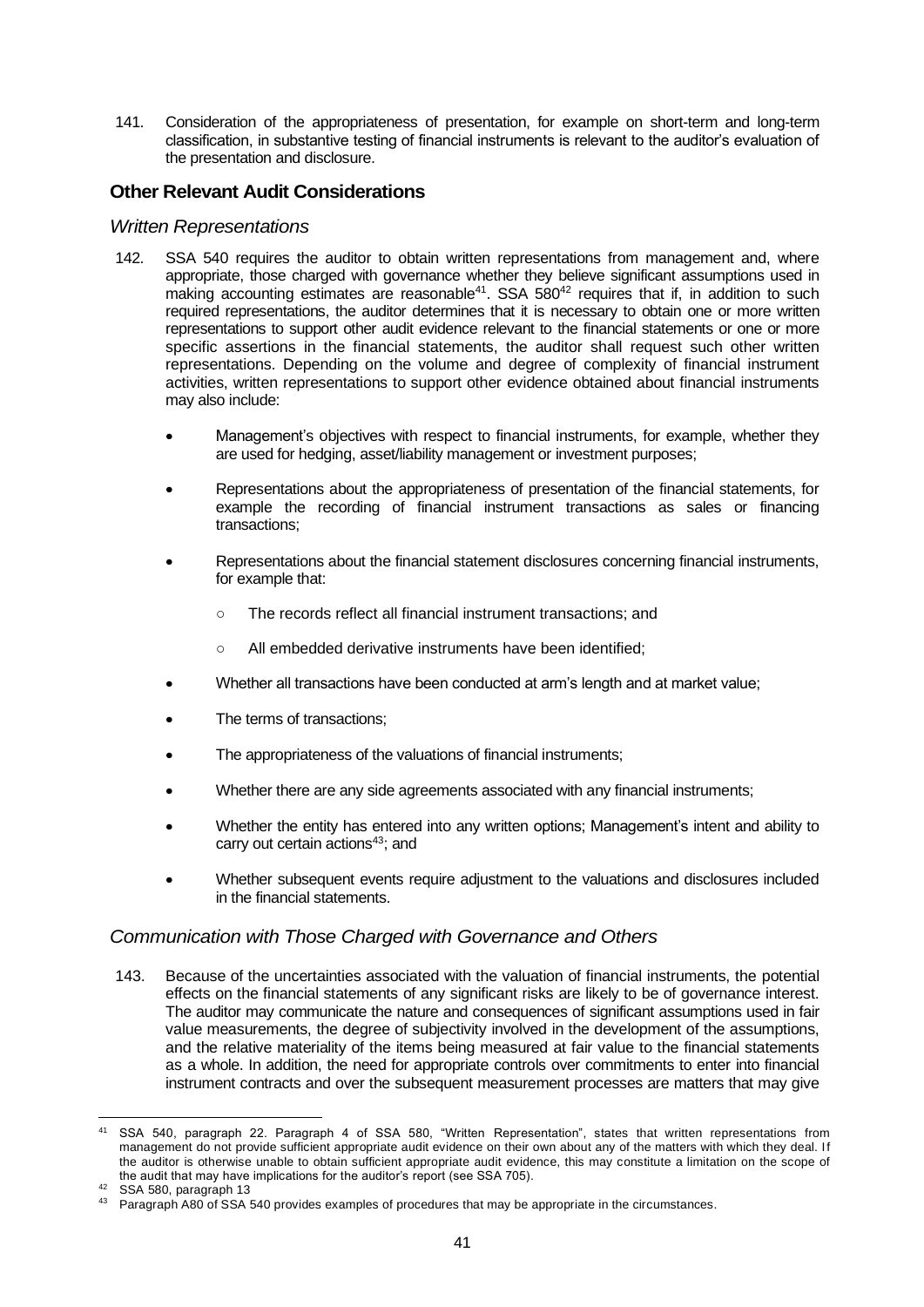rise to the need for communication with those charged with governance.

- 144. SSA 260 deals with the auditor's responsibility to communicate with those charged with governance in an audit of financial statements. With respect to financial instruments, matters to be communicated to those charged with governance may include:
	- A lack of management understanding of the nature or extent of the financial instrument activities or the risks associated with such activities;
	- Significant deficiencies in the design or operation of the systems of internal control or risk management relating to the entity's financial instrument activities that the auditor has identified during the audit $44$ ;
	- Significant difficulties encountered when obtaining sufficient appropriate audit evidence relating to valuations performed by management or a management's expert, for example, where management is unable to obtain an understanding of the valuation methodology, assumptions and data used by the management's experts, and such information is not made available to the auditor by management' s expert;
	- Significant differences in judgments between the auditor and management or a management's expert regarding valuations;
	- The potential effects on the entity's financial statements of material risks and exposures required to be disclosed in the financial statements, including the measurement uncertainty associated with financial instruments;
	- The auditor's views about the appropriateness of the selection of accounting policies and presentation of financial instrument transactions in the financial statements;
	- The auditor's views about the qualitative aspects of the entity's accounting practices and financial reporting for financial instruments; or
	- A lack of comprehensive and clearly stated policies for the purchase, sale and holding of financial instruments, including operational controls, procedures for designating financial instruments as hedges, and monitoring exposures.

# *Communications with Regulations and Others*

The appropriate timing for communications will vary with the circumstances of the engagement; however, it may be appropriate to communicate significant difficulties encountered during the audit as soon as practicable if those charged with governance are able to assist the auditor to overcome the difficulty, or if it is likely to lead to a modified opinion.

145. In some cases, auditors may be required<sup>45</sup>, or may consider it appropriate, to communicate directly with regulators or prudential supervisors, in addition to those charged with governance, regarding matters relating to financial instruments. Such communication may be useful throughout the audit. For example, in some jurisdictions, banking regulators seek to cooperate with auditors to share information about the operation and application of controls over financial instrument activities, challenges in valuing financial instruments in inactive markets, and compliance with regulations. This coordination may be helpful to the auditor in identifying risks of material misstatement.

<sup>44</sup> Communications SSA 265, "Communicating Deficiencies in Internal Control to Those Charged with Governance and Management", establishes requirements and provides guidance on communicating deficiencies in internal control to management, and communicating significant deficiencies in internal control to those charged with governance. It explains that deficiencies in internal control may be identified during the auditor's risk assessment procedures in accordance with SSA 315 or at any other stage of the audit.

<sup>45</sup> For example, SSA 250, "*Consideration of Laws and Regulations in an Audit of Financial Statements"*, requires auditors to determine whether there is a responsibility to report identified or suspected non-compliance with laws and regulations to parties outside the entity. In addition, requirements concerning the auditor's communication to banking supervisors and others may be established in many countries either by law, by supervisory requirement or by formal agreement or protocol.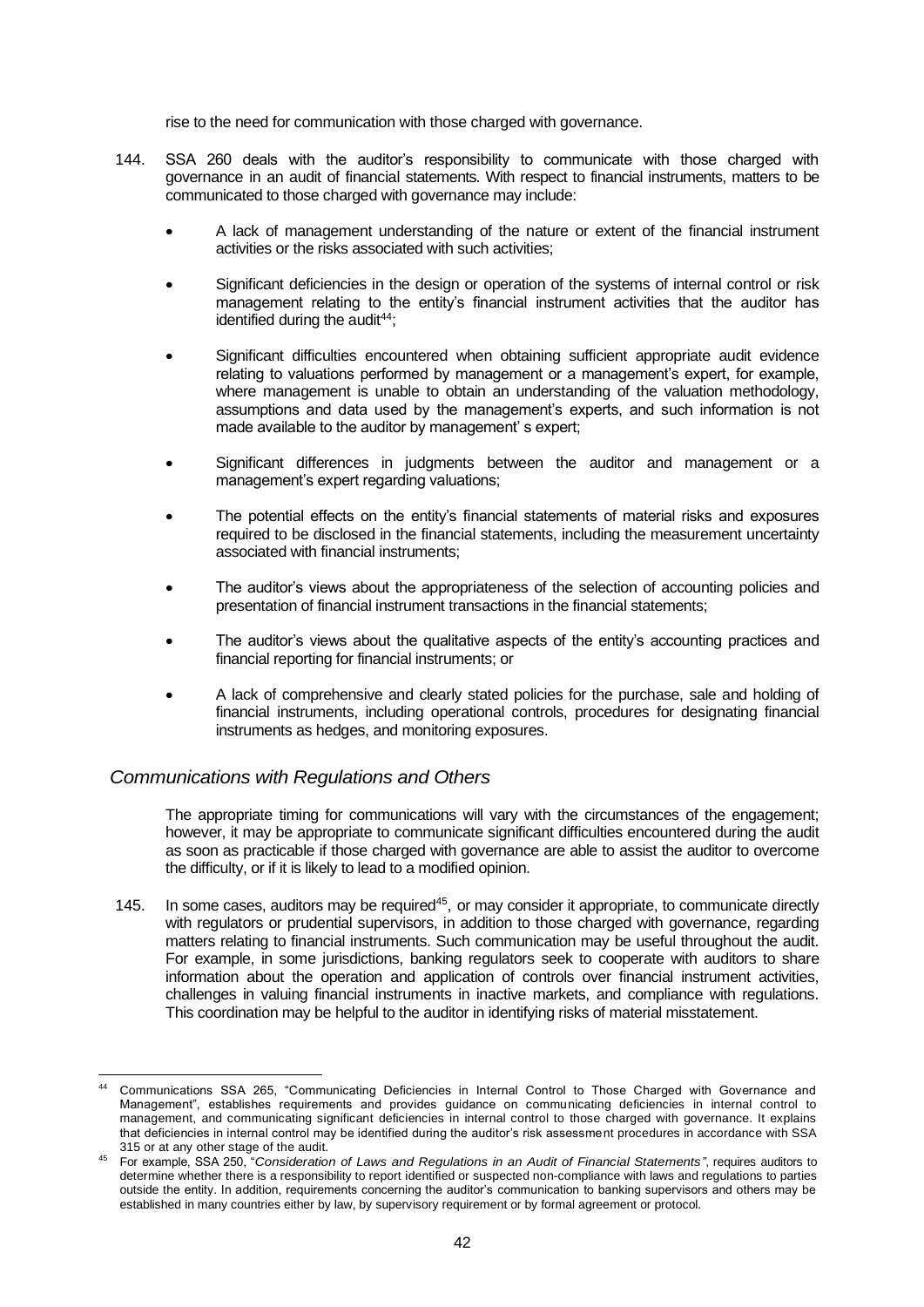# **Appendix**

# **Examples of Controls Relating to Financial Instruments**

- 1. The following provides background information and examples of controls that may exist in an entity that deals in a high volume of financial instrument transactions, whether for trading or investing purposes. The examples are not meant to be exhaustive and entities may establish different control environments and processes depending on their size, the industry in which they operate, and the extent of their financial instrument transactions. Further information on the use of trade confirmations and clearing houses is contained in paragraphs 25–26.
- 2. As in any control system, it is sometimes necessary to duplicate controls at different control levels (for example, preventative, detective and monitoring) to avoid the risk of material misstatement.

# **The Entity's Control Environment**

#### *Commitment to Competent Use of Financial Instruments*

3. The degree of complexity of some financial instrument activities may mean that only a few individuals within the entity fully understand those activities or have the expertise necessary to value the instruments on an ongoing basis. Use of financial instruments without relevant expertise within the entity increases the risk of material misstatement.

# *Participation by Those Charged with Governance*

- 4. Those charged with governance oversee and concur with management's establishment of the entity's overall risk appetite and provide oversight over the entity's financial instrument activities. An entity's policies for the purchase, sale and holding of financial instruments are aligned with its attitude toward risk and the expertise of those involved in financial instrument activities. In addition, an entity may establish governance structures and control processes aimed at:
	- (a) Communicating investment decisions and assessments of all material measurement uncertainty to those charged with governance; and
	- (b) Evaluating the entity's overall risk appetite when engaging in financial instrument transactions.

#### *Organizational Structure*

5. Financial instrument activities may be run on either a centralized or a decentralized basis. Such activities and related decision making depend heavily on the flow of accurate, reliable, and timely management information. The difficulty of collecting and aggregating such information increases with the number of locations and businesses in which an entity is involved. The risks of material misstatement associated with financial instrument activities may increase with greater decentralization of control activities. This may especially be true where an entity is based in different locations, some perhaps in other countries.

#### *Assignment of Authority and Responsibility*

#### Investment and Valuation Policies

6. Providing direction, through clearly stated policies approved by those charged with governance for the purchase, sale, and holding of financial instruments enables management to establish an effective approach to taking and managing business risks. These policies are most clear when they state the entity's objectives with regard to its risk management activities, and the investment and hedging alternatives available to meet these objectives, and reflect the: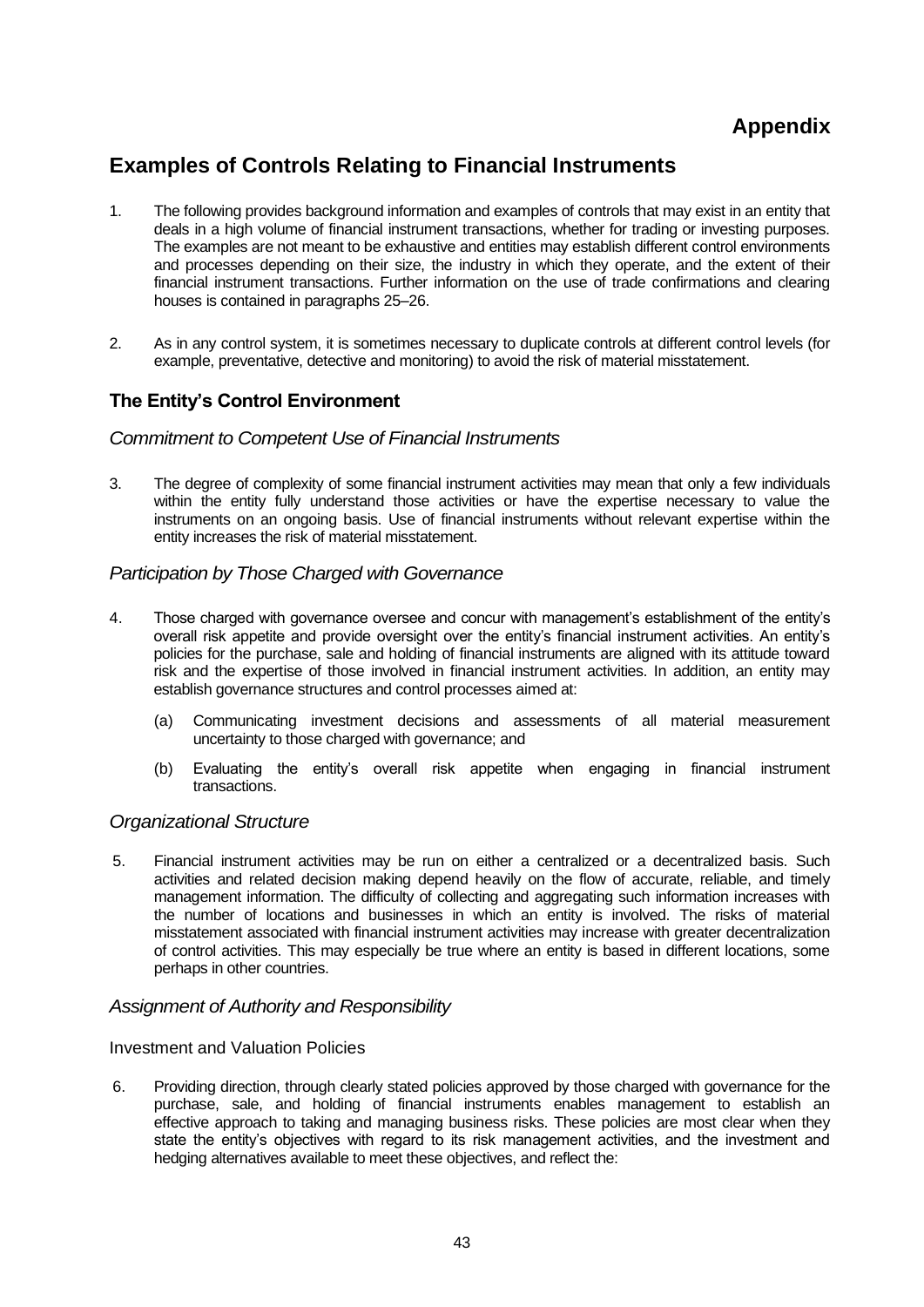- (a) Level of management's expertise;
- (b) Sophistication of the entity's internal control and monitoring systems;
- (c) Entity's asset/liability structure;
- (d) Entity's capacity to maintain liquidity and absorb losses of capital;
- (e) Types of financial instruments that management believes will meet its objectives; and
- (f) Uses of financial instruments that management believes will meet its objectives, for example, whether derivatives may be used for speculative purposes or only for hedging purposes.
- 7. Management may design policies aligned with its valuation capabilities and may establish controls to ensure that these policies are adhered to by those employees responsible for the entity's valuation. These may include:
	- (a) Processes for the design and validation of methodologies used to produce valuations, including how measurement uncertainty is addressed; and
	- (b) Policies regarding maximizing the use of observable inputs and the types of information to be gathered to support valuations of financial instruments.
- 8. In smaller entities, dealing in financial instruments may be rare and management's knowledge and experience limited. Nevertheless, establishing policies over financial instruments helps an entity to determine its risk appetite and consider whether investing in particular financial instruments achieves a stated objective.

#### *Human Resource Policies and Practices*

9. Entities may establish policies requiring key employees, both front office and back office, to take mandatory time off from their duties. This type of control is used as a means of preventing and detecting fraud, in particular if those engaged in trading activities are creating false trades or inaccurately recording transactions.

#### *Use of Service Organizations*

- 10. Entities may also use service organizations (for example asset managers) to initiate the purchase or sale of financial instruments, to maintain records of transactions for the entity or to value financial instruments. Some entities may be dependent on these service organizations to provide the basis of reporting for the financial instruments held. However, if management does not have an understanding about the controls in place at a service organization, the auditor may not be able to obtain sufficient appropriate audit evidence to rely on controls at that service organization. See SSA 402, which establishes requirements for the auditor to obtain sufficient appropriate audit evidence when an entity uses the services of one or more service organizations.
- 11. The use of service organizations may strengthen or weaken the control environment for financial instruments. For example, a service organization's personnel may have more experience with financial instruments than the entity's management or may have more robust internal control over financial reporting. The use of the service organization also may allow for greater segregation of duties. On the other hand, the service organization may have a poor control environment.
- 12. An entity's risk assessment process exists to establish how management identifies business risks that derive from its use of financial instruments, including how management estimates the significance of the risks, assesses the likelihood of their occurrence and decides upon actions to manage them.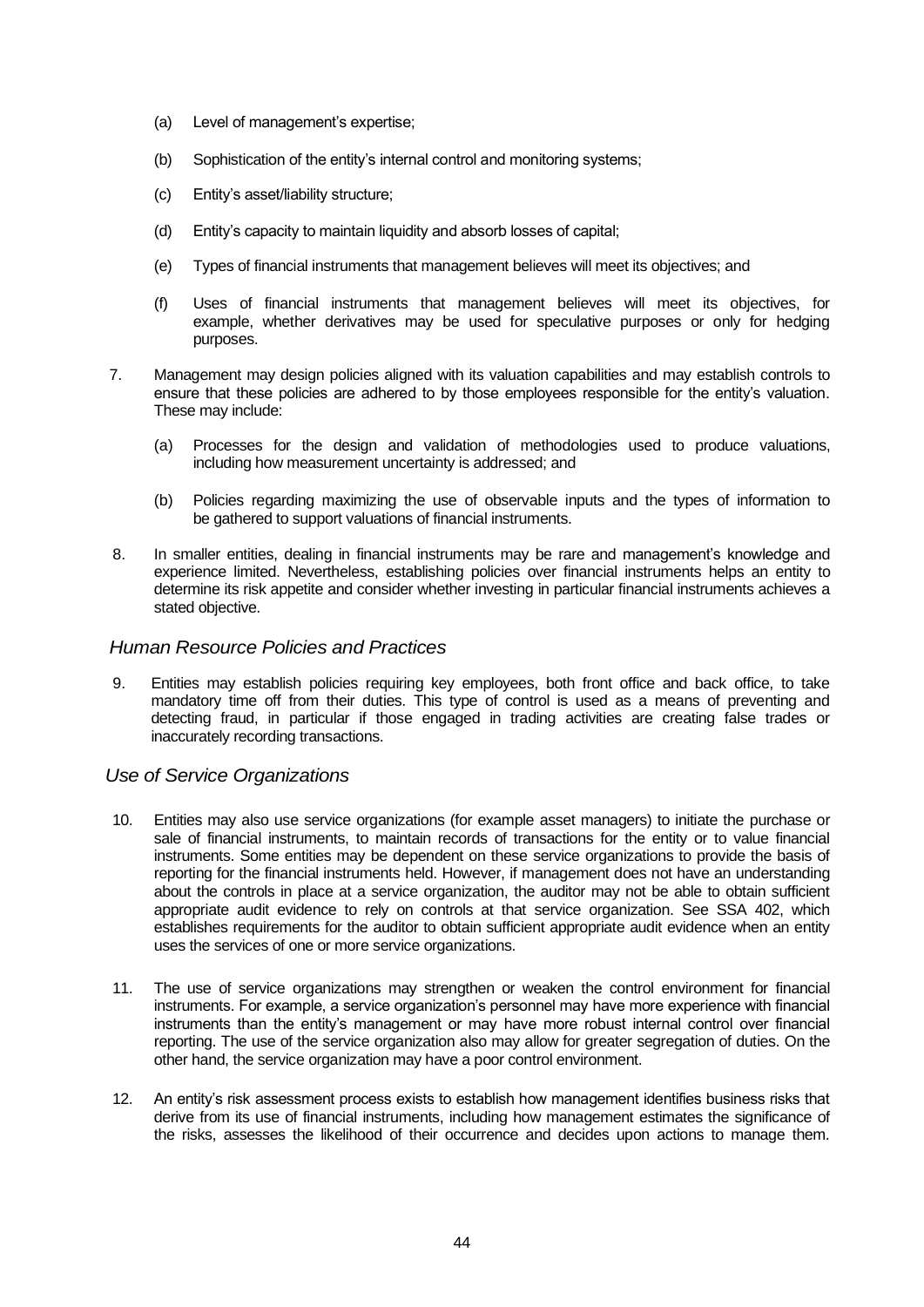# **The Entity's Risk Assessment Process**

- 12. An entity's risk assessment process exists to establish how management identifies business risks that derive from its use of financial instruments, including how management estimates the significance of the risks, assesses the likelihood of their occurrence and decides upon actions to manage them.
- 13. The entity's risk assessment process forms the basis for how management determines the risks to be managed. Risk assessment processes exist with the objective of ensuring that management:
	- (a) Understands the risks inherent in a financial instrument before they enter into it, including the objective of entering into the transaction and its structure (for example, the economics and business purpose of the entity's financial instrument activities);
	- (b) Performs adequate due diligence commensurate with the risks associated with particular financial instruments;
	- (c) Monitors their outstanding positions to understand how market conditions are affecting their exposures;
	- (d) Has procedures in place to reduce or change risk exposure if necessary and for managing reputational risk; and
	- (e) Subjects these processes to rigorous supervision and review.
- 14. The structure implemented to monitor and manage exposure to risks should:
	- (a) Be appropriate and consistent with the entity's attitude toward risk as determined by those charged with governance;
	- (b) Specify the approval levels for the authorization of different types of financial instruments and transactions that may be entered into and for what purposes. The permitted instruments and approval levels should reflect the expertise of those involved in financial instrument activities, demonstrating management's commitment to competence;
	- (c) Set appropriate limits for the maximum allowable exposure to each type of risk (including approved counterparties). Levels of allowable exposure may vary depending on the type of risk, or counterparty;
	- (d) Provide for the objective and timely monitoring of the financial risks and control activities;
	- (e) Provide for the objective and timely reporting of exposures, risks and the results of financial instrument activities in managing risk; and
	- (f) Evaluate management's track record for assessing the risks of particular financial **instruments**
- 15. The types and levels of risks an entity faces are directly related to the types of financial instruments with which it deals, including the complexity of these instruments and the volume of financial instruments transacted.

#### *Risk Management Function*

16. Some entities, for example large financial institutions with a high volume of financial instrument transactions, may be required by law or regulation, or may choose, to establish a formal risk management function. This function is separated from those responsible for undertaking and managing financial instrument transactions. The function is responsible for reporting on and monitoring financial instrument activities, and may include a formal risk committee established by those charged with governance. Examples of key responsibilities in this area may include: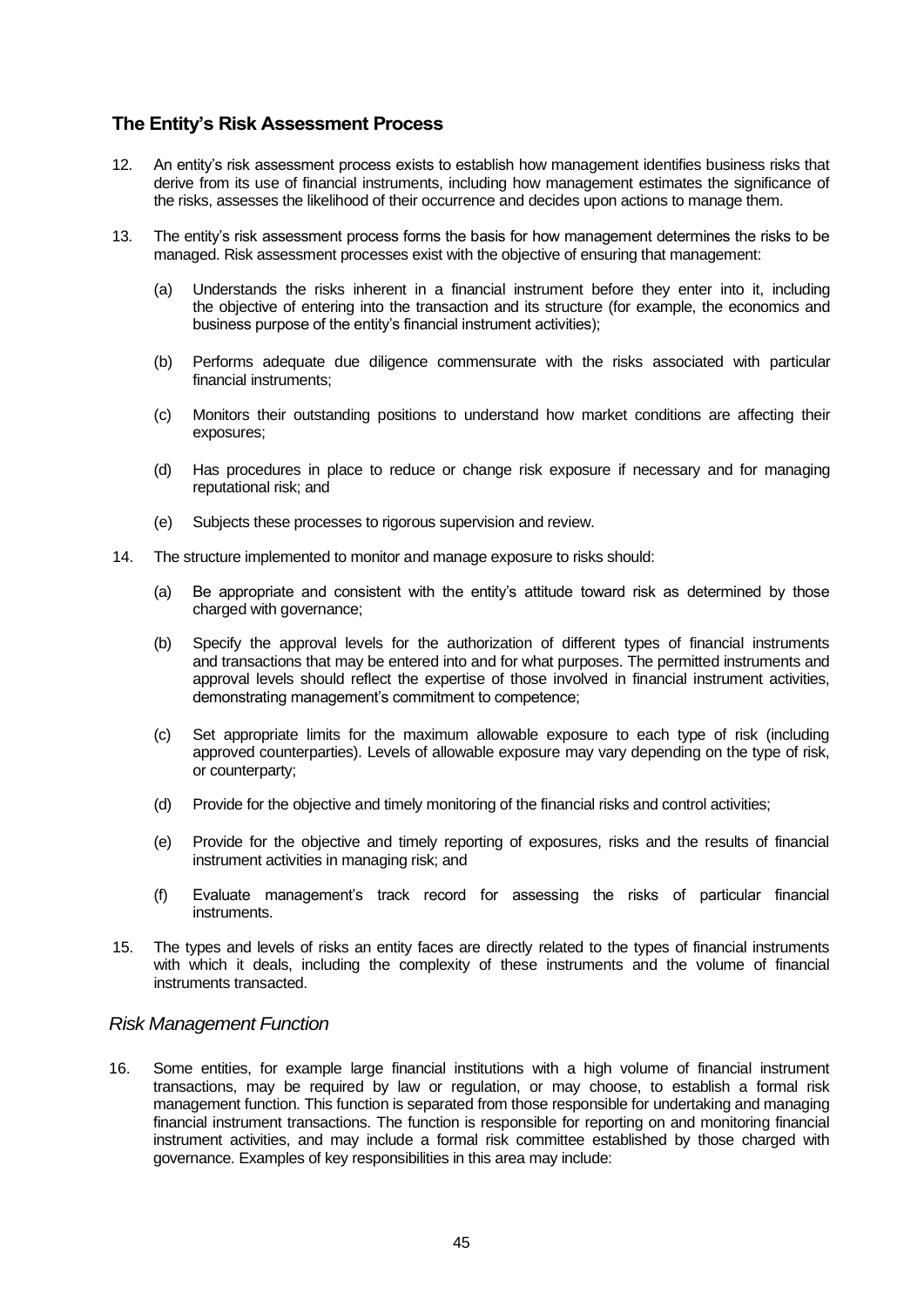- (a) Implementing the risk management policy set by those charged with governance (including analyses of the risks to which an entity may be exposed);
- (b) Designing risk limit structures and ensuring these risk limits are implemented in practice;
- (c) Developing stress scenarios and subjecting open position portfolios to sensitivity analysis, including reviews of unusual movements in positions; and
- (d) Reviewing and analyzing new financial instrument products.
- 17. Financial instruments may have the associated risk that a loss might exceed the amount, if any, of the value of the financial instrument recognized on the balance sheet. For example, a sudden fall in the market price of a commodity may force an entity to realize losses to close a forward position in that commodity due to collateral, or margin, requirements. In some cases, the potential losses may be enough to cast significant doubt on the entity's ability to continue as a going concern. The entity may perform sensitivity analyses or value-at-risk analyses to assess the future hypothetical effects on financial instruments subject to market risks. However, value-at-risk analysis does not fully reflect the extent of the risks that may affect the entity; sensitivity and scenario analyses also may be subject to limitations.
- 18. The volume and sophistication of financial instrument activity and relevant regulatory requirements will influence the entity's consideration whether to establish a formal risk management function and how the function may be structured. In entities that have not established a separate risk management function, for example entities with relatively few financial instruments or financial instruments that are less complex, reporting on and monitoring financial instrument activities may be a component of the accounting or finance function's responsibility or management's overall responsibility, and may include a formal risk committee established by those charged with governance.

The Entity's Information Systems

- 19. The key objective of an entity's information system is that it is capable of capturing and recording all the transactions accurately, settling them, valuing them, and producing information to enable the financial instruments to be risk managed and for controls to be monitored. Difficulties can arise in entities that engage in a high volume of financial instruments, in particular if there is a multiplicity of systems that are poorly integrated and have manual interfaces without adequate controls.
- 20. Certain financial instruments may require a large number of accounting entries. As the sophistication or level of the financial instrument activities increases, it is necessary for the sophistication of the information system to also increase. Specific issues which can arise with respect to financial instruments include:
	- (a) Information systems, in particular for smaller entities, not having the capability or not being appropriately configured to process financial instrument transactions, especially when the entity does not have any prior experience in dealing with financial instruments. This may result in an increased number of manual transactions which may further increase the risk of error;
	- (b) The potential diversity of systems required to process more complex transactions, and the need for regular reconciliations between them, in particular when the systems are not interfaced or may be subject to manual intervention;
	- (c) The potential that more complex transactions, if they are only traded by a small number of individuals, may be valued or risk managed on spreadsheets rather than on main processing systems, and for the physical and logical password security around those spreadsheets to be more easily compromised;
	- (d) A lack of review of systems exception logs, external confirmations and broker quotes, where available, to validate the entries generated by the systems;
	- (c) Difficulties in controlling and evaluating the key inputs to systems for valuation of financial instruments, particularly where those systems are maintained by the group of traders known as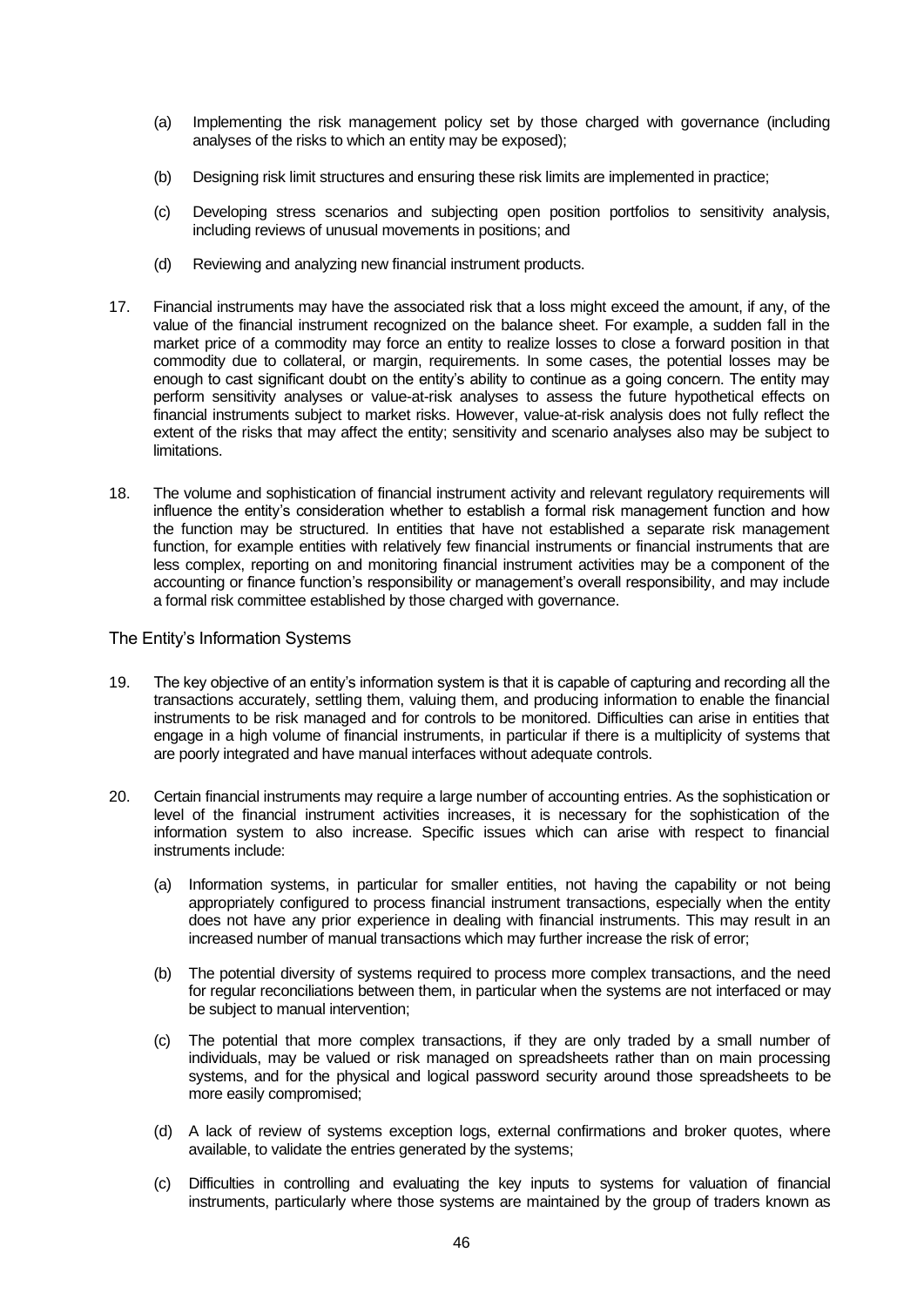the front office or a third-party service provider and/or the transactions in question are non-routine or thinly traded;

- (d) Failure to evaluate the design and calibration of complex models used to process these transactions initially and on a periodic basis;
- (e) The potential that management has not set up a library of models, with controls around access, change and maintenance of individual models, in order to maintain a strong audit trail of the accredited versions of models and in order to prevent unauthorized access or amendments to those models;
- (f) The disproportionate investment that may be required in risk management and control systems, where an entity only undertakes a limited number of financial instrument transactions, and the potential for misunderstanding of the output by management if they are not used to these types of transactions;
- (g) The potential requirement for third-party systems provision, for example from a service organization, to record, process, account for or risk manage appropriately financial instrument transactions, and the need to reconcile appropriately and challenge the output from those providers; and
- (h) Additional security and control considerations relevant to the use of an electronic network when an entity uses electronic commerce for financial instrument transactions.
- 21. Information systems relevant to financial reporting serve as an important source of information for the quantitative disclosures in the financial statements. However, entities may also develop and maintain non-financial systems used for internal reporting and to generate information included in qualitative disclosures, for example regarding risks and uncertainties or sensitivity analyses.

# **The Entity's Control Activities**

22. Control activities over financial instrument transactions are designed to prevent or detect problems that hinder an entity from achieving its objectives. These objectives may be either operational, financial reporting, or compliance in nature. Control activities over financial instruments are designed relative to the complexity and volume of transactions of financial instruments and will generally include an appropriate authorization process, adequate segregation of duties, and other policies and procedures designed to ensure that the entity's control objectives are met. Process flow charts may assist in identifying an entity's controls and lack of controls. This SAPN focuses on control activities related to completeness, accuracy and existence, valuation, and presentation and disclosure.

#### *Authorization*

- 23. Authorization can affect the financial statement assertions both directly and indirectly. For example, even if a transaction is executed outside an entity's policies, it nonetheless may be recorded and accounted for accurately. However, unauthorized transactions could significantly increase risk to the entity, thereby significantly increasing the risk of material misstatement since they would be undertaken outside the system of internal control. To mitigate this risk, an entity will often establish a clear policy as to what transactions can be traded by whom and adherence to this policy will then be monitored by an entity's back office. Monitoring trading activities of individuals, for example by reviewing unusually high volumes or significant gains or losses incurred, will assist management in ensuring compliance with the entity's policies, including the authorization of new types of transactions, and evaluating whether fraud has occurred.
- 24. The function of an entity's deal initiation records is to identify clearly the nature and purpose of individual transactions and the rights and obligations arising under each financial instrument contract, including the enforceability of the contracts. In addition to the basic financial information, such as a notional amount, complete and accurate records at a minimum typically include:
	- (a) The identity of the dealer;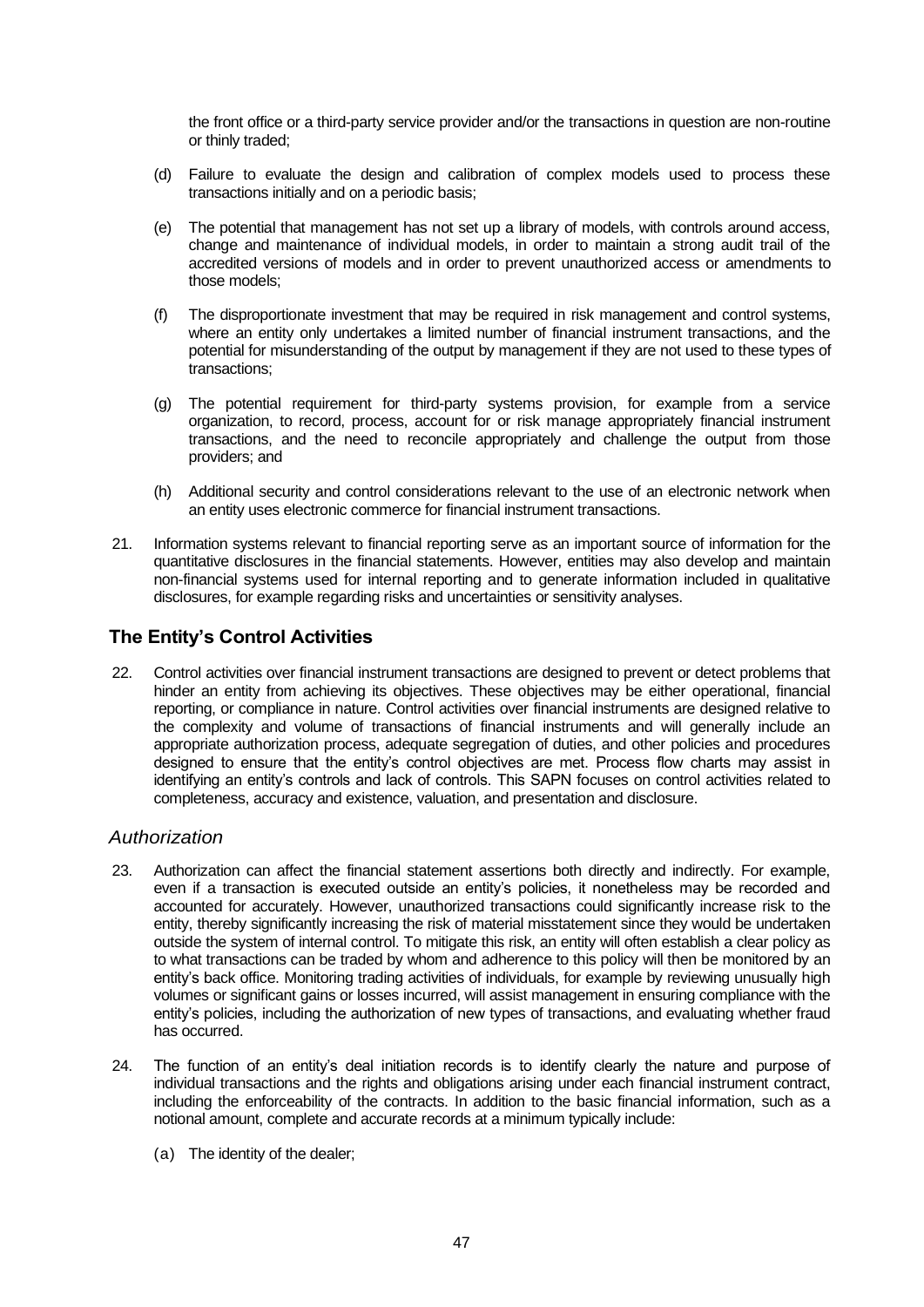- (b) The identity of the person recording the transaction (if not the dealer), when the transaction was initiated (including the date and time of the transaction), and how it was recorded in the entity's information systems; and
- (c) The nature and purpose of the transaction, including whether or not it is intended to hedge an underlying commercial exposure.

#### *Segregation of Duties*

- 25. Segregation of duties and the assignment of personnel is an important control activity, particularly when exposed to financial instruments. Financial instrument activities may be segregated into a number of functions, including:
	- (a) Executing the transaction (dealing). In entities with a high volume of financial instrument transactions, this may be done by the front office;
	- (b) Initiating cash payments and accepting cash receipts (settlements);
	- (c) Sending out trade confirmations and reconciling the differences between the entity's records and replies from counterparties, if any;
	- (d) Recording of all transactions correctly in the accounting records;
	- (e) Monitoring risk limits. In entities with a high volume of financial instrument transactions, this may be performed by the risk management function; and
	- (f) Monitoring positions and valuing financial instruments.
- 26. Many organizations choose to segregate the duties of those investing in financial instruments, those valuing financial instruments, those settling financial instruments and those accounting/recording financial instruments.
- 27. Where an entity is too small to achieve proper segregation of duties, the role of management and those charged with governance in monitoring financial instrument activities is of particular importance.
- 28. A feature of some entities' internal control is an independent price verification (IPV) function. This department is responsible for separately verifying the price of some financial instruments, and may use alternative data sources, methodologies and assumptions. The IPV provides an objective look at the pricing that has been developed in another part of the entity.
- 29. Ordinarily, the middle or back office is responsible for establishing policies on valuation and ensuring adherence to the policy. Entities with a greater use of financial instruments may perform daily valuations of their financial instrument portfolio and examine the contribution to profit or loss of individual financial instrument valuations as a test of the reasonableness of valuations.

#### *Completeness, Accuracy, and Existence*

- 30. Regular reconciliation of the entity's records to external banks' and custodians' records enables the entity to ensure transactions are properly recorded. Appropriate segregation of duties between those transacting the trades and those reconciling them is important, as is a rigorous process for reviewing reconciliations and clearing reconciling items.
- 31. Controls may also be established that require traders to identify whether a complex financial instrument may have unique features, for example embedded derivatives. In such circumstances, there may be a separate function that evaluates complex financial instrument transactions at their initiation (which may be known as a product control group), working in connection with an accounting policy group to ensure the transaction is accurately recorded. While smaller entities may not have product control groups, an entity may have a process in place relating to the review of complex financial instrument contracts at the point of origination in order to ensure they are accounted for appropriately in accordance with the applicable financial reporting framework.